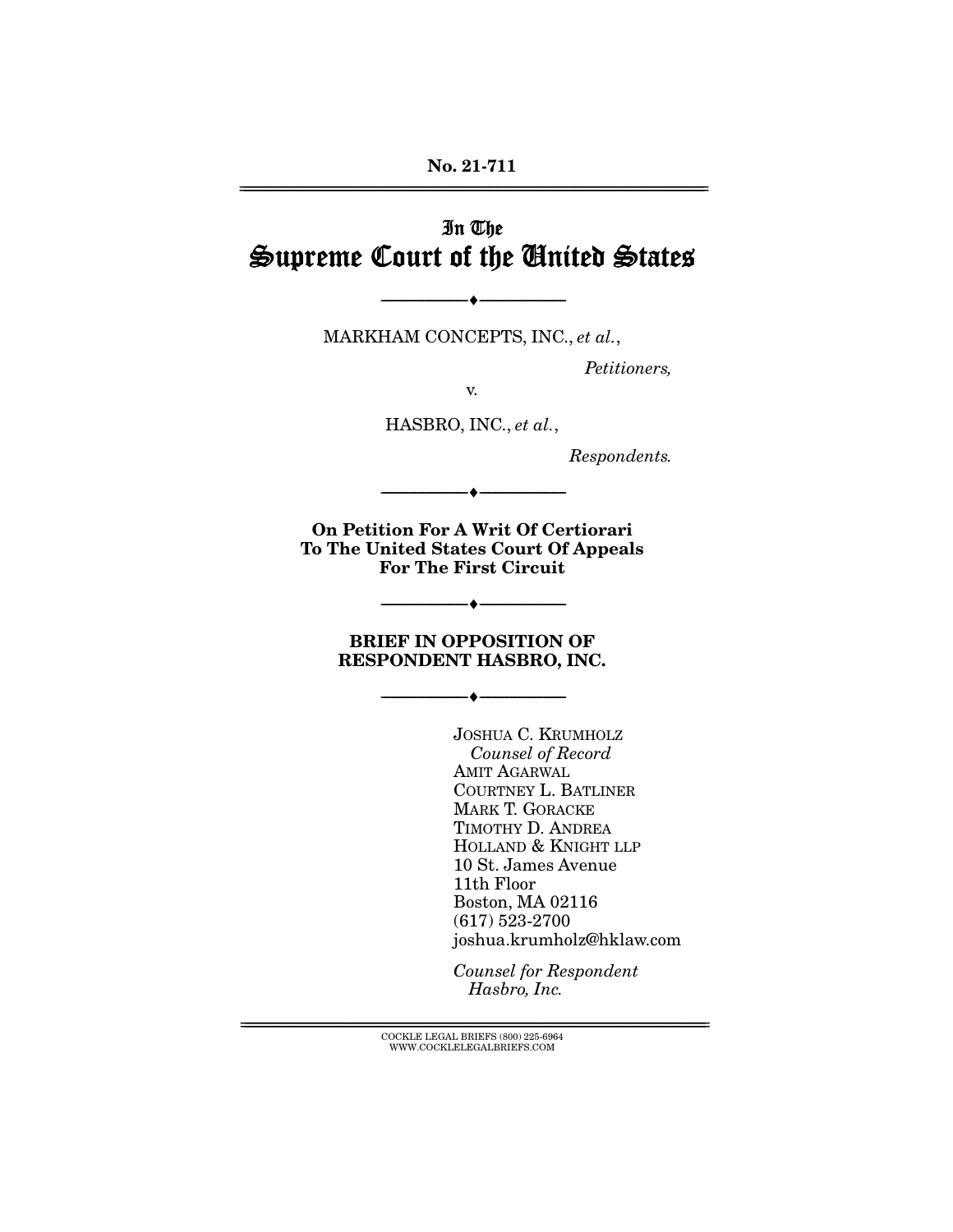#### **QUESTION PRESENTED**

 Whether this Court should grant review to consider a claim that the term "author," as defined in the Copyright Act of 1909 (the "1909 Act"), implicitly and categorically *excluded* employers of independent contractors in the case of works made for hire, even though the relevant statutory definition expressly and unqualifiedly "*include[d]* an *employer* in the case of works made for hire," the case upon which Petitioners rely (*Cmty. for Creative Non-Violence v. Reid*, 490 U.S. 730, 743-44 (1989) ("*Reid*") (emphasis added)) did not hold or state that the 1909 Act excludes employers of independent contractors, common law at the relevant time defined "employer" to include employers of independent contractors, every federal circuit to have considered the question has held that the word "employer" as used in the 1909 Act encompasses within it employers of independent contractors, Congress has acquiesced in that interpretation for over sixty years, and parties relied upon that interpretation for decades when negotiating contracts.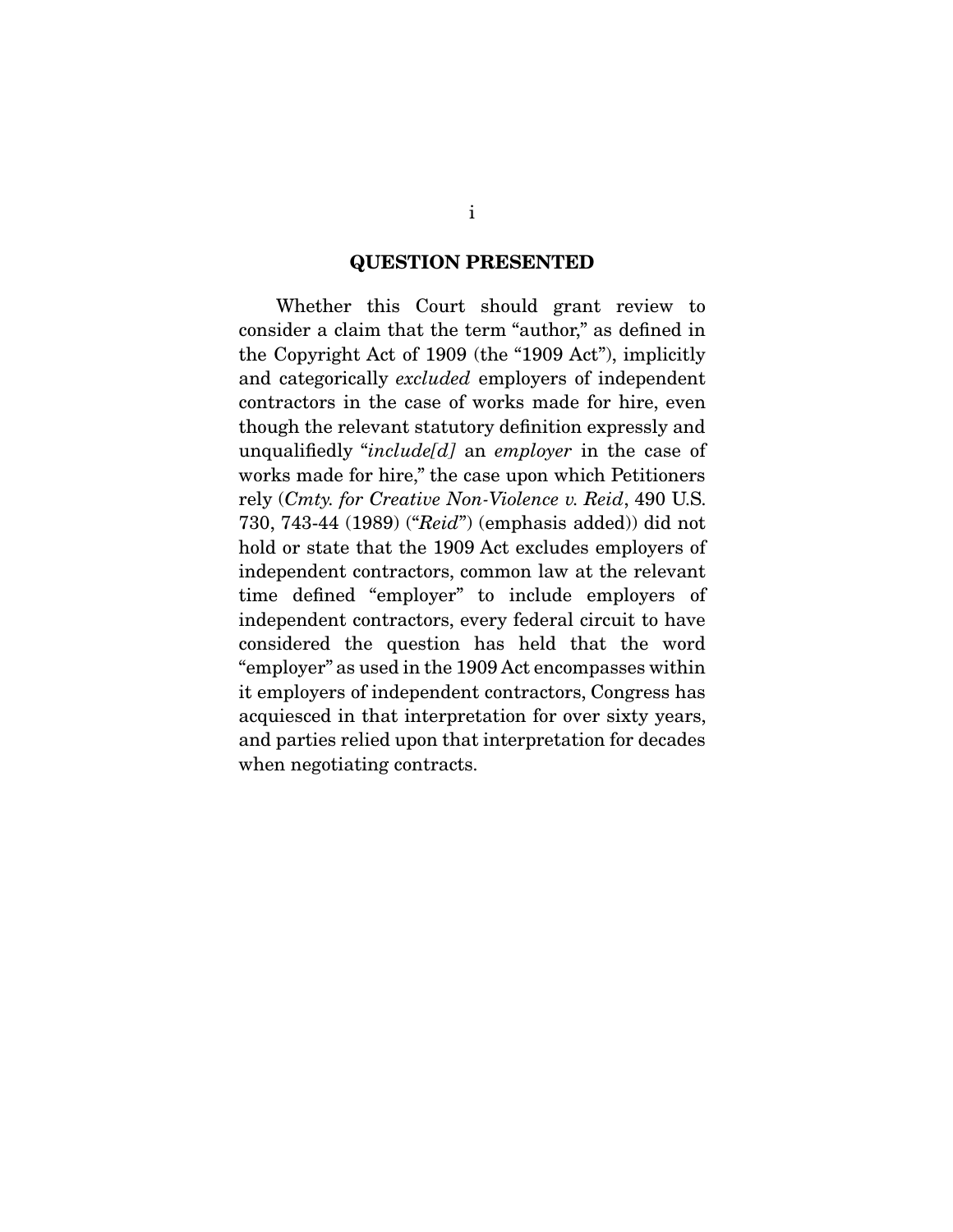## **LIST OF PARTIES AND RULE 29.1 STATEMENT**

 Pursuant to Rule 29.1 of the Rules of this Court, respondent Hasbro, Inc. states that it is a publicly held corporation, has no parent company, and has no nonwholly owned subsidiaries or affiliates.

 All parties to the appeal in the First Circuit are listed on page ii of the Petition.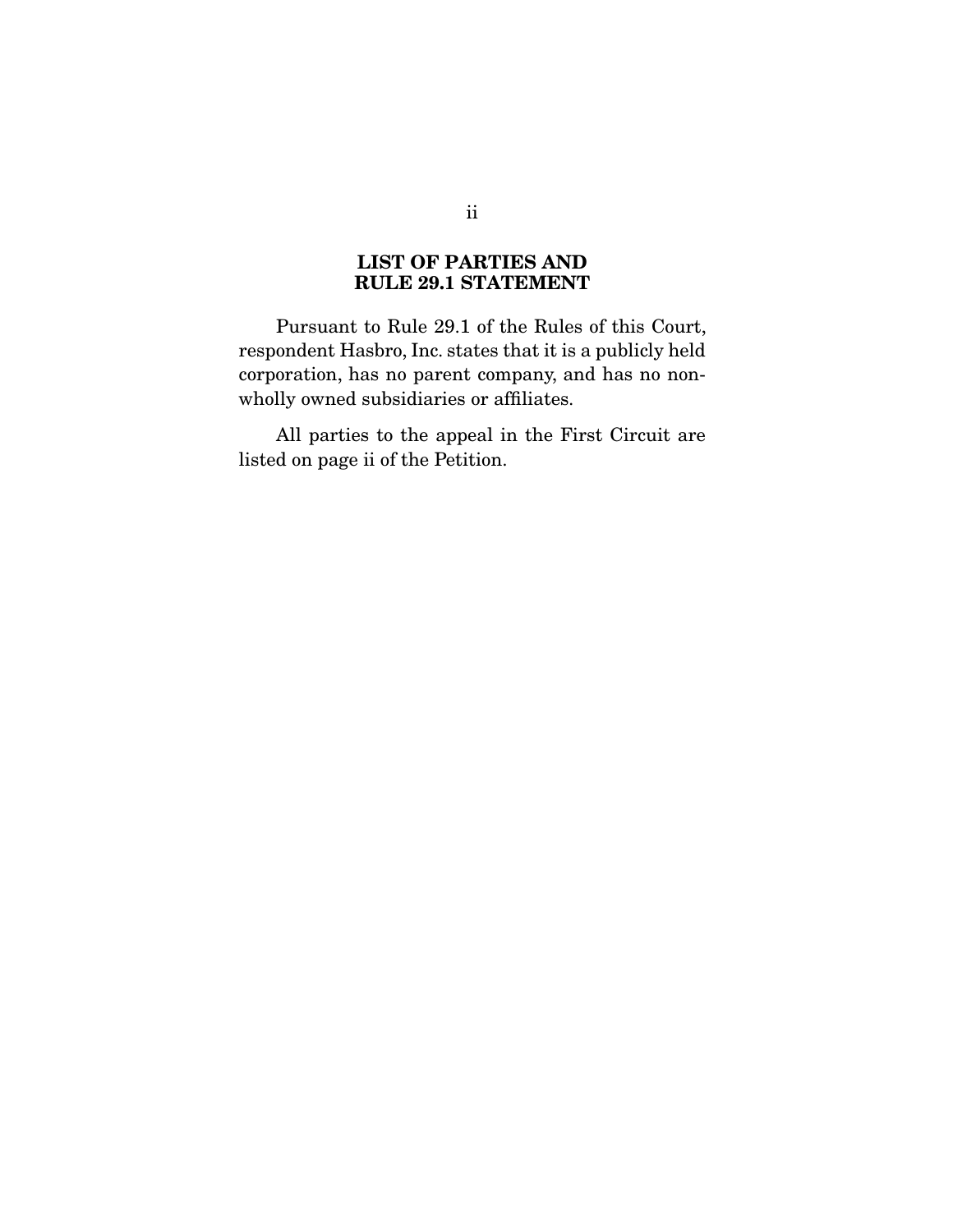## TABLE OF CONTENTS

|                                                                                                                 | $\mathbf{i}$   |
|-----------------------------------------------------------------------------------------------------------------|----------------|
| LIST OF PARTIES AND RULE 29.1 STATE-                                                                            |                |
|                                                                                                                 | ii             |
|                                                                                                                 | 1              |
|                                                                                                                 | $\overline{2}$ |
| <b>REASONS FOR DENYING THE PETITION</b>                                                                         | 6              |
| The Decision Below Does Not Conflict<br>Ι.<br>With This Court's Decision in Reid                                | 6              |
| A. Reid Addressed the Copyright Act of<br>1976 Without Criticizing the Judicial                                 | 7              |
| The Question Before the Reid Court<br>В.<br>Was Materially Different Than the                                   | 10             |
| 1. The Common-Law Definition of<br>"Employer" Includes Employers of<br>Independent Contractors                  | 11             |
| 2. The Language, Structure and Leg-<br>islative History of the 1909 Act Are<br>Markedly Different Than the 1976 | 19             |
| II.                                                                                                             |                |
| Petitioners Have Not Identified a Split                                                                         | 24             |
| The Question Presented Is Not Important<br>III.<br>Enough to Warrant This Court's Review                        | 28             |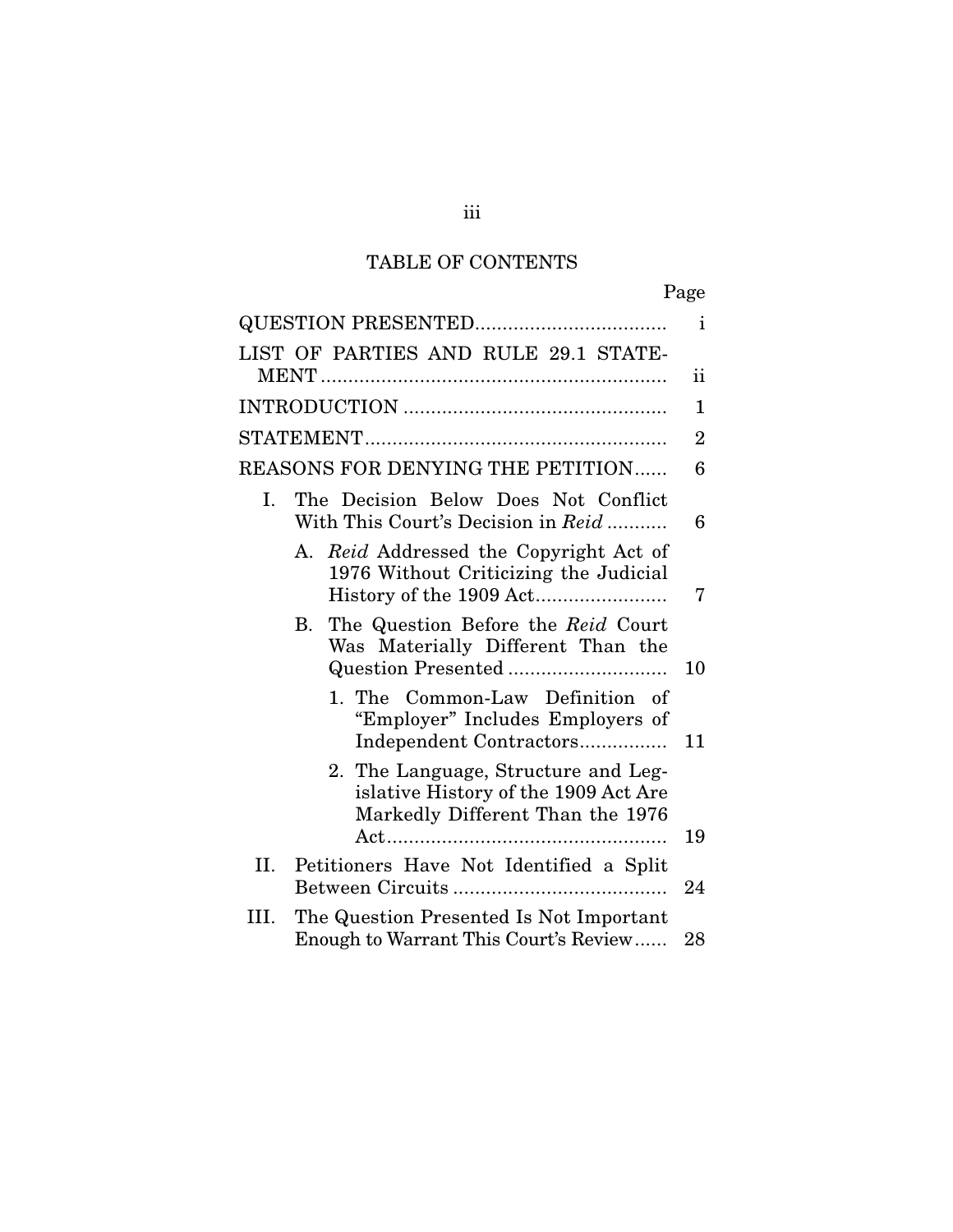## TABLE OF CONTENTS—Continued

Page

| IV. The Decision Below Is Correct and Does                                          |  |  |
|-------------------------------------------------------------------------------------|--|--|
| V. Petitioners' Request to Disrupt Well-<br>Settled Precedent Should Be Directed to |  |  |
|                                                                                     |  |  |
|                                                                                     |  |  |

iv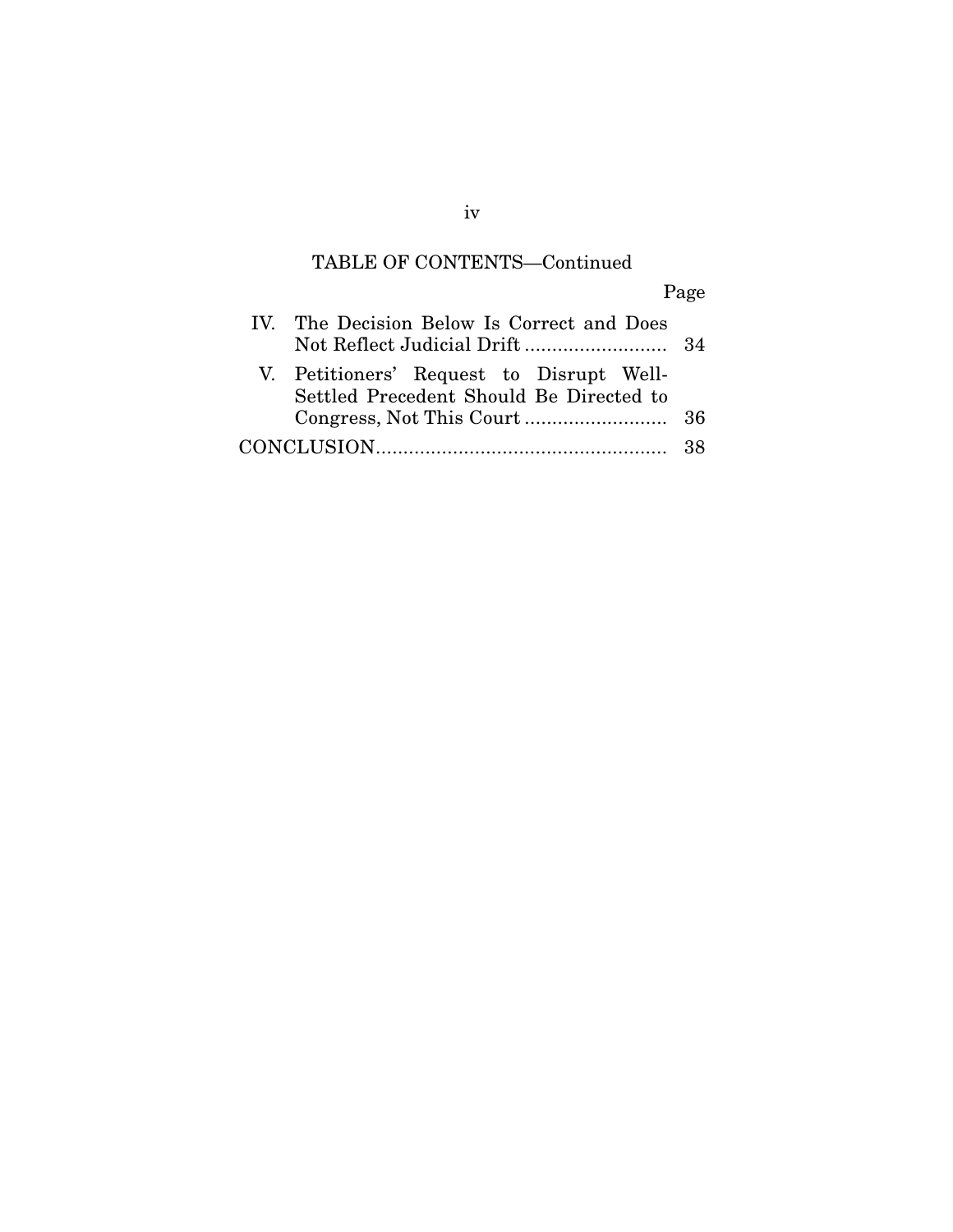# TABLE OF AUTHORITIES

**CASES** 

Page

| Alexander v. R. A. Sherman's Sons Co.,                                                          |
|-------------------------------------------------------------------------------------------------|
| Brattleboro Pub. Co. v. Winmill Pub. Co.,<br>369 F.2d 565 (2d Cir. 1966)  24, 32, 35            |
| Chickasaw Nation v. United States,                                                              |
| City of Richmond v. Sitterding,                                                                 |
| City of Tiffin v. McCormick,                                                                    |
| Cmty. for Creative Non-Violence v. Reid,                                                        |
| Dastar Corp. v. Random House, Inc.,                                                             |
| De Forrest v. Wright,                                                                           |
| Du Bois Elec. Co. v. Fid. Title & Trust Co.,                                                    |
| Easter Seal Soc. for Crippled Children and<br>Adults of Louisiana, Inc. v. Playboy Enterprises, |
| Embler v. Gloucester Lumber Co.,                                                                |
| <i>Estate of Burne Hogarth v.</i><br>Edgar Rice Burroughs, Inc.,                                |

v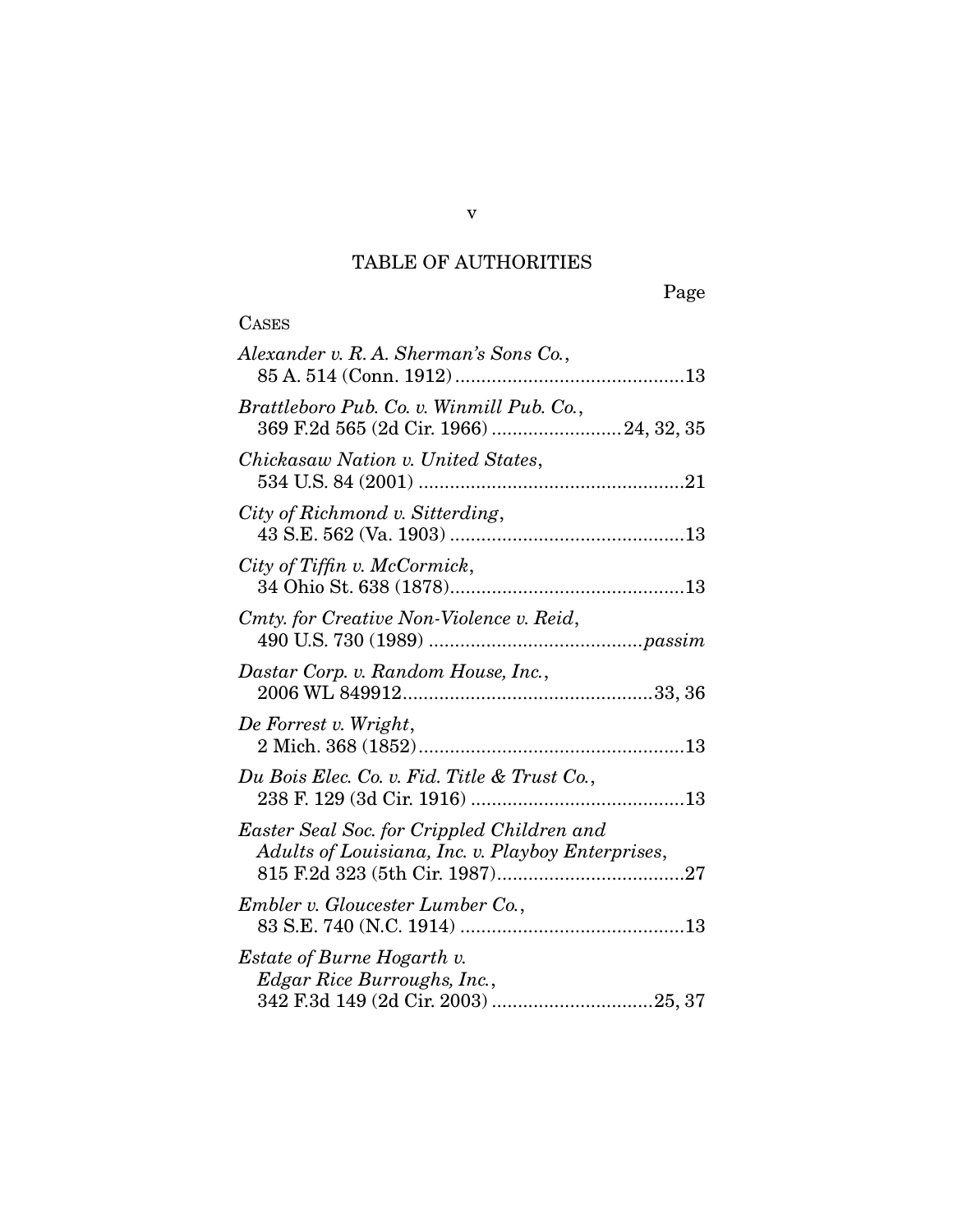| Page                                                                                        |
|---------------------------------------------------------------------------------------------|
| Estate of Hogarth v. Edgar Rice Burroughs, Inc.,<br>33                                      |
| Flori v. Dolph,                                                                             |
| Forward v. Thorogood,                                                                       |
| Gayle v. Missouri Car & Foundry Co.,                                                        |
| Hedge v. Williams,                                                                          |
| Hexamer v. Webb,                                                                            |
| Jahn's Adm'r v. Wm. H. McKnight & Co.,                                                      |
| Keys v. Second Baptist Church,                                                              |
| Lin-Brook Builders Hardware v. Gertler,<br>352 F.2d 298 (9th Cir. 1965) 24, 32, 35          |
| Lindsay v. McCaslin,                                                                        |
| M.G.B. Homes, Inc. v. Ameron Homes, Inc.,<br>903 F.2d 1486 (11th Cir. 1990) 25, 26, 27, 28  |
| Martha Graham School and Dance Foundation v.<br>Martha Graham Center of Contemporary Dance, |
| May v. Morganelli-Heumann & Associates,                                                     |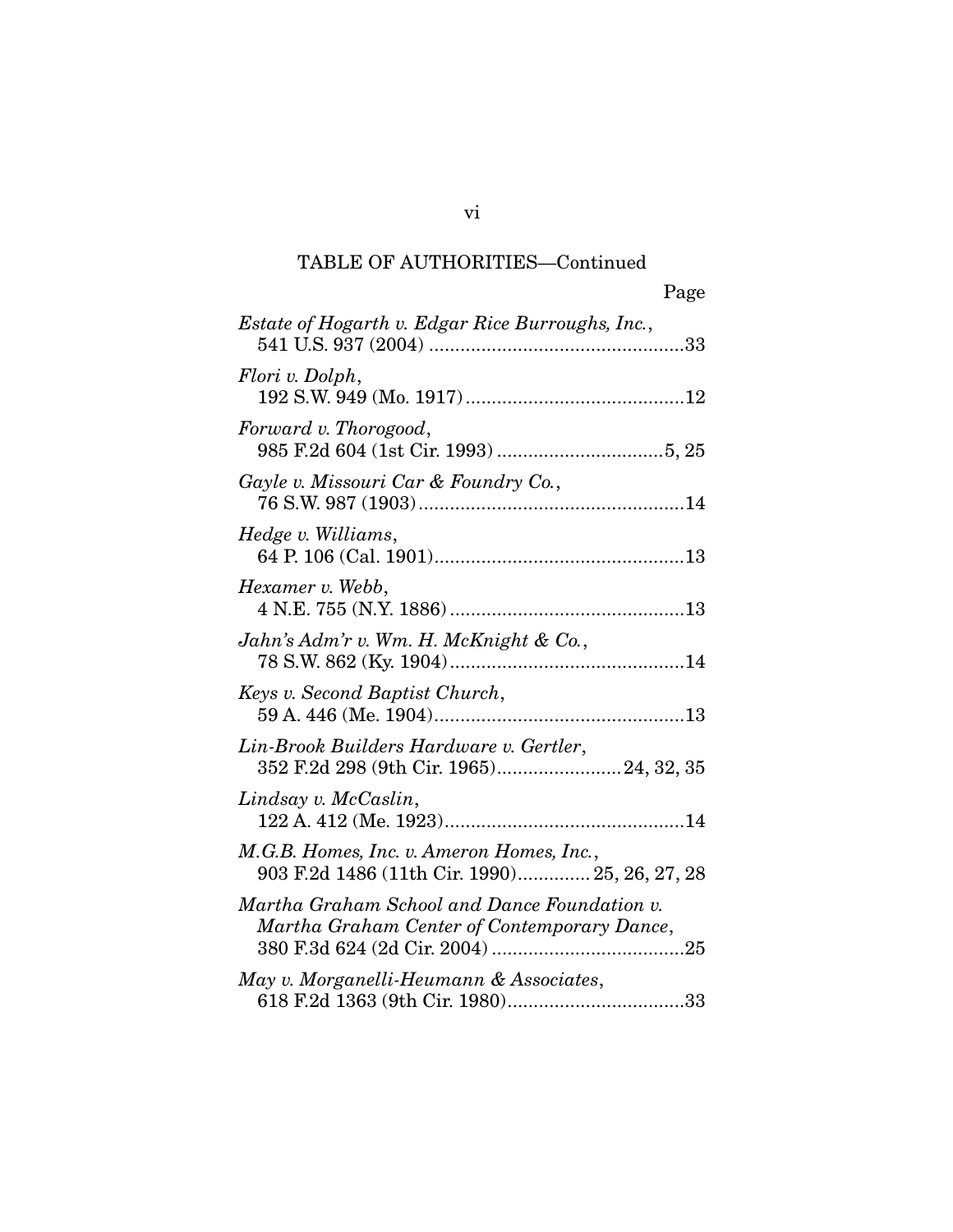| Page                                                                 |
|----------------------------------------------------------------------|
| Messmer v. Bell & Coggeshall Co.,                                    |
| Monessen Sw. Ry. Co. v. Morgan,                                      |
| Murray v. Gelderman,<br>566 F.2d 1307 (5th Cir. 1978) 24, 26, 27, 35 |
| N. Bend Lumber Co. v. Chicago, M & P.S. Ry. Co.,                     |
| New Prime Inc. v. Oliveria,                                          |
| Picture Music, Inc. v. Bourne, Inc.,                                 |
| Pierson v. Chicago, R.I. & P. Ry. Co.,                               |
| Playboy Enterprises v. Dumas,                                        |
| Prest-O-Lite Co. v. Skeel,                                           |
| Real Estate Data v. Sidwell Co.,                                     |
| Ridgeway v. Downing Co.,                                             |
| Robbins v. Chicago City,<br>71 U.S. (4 Wall.) 657 (1866) 14, 15      |
| Rogers v. Florence R. Co.,                                           |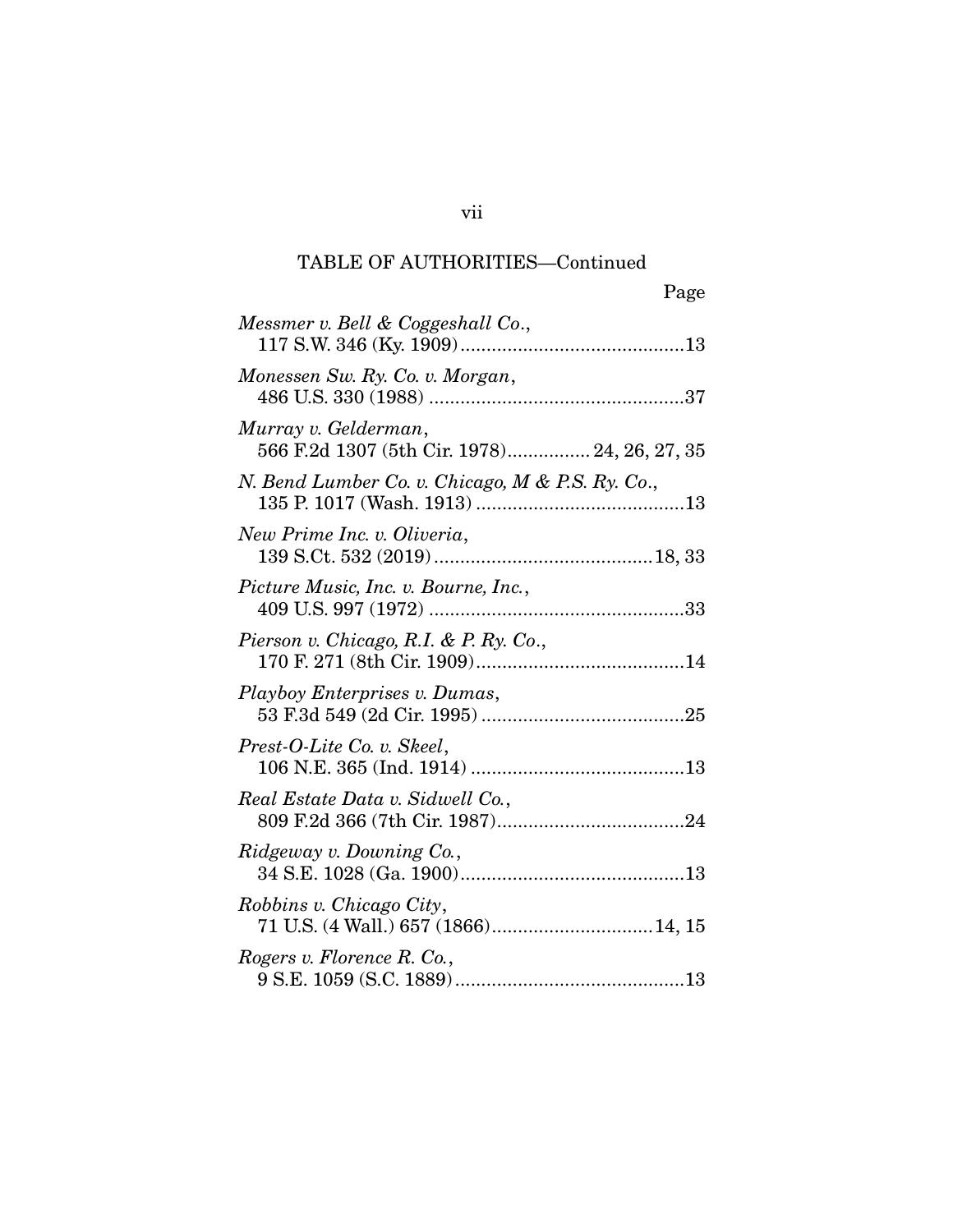|                                                                             | Page |
|-----------------------------------------------------------------------------|------|
| Root v. Shadbolt & Middleton,                                               |      |
| Sandifer v. U.S. Steel Corp.,                                               |      |
| Self-Realization Fellowship Church v.<br>Ananda Church of Self-Realization, |      |
| State v. Swayze,                                                            |      |
| Symons v. Road Directors for Allegany Cty.,                                 |      |
| Thomassen v. West St. Louis Water & Light Co.,                              |      |
| Twentieth Century Fox Films Corp. v.<br>Entertainment Distributing,         |      |
| Water Co. v. Ware,                                                          |      |

## **STATUTES**

## viii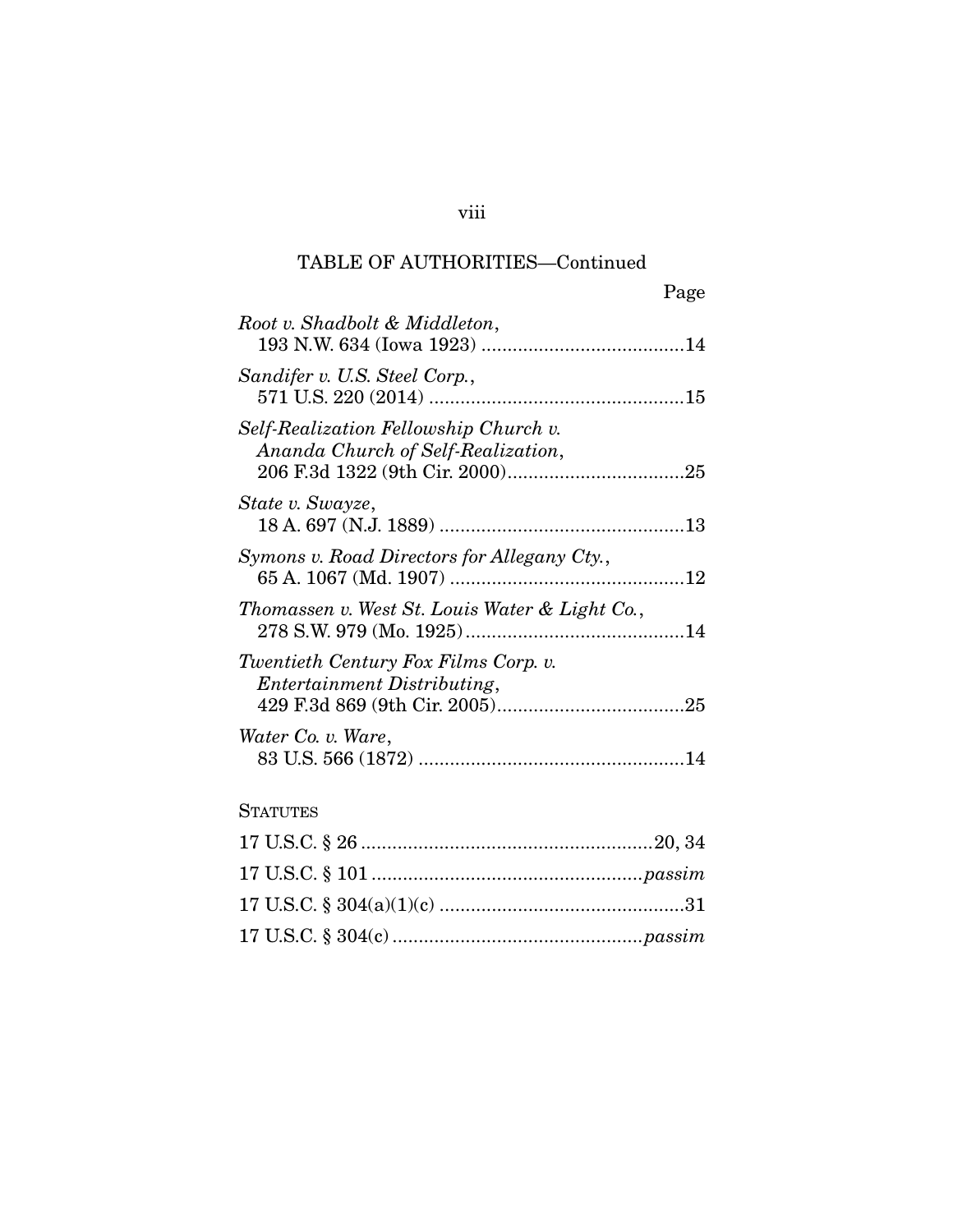Page

| <b>OTHER AUTHORITIES</b>                                                                                                                  |
|-------------------------------------------------------------------------------------------------------------------------------------------|
| 182 Am. Jur. Proof of Facts 3d                                                                                                            |
| 2 Bouvier's Law Dictionary (1914 ed.)16                                                                                                   |
| 3 LEGISLATIVE HISTORY OF THE 1909 COPYRIGHT<br>ACT (B. Fulton Brylawski & Abe Goldman                                                     |
| 41 Am. Jur. 2d Independent Contractors                                                                                                    |
| Black's Law Dictionary (2nd ed. 1910) 15, 16                                                                                              |
| Borge Varmer, 86th Cong., Copyright Law Revi-<br>sion Study No. 13: Works Made for Hire and<br>on Commission (Comm. Print 1960) (1958)23  |
| Catherine L. Fisk, Authors at Work: The Origins<br>of the Work-for-Hire Doctrine, 15 Yale J.L. &                                          |
|                                                                                                                                           |
| Copyright Amendments Act of 1992,<br>Pub. L. No. 102-307 § 102, 106 Stat. 26438                                                           |
| Copyright Term Extension Act of 1998,<br>Pub. L. No. 105-298 § 102, 112 Stat. 282738                                                      |
| General Discussions of the Nature of the Rela-<br>tionship of the Employer and the Independent<br>Contractor, § 4, 19 A.L.R. 226 (1922)18 |

ix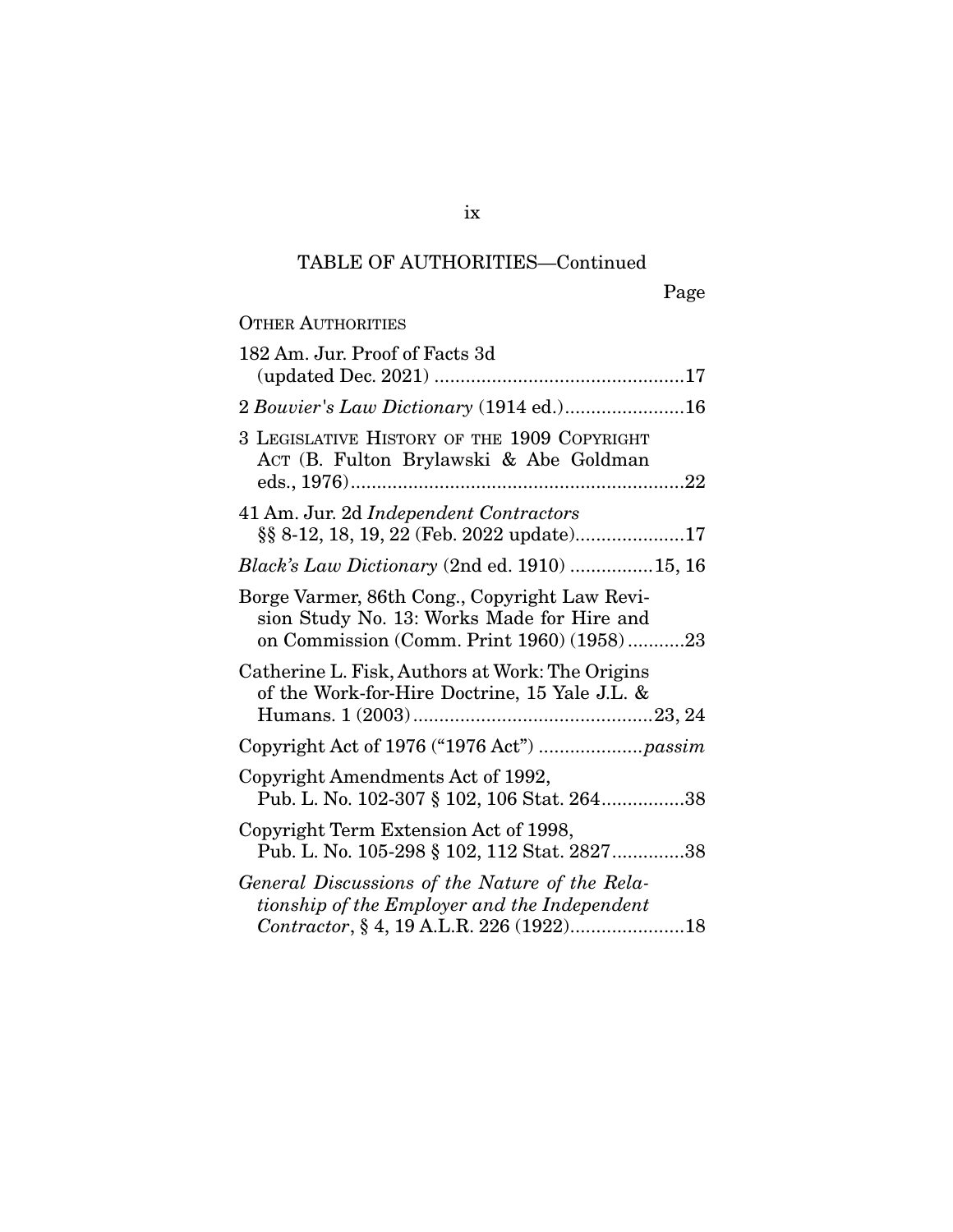| Liability of Employer With Regard to Inherently<br>Dangerous Work for Injuries to Employees of<br>Independent Contractor, 34 A.L.R.4th 914<br>(originally published in 1984; updated 1986)17 |
|----------------------------------------------------------------------------------------------------------------------------------------------------------------------------------------------|
| Restatement (First) of Torts                                                                                                                                                                 |
| Restatement (Second) of Torts                                                                                                                                                                |
| The Copyright Act of 1909, 35 Stat. 1075 passim                                                                                                                                              |
| <i>The Cyclopedic Law Dictionary</i> (1st ed. 1912)16                                                                                                                                        |
| Work Made for Hire and Copyright Corrections<br>Act of 2000, Pub. L. No. 106-379, 114 Stat.                                                                                                  |
| 38                                                                                                                                                                                           |

x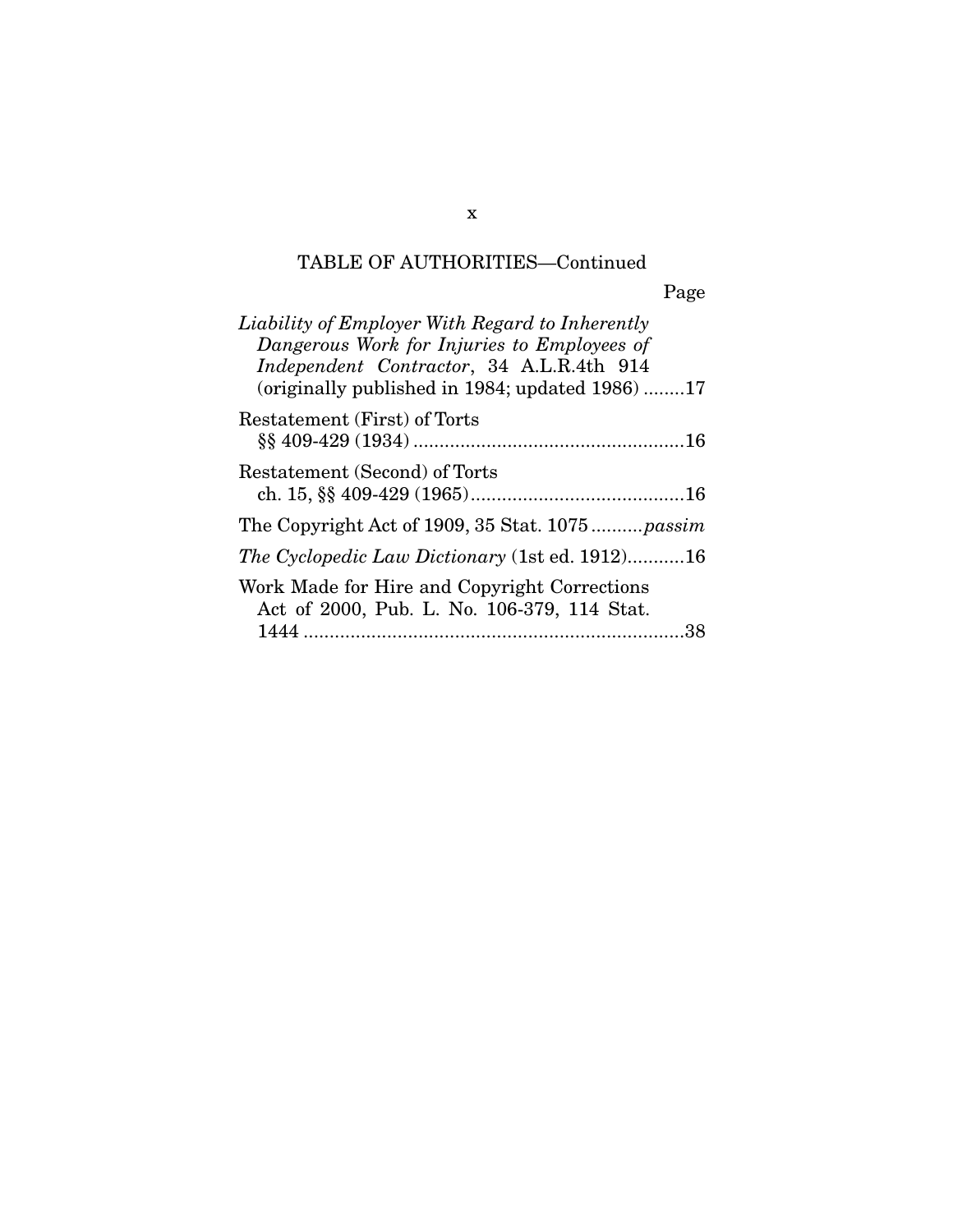#### **INTRODUCTION**

 For almost six decades, the law of the land has been clear. When called upon to interpret the term "employer" in the 1909 Act, every circuit court to consider the issue has concluded that that term included employers of independent contractors. Over the years, countless contracting parties have relied upon that settled law when setting the economic terms of their deals. And Congress, aware of that law over those many decades, has not seen fit to change it, despite changing other aspects of copyright law including work-for-hire provisions—over that time.

 Petitioners Markham Concepts, Inc., *et al.* ("Petitioners") now ask this Court to revisit that settled law based on a claimed conflict with a case decided by this Court almost 33 years ago, and based on a claimed circuit split resulting from a case decided by the Eleventh Circuit almost 32 years ago. In deciding *Reid*, however, this Court interpreted the 1976 Act, not the 1909 Act, and in recounting the judicial history of the 1909 Act, neither criticized it nor implied that it was in error. Further, the common-law history, statutory terms, statutory structure and legislative history of the Copyright Act of 1976 ("1976 Act") are markedly different than the common law, terms, structure and history of the 1909 Act, making it wholly inappropriate to extrapolate from *Reid* to the 1909 Act. Accordingly, all three circuit courts that have addressed the question of whether *Reid* overturned decades of settled law have concluded that it did not.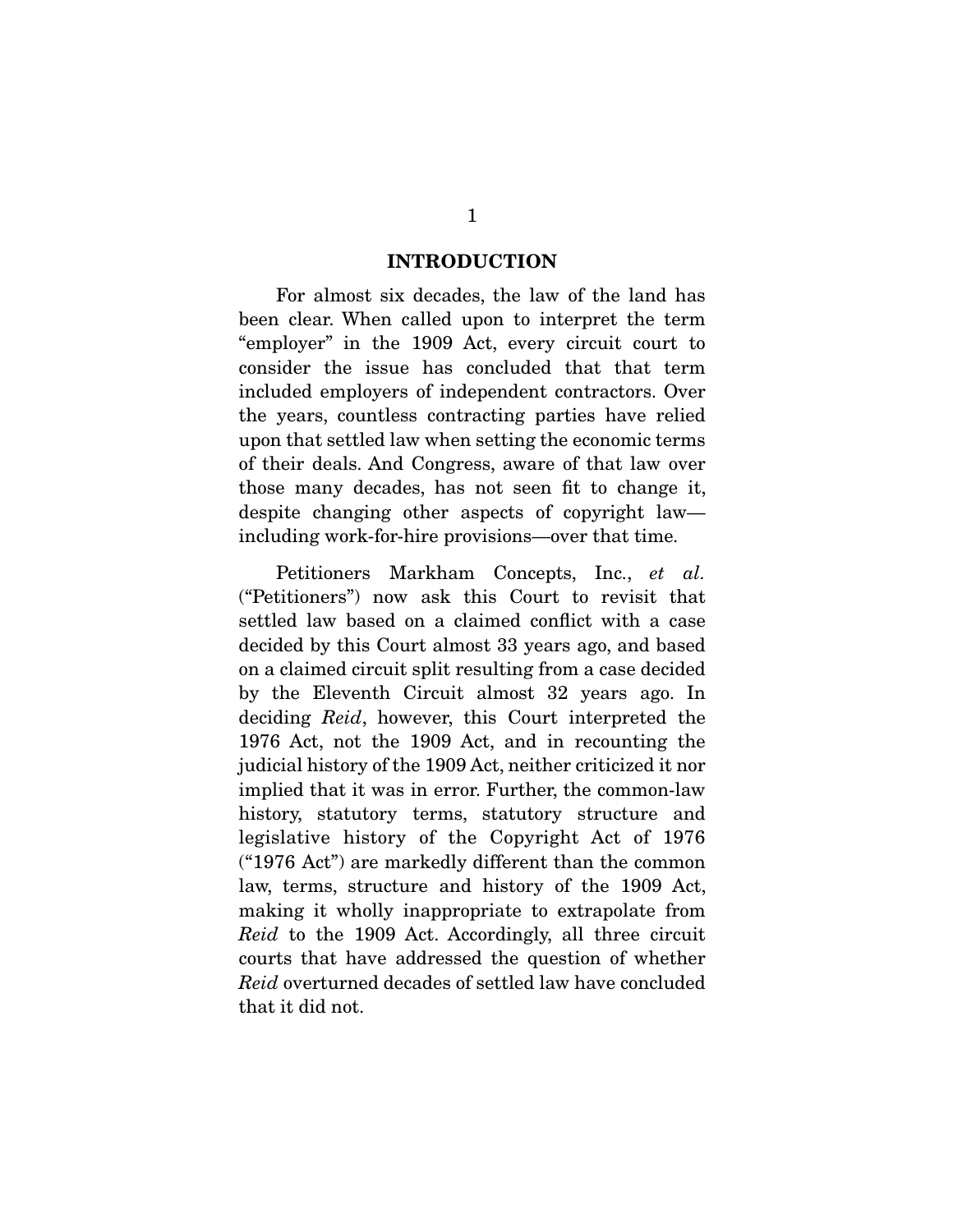Further, no circuit split exists. The only supposedly contrary case that Petitioners identify among thousands of cases that have cited to *Reid*—is an Eleventh Circuit case that addressed the 1976 Act. That case, however, merely held that precedent governing the 1909 Act could not be applied to the 1976 Act, just as this Court ruled in *Reid*.

 Finally, the question presented by Petitioners has minimal implications. It would apply only retroactively, to works created prior to 1978, and thus would not implicate the core goal of copyright law—to encourage the creation of *new* works. The potential retroactive effect also is limited, since a ruling would impact only a small subset of pre-1978 works. And in those instances, a retroactive change in the law would run the risk of creating unforeseen inequitable consequences for contracting parties that relied upon well-settled law in formulating economic terms. If such a change is to be made, it is Congress, and not this Court, that should make it.

#### **STATEMENT**

--------------------------------- ♦ ---------------------------------

 This case involves the creation of the iconic board game, The Game of Life (the "Game"), which is owned by Respondent Hasbro, Inc. ("Hasbro") and has been a family classic since it was introduced by Hasbro's predecessor-in-interest, the Milton Bradley Co. ("MB"), in 1960. The key players include Respondent Reuben Klamer ("Klamer") and Petitioners'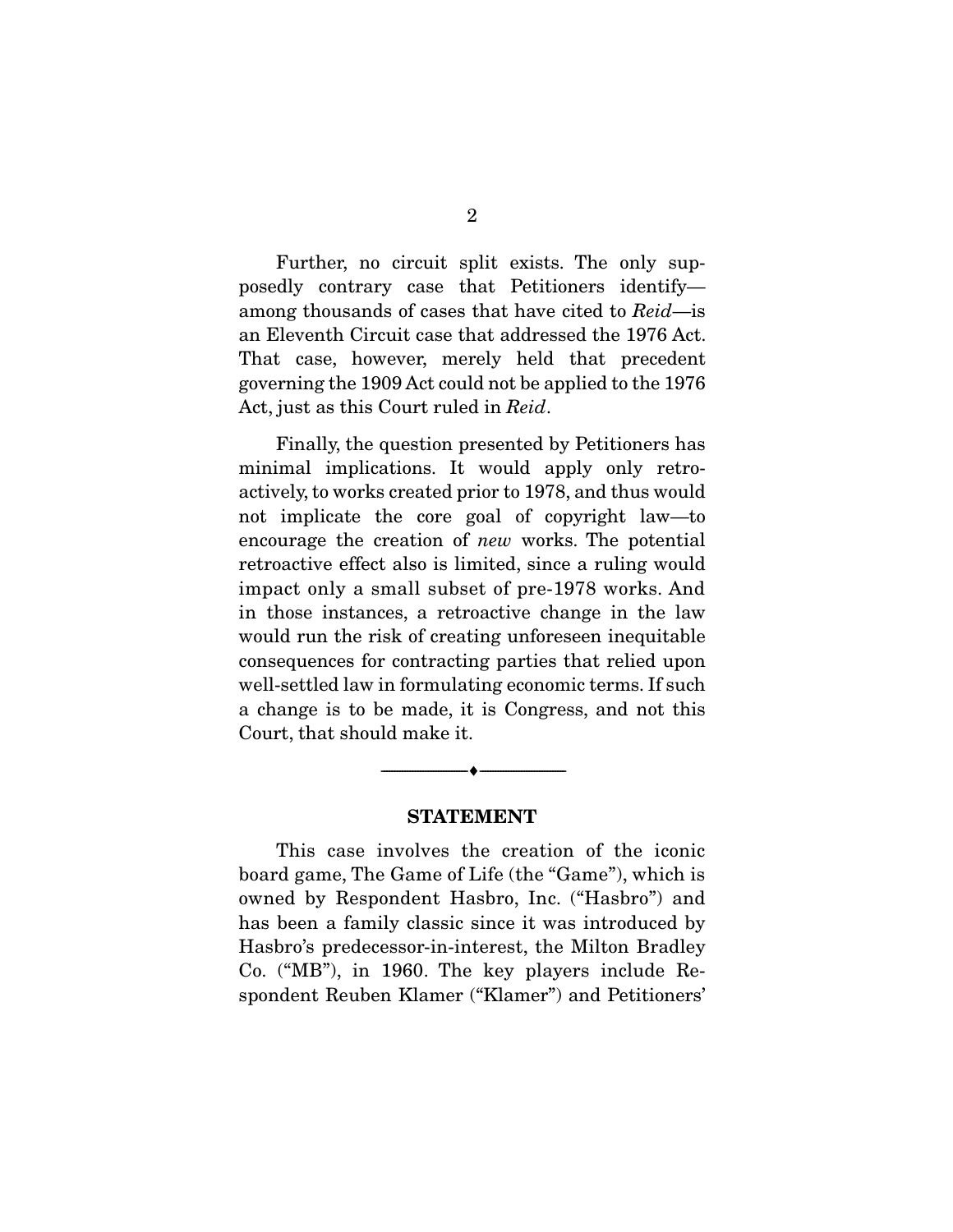predecessor-in-interest, Bill Markham ("Markham"), both of whom were involved in the development of a prototype of the Game (the "Prototype"). The dispute arises from Petitioners' desire to exercise a statutory termination, pursuant to 17 U.S.C. § 304(c) ("Section  $304(c)$ , so as to revoke an alleged grant of copyrights in the Prototype that, they claim, Markham made in 1959.

 Under Section 304(c), where an existing federal copyright was transferred or licensed prior to January 1, 1978, the author or author's heirs may rescind that transfer or license decades later, under certain conditions. 17 U.S.C. § 304(c). No such right of termination exists, however, for grants of copyright in works made for hire. *Id.* That limitation is critical here because, as found by both courts below, Markham was hired to work on the Game at Klamer's instance and expense—and thus as a work for hire, per the standard applicable under the 1909 Act. Petition ("Pet.") Appendix ("App.") at 16a, 21a, 37-44a.

 Specifically, Klamer, a toy developer, conceived of the Game in 1959, when tasked with developing a game to commemorate MB's upcoming centennial. *Id.* at 2-3a, 25-26a. Searching for inspiration in MB's archives, Klamer discovered a copy of the company's first board game, "The Checkered Game of Life," created by Milton Bradley himself in 1860. *Id.* at 3a, 26a. Thus inspired, Klamer came up with the concepts for the Game, but needed help building a prototype to pitch to MB. *Id.* Klamer hired Markham and his company, California Product Development ("CPD"), for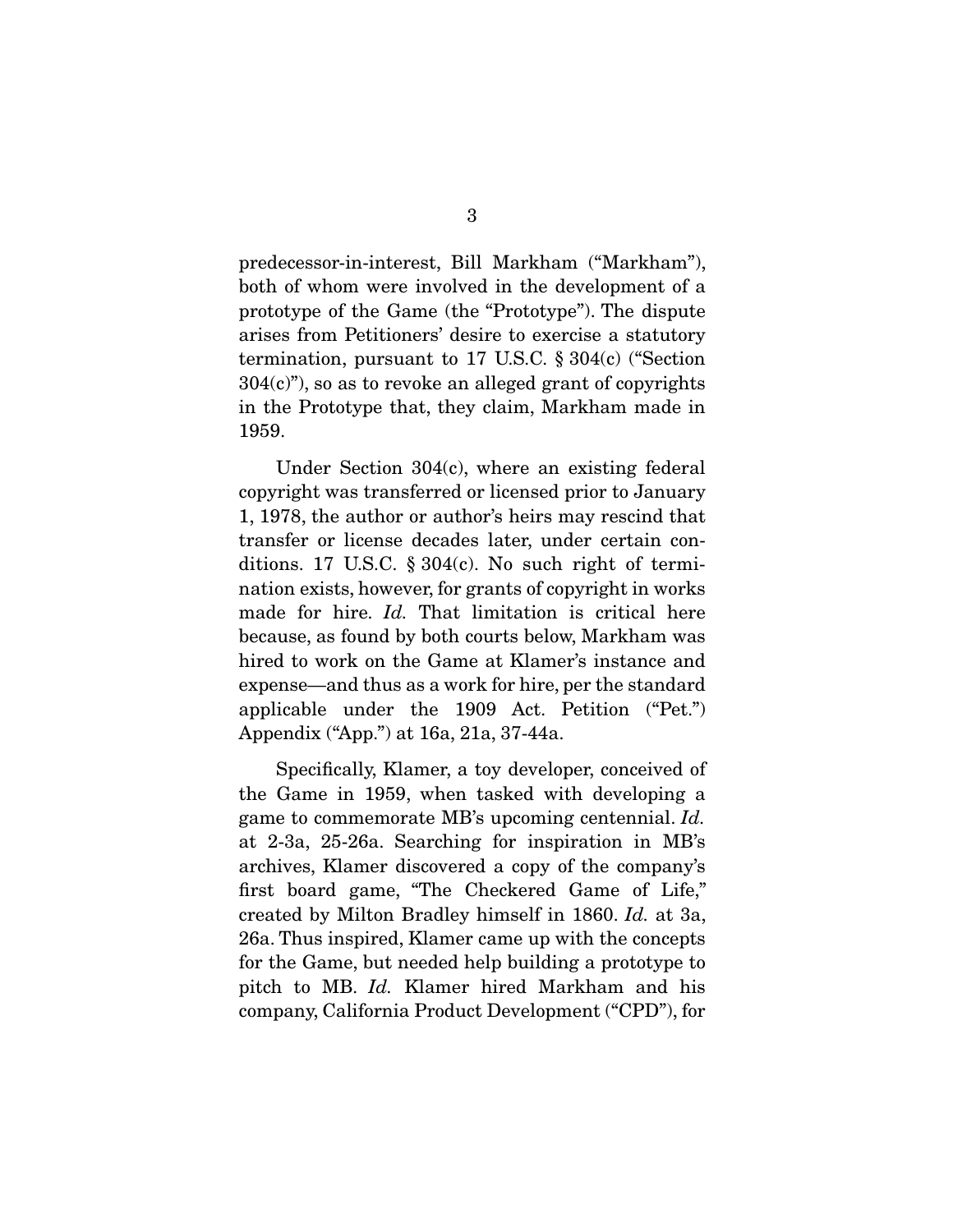that purpose. *Id.* Klamer chose CPD largely because he had been impressed by two artists employed there— Grace Chambers ("Chambers") and Leonard Israel ("Israel"). *Id.*

 In engaging CPD to help with the Prototype, Klamer agreed to cover all of the costs incurred by CPD in connection with the project, whether the pitch was successful or not. *Id.* at 5a, 31a. That included Chambers' and Israel's salaries throughout their time working on the Prototype. *Id.* As such, Markham took no economic risk in the project.

 Over the next six weeks, CPD created the Prototype, with Klamer overseeing the project through frequent visits to CPD's offices. *Id.* at 3-4a, 27-29a. Chambers built the Prototype's game board, while Israel created the art for its box cover. *Id.* at 3-4a, 28- 29a. Markham, Klamer, Chambers and Israel collectively refined the rules through test play sessions, with Markham's wife memorializing those rules in writing. *Id.* at 4a, 29a.

 MB saw potential in the Prototype, and entered into a license agreement with Klamer's company, Link Research Corporation ("Link"). *Id.* at 4-5a, 29-30a. In pertinent part, MB agreed to pay a 6% royalty to Link in return for the exclusive right to produce and market the Game. *Id.* at 4-5a, 30a. Separately, Link entered into an assignment agreement (the "Assignment") with Markham, whereby Markham agreed to assign any interests that he may have had in the Game to Link, in exchange for, *inter alia*, 30% of Link's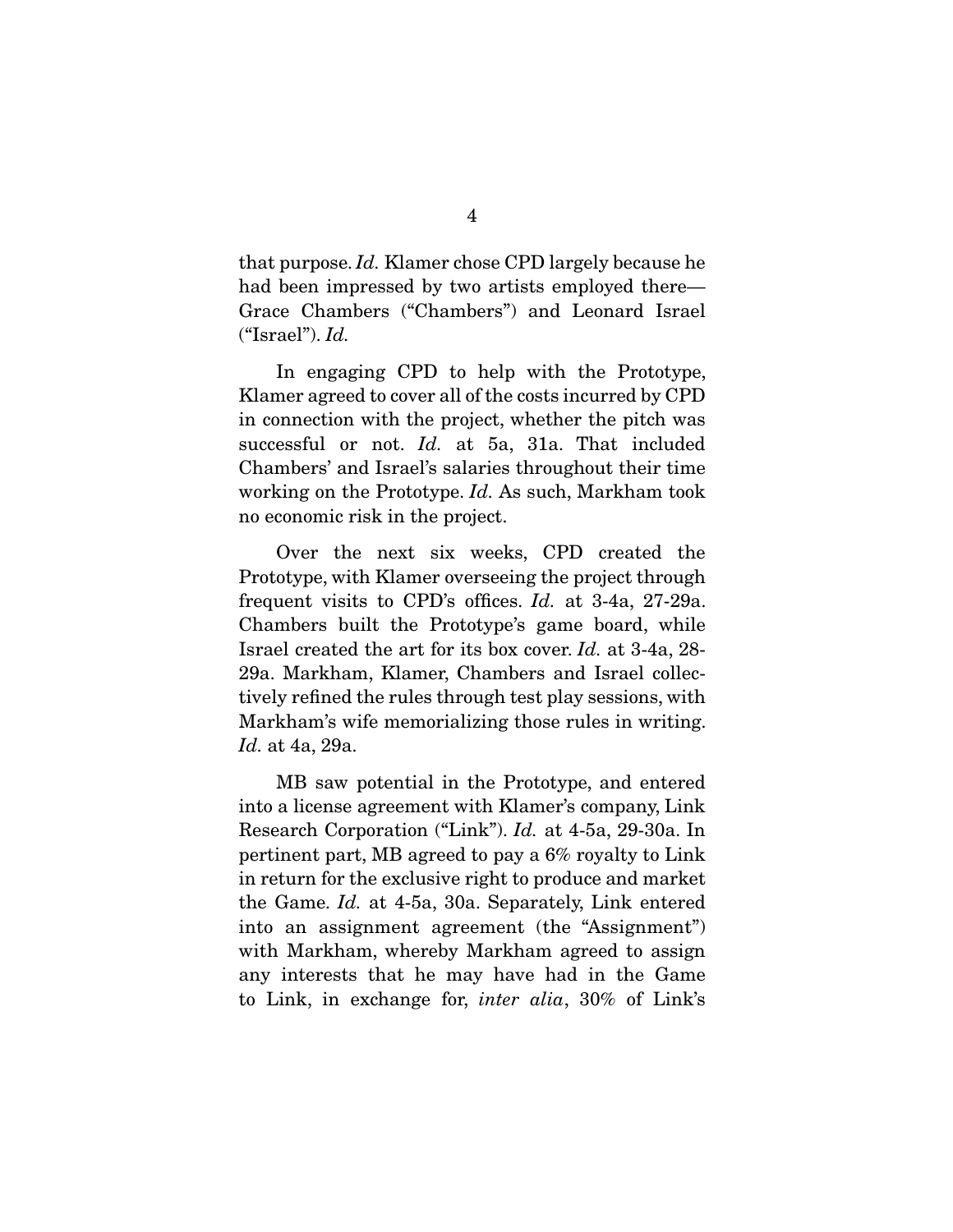royalties. *Id.* at 5a, 30-31a. In addition, as previously agreed, Klamer paid for CPD's costs, including Chambers' and Israel's salaries. *Id.* at 5a, 31a.1

 In 1960, after making substantial revisions, MB released a commercial version of the Game to great success. *Id.* at 5a, 31-32a. Hasbro acquired all rights to the Game thereafter. *Id.* at 5a. Hasbro has continued to leverage and expand upon that success ever since, developing a global brand around the classic game. *Id.* at 5a, 32a. Markham died in 1993, but his heirs (Petitioners) continue to collect substantial royalties on the Game, as well as the many extensions that Hasbro has created over the decades. *Id.* at 5-6a, 32a, 35a. Notwithstanding such remarkable financial success, in 2015—presumably in hopes of obtaining even greater royalties—Petitioners sought a declaratory judgment that they were entitled to exercise a termination, pursuant to Section 304(c), of the copyrights that they claim Markham owned and transferred in 1959. *Id.* at 6a, 23-25a.

 The district court held that Petitioners had no termination rights because the Prototype was created at Klamer's instance and expense, and thus as a work for hire. Pet. App. 37-44a (applying the test articulated in *Forward v. Thorogood*, 985 F.2d 604, 606 & n.2 (1st Cir. 1993)). Affirming that decision, *id.* at 16a, 22a, the First Circuit rejected, *inter alia*, Petitioners' argument

<sup>&</sup>lt;sup>1</sup> Chambers and Israel, meanwhile, never received a cent from Markham in royalties on the Game. *Id.* at 27a.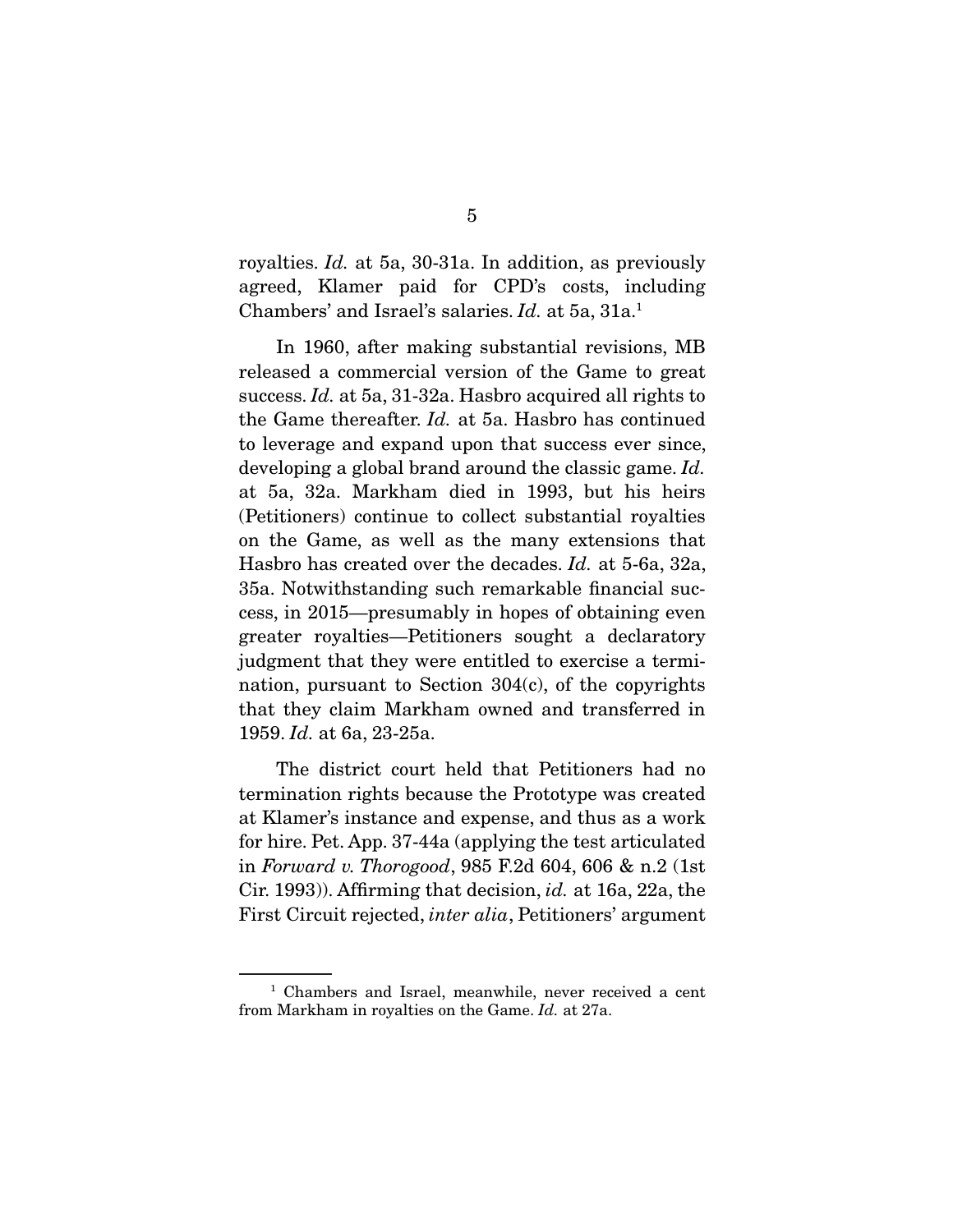that *Reid* abrogated the instance and expense test as to works for hire under the 1909 Act. *Id.* at 10-15a.

 In light of that conclusion, the First Circuit found no need to address Respondents' "alternative theory for affirmance": that the same result would inure even under Petitioners' interpretation of the word "employer" because, regardless of Klamer's role, Chambers and Israel created the Prototype as a work for hire *for Markham* in a traditional employment relationship. *Id.* at 21a (noting that Petitioners also would have no termination rights on that basis); 17 U.S.C. § 304(c) (excluding copyrights in works for hire). Petitioners did not seek rehearing en banc.

#### **REASONS FOR DENYING THE PETITION**

--------------------------------- ♦ ---------------------------------

### **I. The Decision Below Does Not Conflict With This Court's Decision in** *Reid*

 In *Reid*, this Court analyzed the meaning of the term "employee" in Section 101(1) of the Copyright Act of 1976 (the "1976 Act"). In so doing, the *Reid* Court offered no opinion on the meaning of the term "employer" under the 1909 Act. And because the Court dealt with substantially different common-law definitions, statutory language, statutory structure and legislative history in analyzing the 1976 Act, *Reid* does not control a proper analysis of language at issue here. As such, the decision below in no way conflicts with this Court's holding in *Reid*.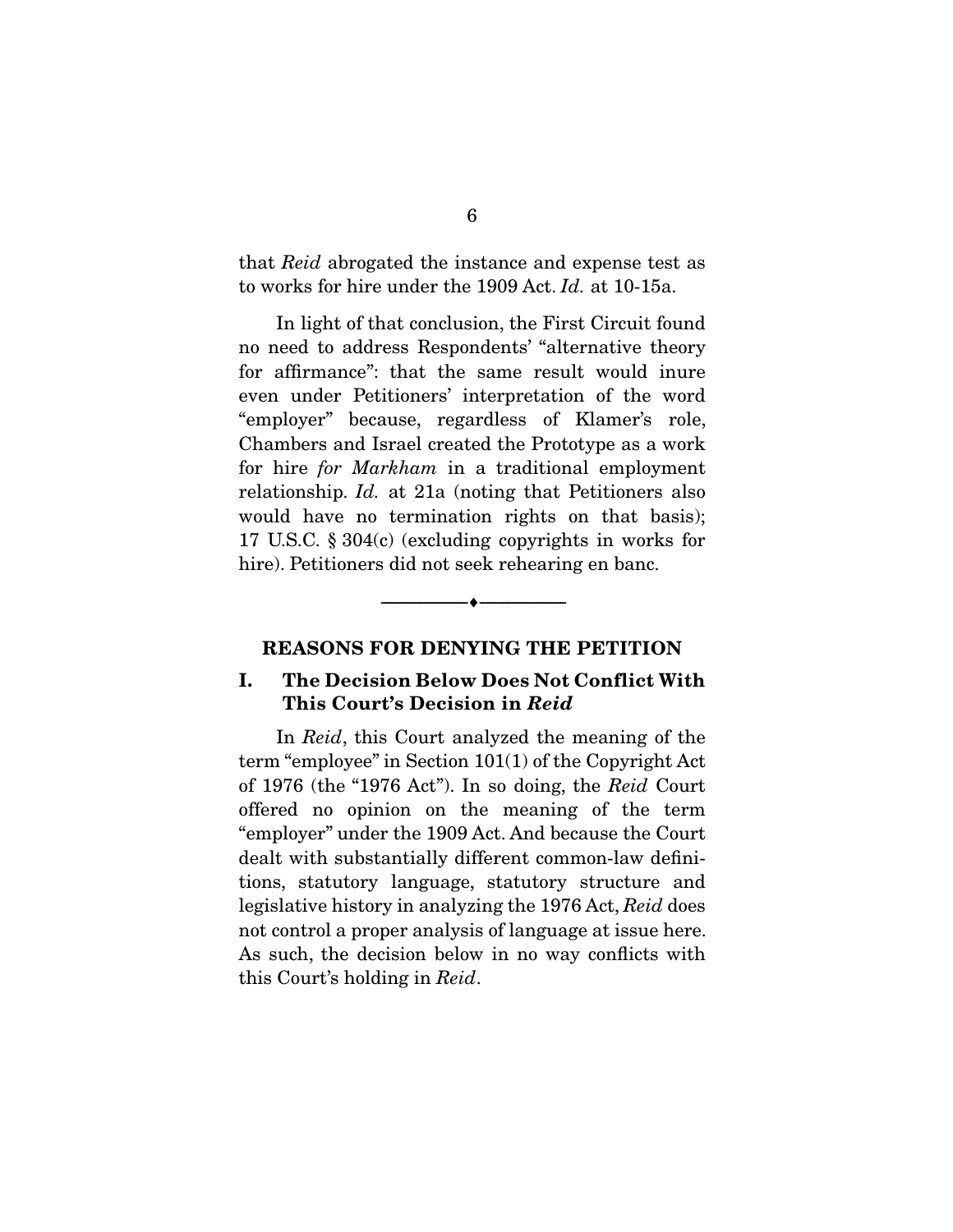## **A.** *Reid* **Addressed the Copyright Act of 1976 Without Criticizing the Judicial History of the 1909 Act**

 Asserting that the decision below "conflicts with . . . this Court's interpretation of the 1909 Act in *Reid*," Pet. 4, Petitioners contend that, in *Reid*, this Court " 'concluded that the work for hire doctrine codified in [the 1909 Act] referred only to works made by employees in the regular course of their employment,' and not to commissioned works from independent contractors." *Id.* at 3 (quoting *Reid*, 490 U.S. at 744). Petitioners also claim that "this Court rejected the instance-and-expense test as a judicial intervention untethered to the text or history of the Act, specifically relying on the fact that the 1909 version of the statute limited works for hire to works produced in the course of a traditional employment relationship." *Id.* at 16. Those statements are materially wrong.

 As an initial matter, this Court's task in *Reid* was to "construe the 'work made for hire' provisions of the Copyright Act of 1976," not the 1909 Act. *Reid*, 490 U.S. at 732; *see also* Pet. i ("But because [*Reid*] arose under the 1976 Act...."). Specifically, "[t] he dispositive inquiry" in *Reid* was whether the sculpture at issue was " '*a work prepared by an employee within the scope of his or her employment*' under § 101(1)" of the 1976 Act—statutory language for which the circuit courts had offered four different interpretations. *Reid*, 490 U.S. at 738-39 (emphasis added).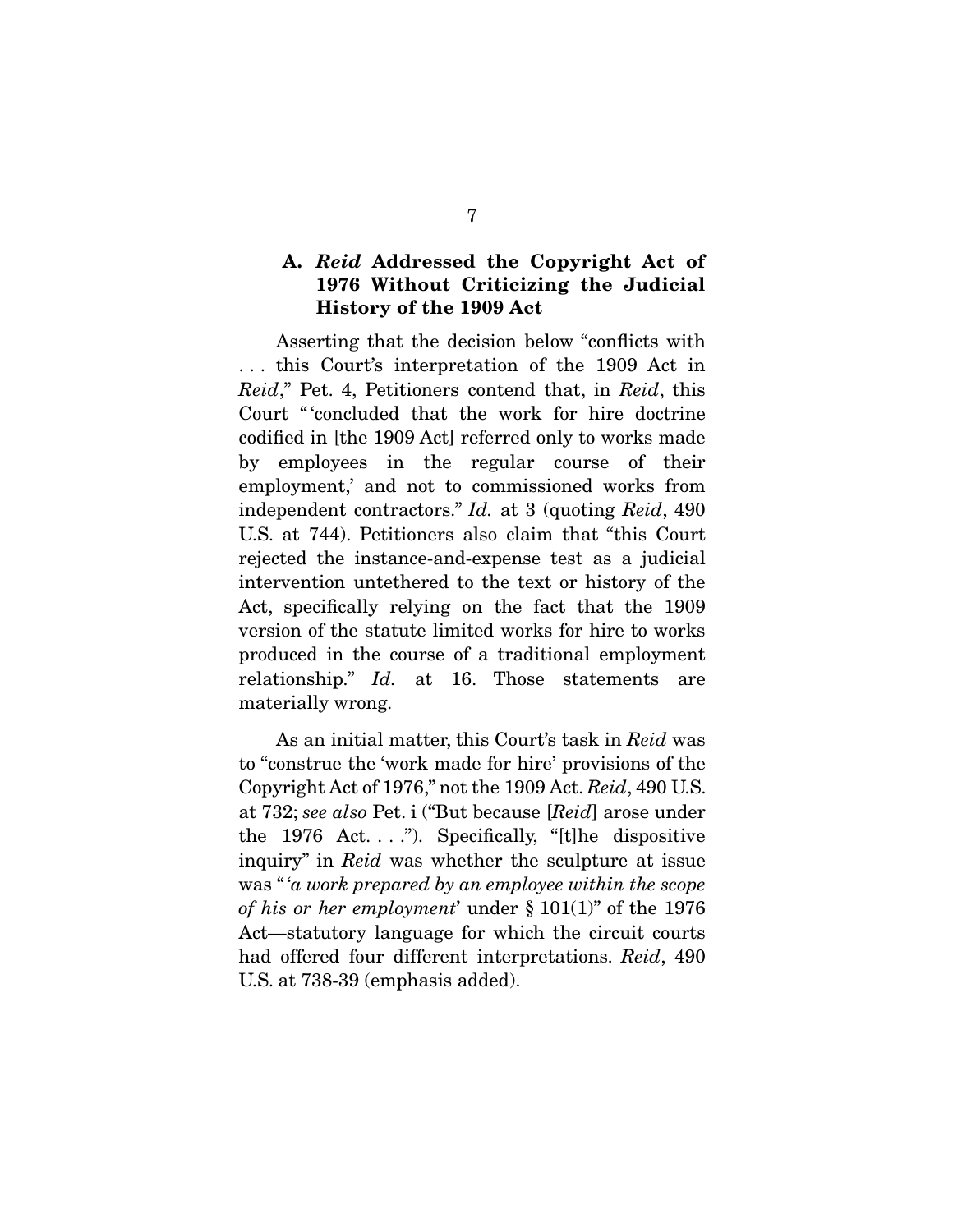In addressing that particular issue, the Court observed that the "starting point for our interpretation of a statute is always its language." *Id.* at 739. In that context, the Court noted that the 1976 Act did not define "employee" or "scope of employment," and further observed that "[i]t is . . . well established that where Congress uses terms that have an accumulated settled meaning under . . . the common law, a court must infer, unless the statute otherwise dictates, that Congress meant to incorporate the established meaning of those terms." *Id.* at 739-40 (citation omitted).

 The Court's analysis, however, did not end there. Rather, in ultimately concluding that courts should "us[e] principles of general common law of agency" in determining whether a work was performed by an employee under Section 101(1) of the 1976 Act, *id.* at 751, the Court focused on several factors specific to that act.

 First, it observed that an agency-based definition was the prevailing common-law definition of "employee" at the time Congress passed the 1976 Act. *Id.* at 740. Second, the Court concluded that nothing in the 1976 Act showed an intent by Congress to use any other definition. *Id.* To the contrary, the Court observed, Congress's use of the phrase "scope of employment"—which, the Court noted, is "a widely used term of art in agency law"—in Section 101(1) was consistent with an intention to use the common law definition of "employee." *Id.*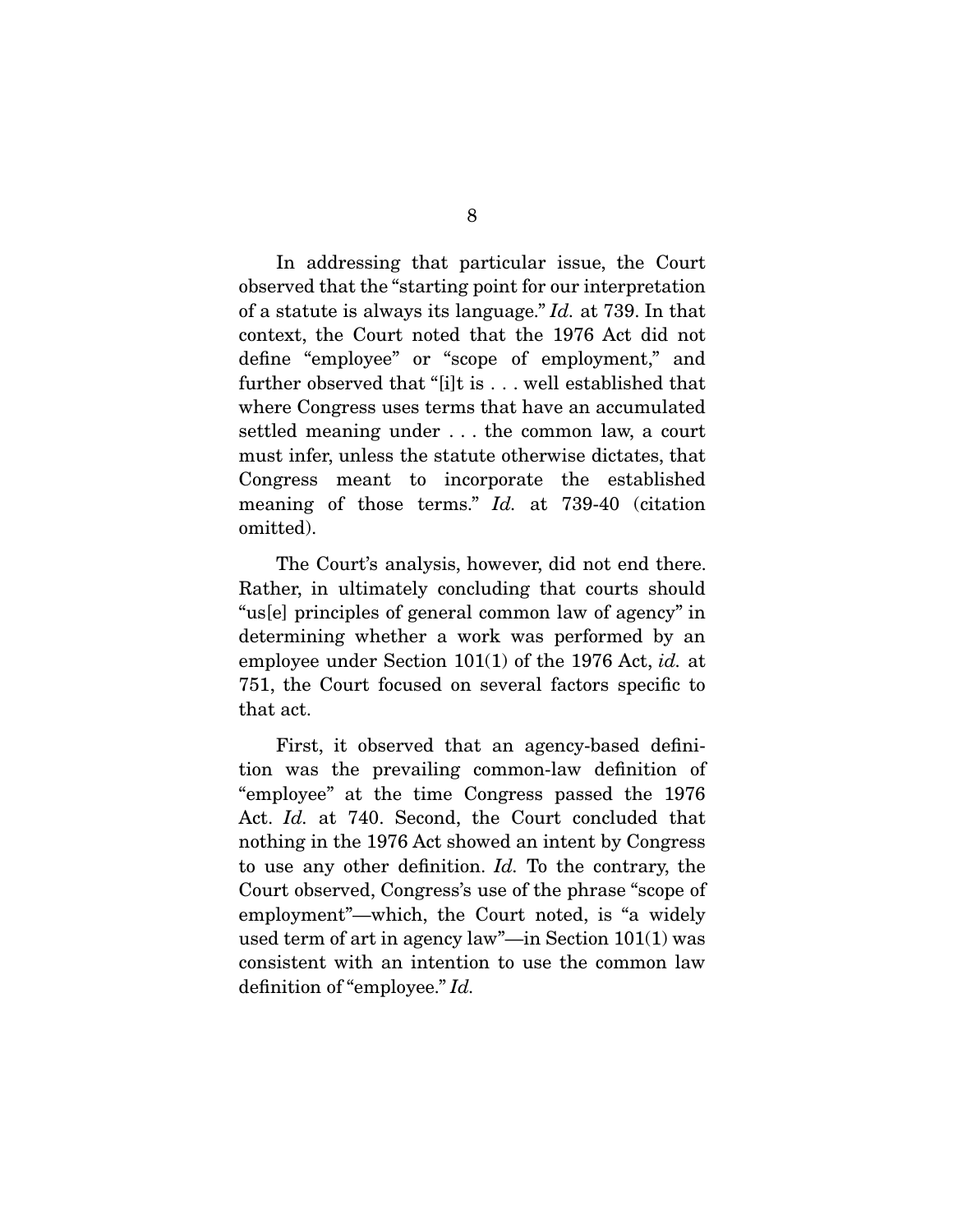Third, the structure of Section 101 supported a limited definition of "employee" based upon agency principles. Specifically, Congress had divided Section 101 into works made by employees (Section 101(1)), and works made by independent contractors (Section 101(2)). *Id.* at 741-42. The petitioners' efforts in that case to import independent contractor principles into the term "employee" in Section 101(1) simply made no sense in the context of that overall structure. *Id.*

 Fourth, the legislative history of the 1976 Act supported the Court's construction. *Id.* at 743. Namely, based upon the protracted negotiations that led to two distinct sections within Section 101, Congress clearly intended to keep employees and independent contractors as two distinct concepts. *Id.* As such, before concluding that the "general common law of agency" should apply to the definition of "employee," the *Reid* Court performed a detailed analysis of the language, structure and legislative history of Section 101 of the 1976 Act. *Id.* at 739-48.

 Meanwhile, to the extent that this Court discussed the 1909 Act in *Reid*, it did so in two ways. First, the Court briefly described the 1909 Act and the early case law construing it, to contextualize the negotiations that led to the initial draft of the 1976 Act. *Id.* at 743- 44. Second, the Court addressed the petitioners' claim that "Congress, in enacting the [1976] Act, meant to incorporate a line of cases decided under the 1909 Act holding that an employment relationship exists sufficient to give the hiring party copyright ownership whenever that party has the right to control or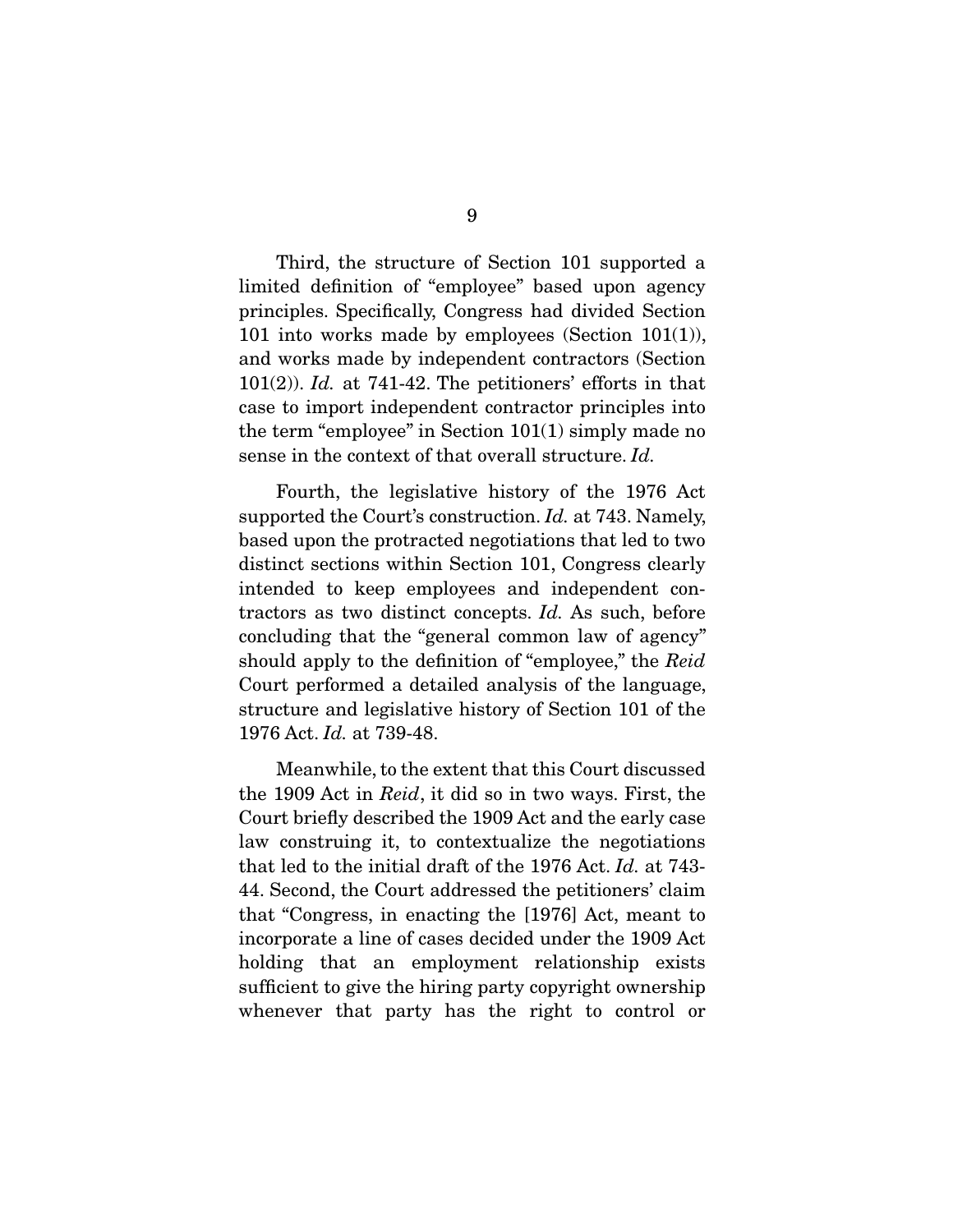supervise the artist's work." *Id.* at 748. In support of that argument, the petitioners argued that Congress's silence on the subject was evidence of that intent. *Id.*  at 748-49.

 In rejecting that argument, the Court merely observed, *inter alia*, that Congress already had agreed upon the structure and text of Section 101 of the 1976 Act in 1965 and 1966, before the line of cases referenced by the petitioners had been fully developed. *Id.* at 749. Since Congress was unlikely to have even been aware of those cases, its silence was particularly meaningless. *Id.*

 Significantly, when describing the legislative and judicial history of the 1909 Act, the Court did so without criticism. Certainly, if the *Reid* Court thought that the line of cases described therein were wrongly decided, it could have stated as much. But the Court never even hinted at such criticism. And under no circumstances can it credibly be argued, as Petitioners do, that the *Reid* Court "directly addressed the meaning of the 1909 Act, twice confirming that [employer] was limited to traditional employment relationships." Pet. 19. The *Reid* Court plainly did no such thing.

## **B. The Question Before the** *Reid* **Court Was Materially Different Than the Question Presented**

 Faced with the fact that *Reid* did not itself address the 1909 Act, Petitioners argue that the "textual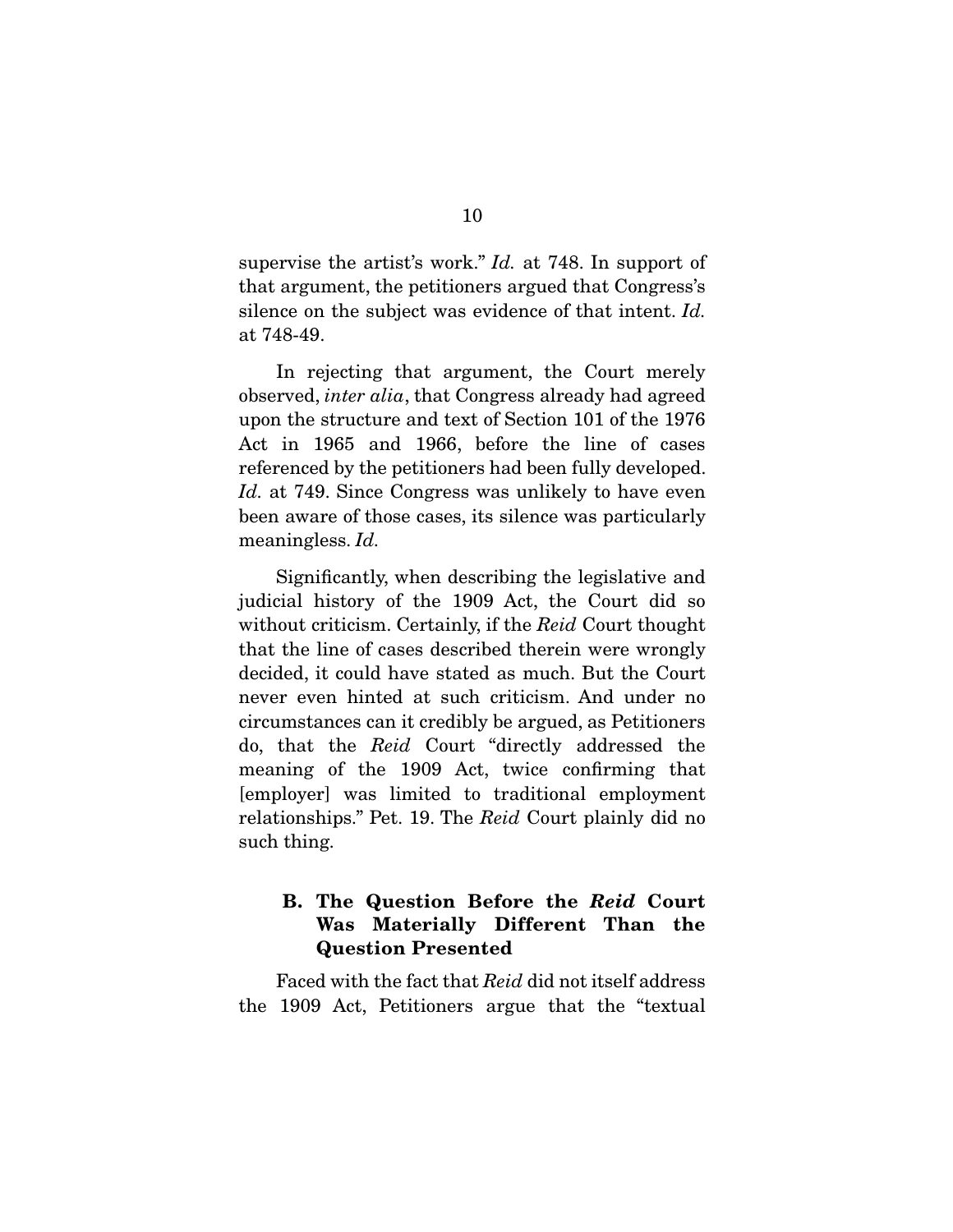question under the 1909 Act is materially identical to the one this Court answered in *Reid*," and that "employer" under the 1909 Act, like "employee" under the 1976 Act, "must be understood to refer to a traditional, common law employment relationship[.]" Pet. 19.

 That argument, however, ignores the significant differences between the 1976 Act and the 1909 Act, as well as the common-law definitions relevant to a proper analysis of the two statutes. In fact, if the reasoning of *Reid* is to apply to the 1909 Act, that reasoning only supports the First Circuit's conclusion that, in using "employer" in that act, Congress intended to include employers of independent contractors.

## **1. The Common-Law Definition of "Employer" Includes Employers of Independent Contractors**

 As this Court observed in *Reid*, "[i]t is . . . well established that [w]here Congress uses terms that have an accumulated settled meaning under the common law, a court must infer, unless the statute otherwise dictates, that Congress meant to incorporate the established meaning of those terms." *Reid*, 490 U.S. at 739-40 (citation omitted). In an effort to extend that reasoning to the 1909 Act, Petitioners assert that the terms "employee," as used in the 1976 Act, and "employer," as used in the 1909 Act, mean the same thing. *See* Pet. 17-19. Petitioners purport to rely on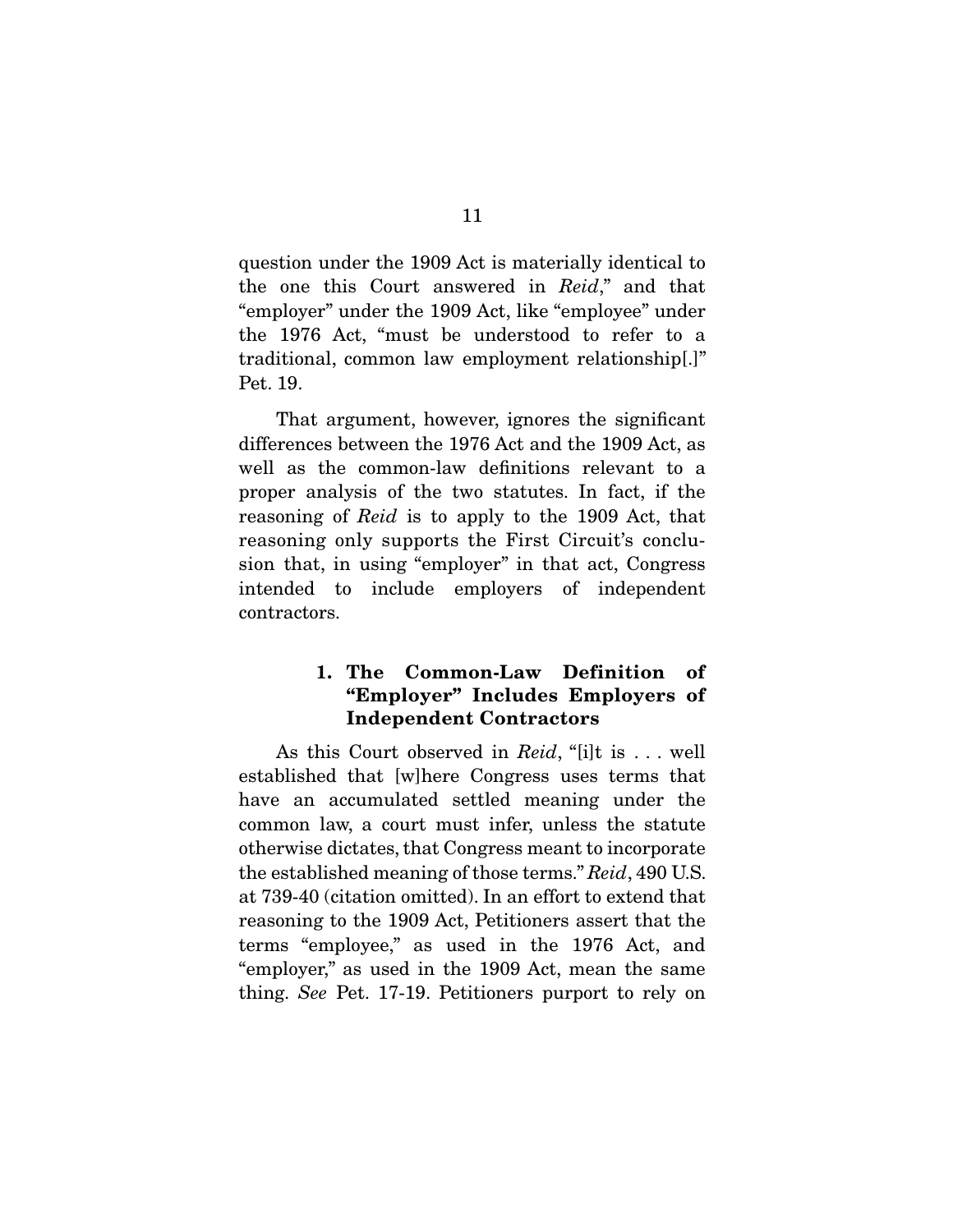*Reid* in conflating those terms. *Id.* at 18 (citing *Reid* for the proposition that, "since well before the 1909 Act, the words 'employer' and 'employee' had been understood to 'describe the conventional master-servant relationship as understood by common-law agency doctrine.'"). *Reid* made no such connection, however, and Petitioners' effort to do so is demonstrably wrong.

 In reality, in 1909, and indeed thereafter, the established meaning of "employer" included those who employed independent contractors. That is because, at the time that Congress passed the 1909 Act, leading common-law authorities understood the term "employer" to include one who engages—*i.e.*, employs—the services of an independent contractor. Non-exclusive examples include the following:

In legal discourse in the early twentieth century, the party that hired an independent contractor was routinely referred to as an "employer." *See*, *e.g.*, *Symons v. Road Directors for Allegany Cty.*, 65 A. 1067, 1071 (Md. 1907) ("the *employer* of an independent contractor is not liable, although the work to be done is intrinsically dangerous, so long as no negligence can be imputed to him in employing such contractor. . . .") (emphasis added) (quotation omitted); *Flori v. Dolph*, 192 S.W. 949, 950-51 (Mo. 1917) (an " 'independent contractor' is one, who . . . contracts to do a piece of work . . . without being subject to the control of his *employer* except as to the result of his work" (quoting treatise) (emphasis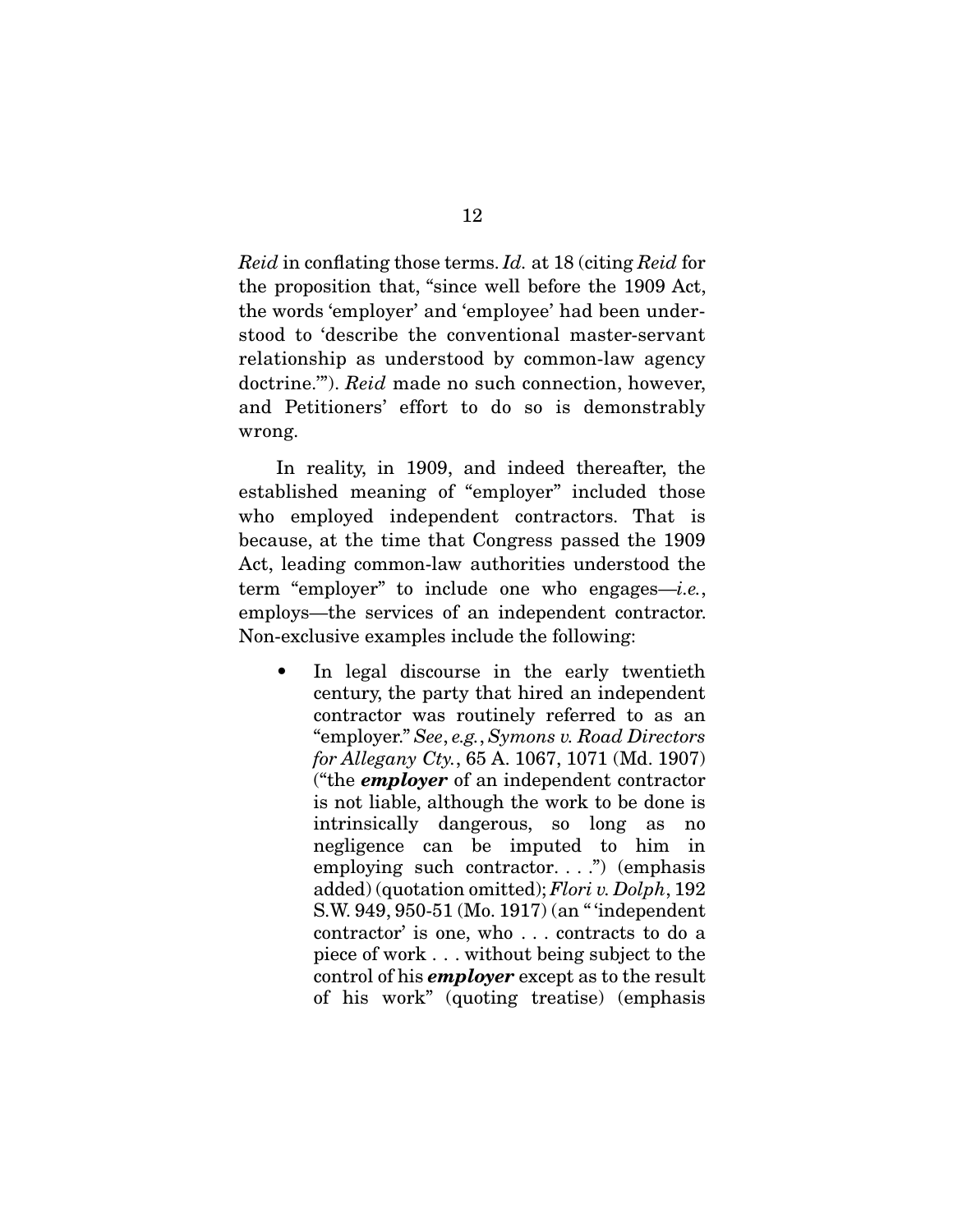added)); *Embler v. Gloucester Lumber Co.*, 83 S.E. 740, 742 (N.C. 1914) (same) (citing, *inter alia*, *Bouvier's Law Dictionary*); *see also N. Bend Lumber Co. v. Chicago, M & P.S. Ry. Co*., 135 P. 1017, 1021 (Wash. 1913); *Alexander v. R. A. Sherman's Sons Co.*, 85 A. 514, 515 (Conn. 1912) (quoting treatise); *Messmer v. Bell & Coggeshall Co*., 117 S.W. 346, 348 (Ky. 1909) (citing treatise); *Keys v. Second Baptist Church*, 59 A. 446, 447 (Me. 1904); *City of Richmond v. Sitterding*, 43 S.E. 562, 563 (Va. 1903); *Ridgeway v. Downing Co.*, 34 S.E. 1028, 1030 (Ga. 1900); *State v. Swayze*, 18 A. 697, 697-98 (N.J. 1889); *Rogers v. Florence R. Co.*, 9 S.E. 1059, 1061 (S.C. 1889); *Hexamer v. Webb*, 4 N.E. 755, 758 (N.Y. 1886); *City of Tiffin v. McCormick*, 34 Ohio St. 638, 642 (1878); *De Forrest v. Wright*, 2 Mich. 368, 369-70 (1852); *Hedge v. Williams*, 64 P. 106, 106 (Cal. 1901) (Beatty, C.J., dissenting from denial of rehearing).

Likewise, many contemporaneous state and federal courts, relying on other cases and treatises, defined an independent contractor as being "employed" or having "independent employment." *See*, *e.g.*, *Prest-O-Lite Co. v. Skeel*, 106 N.E. 365, 367 (Ind. 1914) ("When the person *employing* may prescribe what shall be done, but not how it is to be done, or who is to do it, the person so *employed* is a contractor, and not a servant.") (emphasis added); *Du Bois Elec. Co. v. Fid. Title & Trust Co.*, 238 F. 129, 131 (3d Cir. 1916) ("For present purposes we shall treat the contract as an *independent employment*. . . .")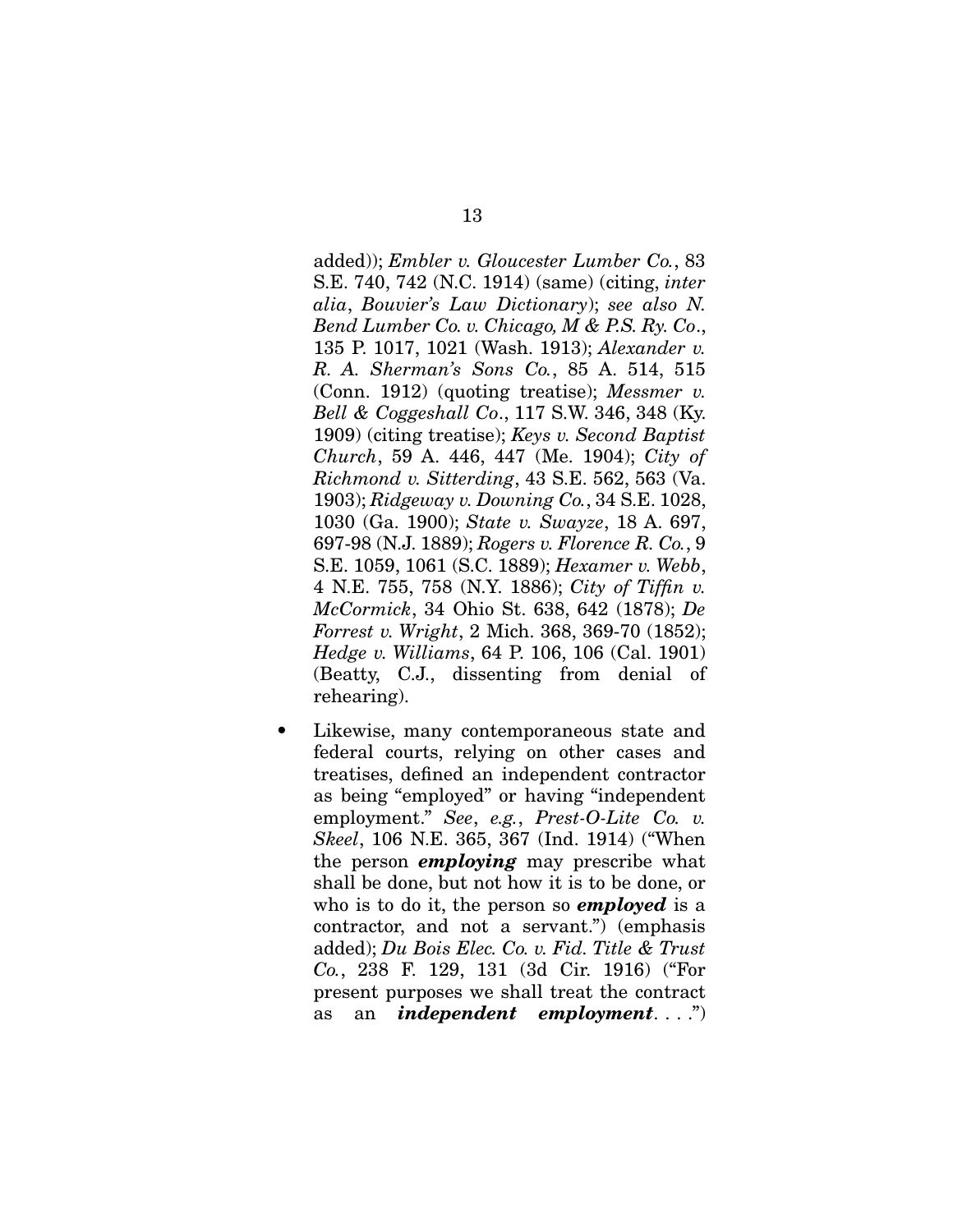(emphasis added); *see also Pierson v. Chicago, R.I. & P. Ry. Co.*, 170 F. 271, 274 (8th Cir. 1909); *Thomassen v. West St. Louis Water & Light Co.*, 278 S.W. 979, 979 (Mo. 1925); *Lindsay v. McCaslin*, 122 A. 412, 414 (Me. 1923); *Root v. Shadbolt & Middleton*, 193 N.W. 634, 636 (Iowa 1923).

• *Thompson on Negligence*, a respected 19th century common-law treatise, defined an "independent contractor" as " 'one who renders service in the course of an occupation representing the will of his *employer* only as to the result of his work, and not as to the means by which it is accomplished.'" *Gayle v. Missouri Car & Foundry Co.*, 76 S.W. 987, 992 (1903) (quoting Judge Thompson's treatise with approval) (emphasis added); *Jahn's Adm'r v. Wm. H. McKnight & Co.*, 78 S.W. 862, 863 (Ky. 1904) (same).

 Consistent with those common-law authorities, this Court's pre-1909 Act cases also referred to a party who hires an independent contractor as the contractor's "employer." *See*, *e.g.*, *Water Co. v. Ware*, 83 U.S. 566, 576-77 (1872); *Robbins v. Chicago City*, 71 U.S. (4 Wall.) 657, 679 (1866). The *Robbins* Court explained, for example, that, in certain kinds of cases, the principal for whom certain work was done could not defeat a just claim brought by an injured party "by proving that the work which constituted the obstruction or defect was done by an independent contractor." *Robbins*, 71 U.S. (4 Wall.) at 678-79. In applying that principle, the Court used the term "employer" to refer to "the person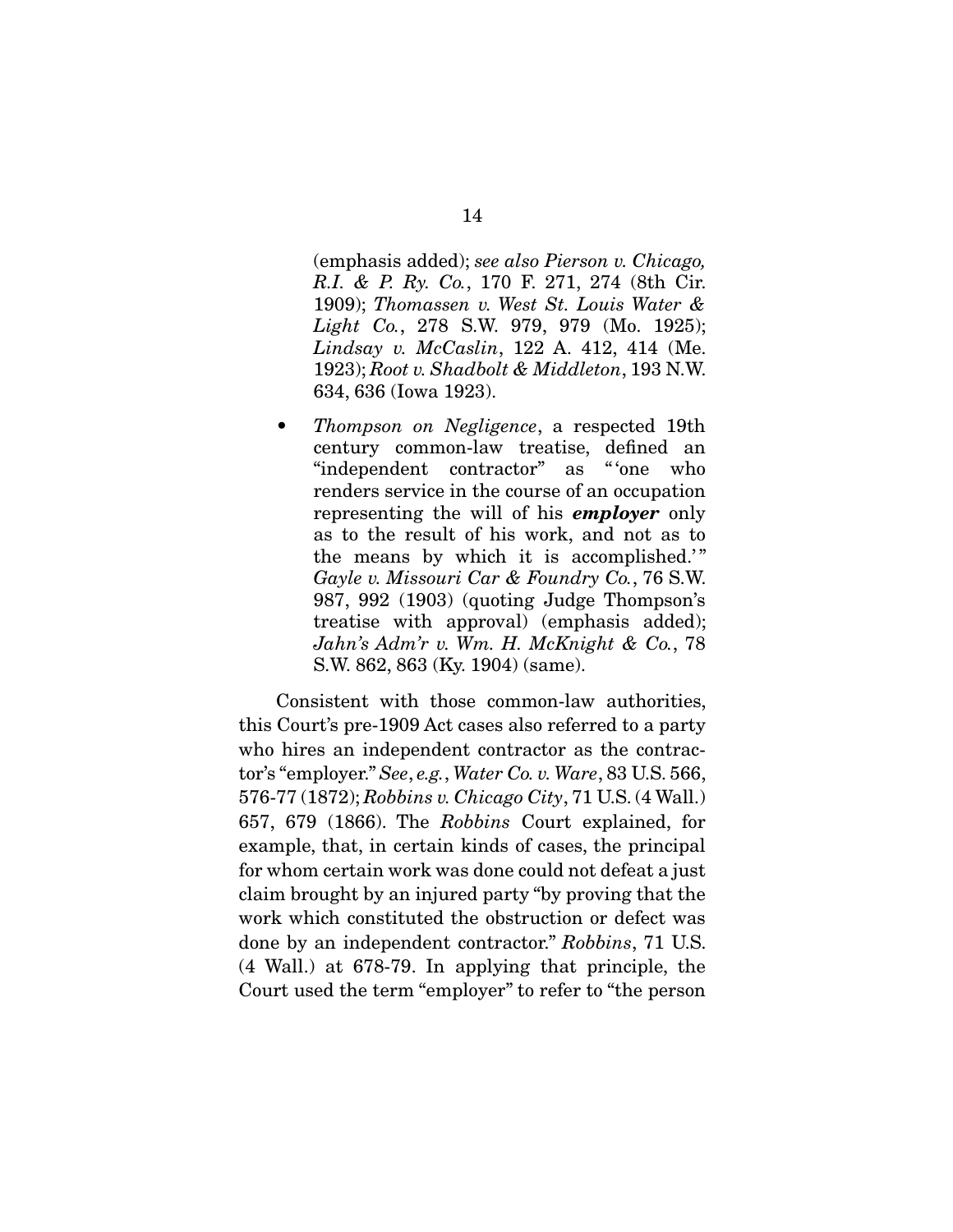who employs" the independent contractor. *Id.* at 679. *See also id*. at 666 (quoting another case for the proposition that "the contractor and not the *employer* is liable" in certain circumstances, and addressing the law that applies when a work is "placed by the *employer* in the hands of skilful [sic] and independent contractors") (emphasis added).

 Law dictionaries from the time also support a definition of "employer" that includes employers of independent contractors. *See Sandifer v. U.S. Steel Corp.*, 571 U.S. 220, 227 (2014) (to identify the ordinary meaning of a term in a statute, courts should consult "[d]ictionaries from the era of [the statute's] enactment."). Non-exclusive examples include the following:

- The 1910 edition of *Black's Law Dictionary* contains multiple relevant definitions:
	- It offered two different definitions of "employer": "*[o]ne who employs the services of others*," and "one for whom employees work and who pays their wages or salaries." *Black's Law Dictionary* 422 (2nd ed. 1910) (emphasis added).
	- It defined an "independent contractor" as "one who, exercising an independent employment, contracts to do a piece of work according to his own methods and without being subject to the control of his *employer* except as to the result of the work." *Id.* at 616 (emphasis added).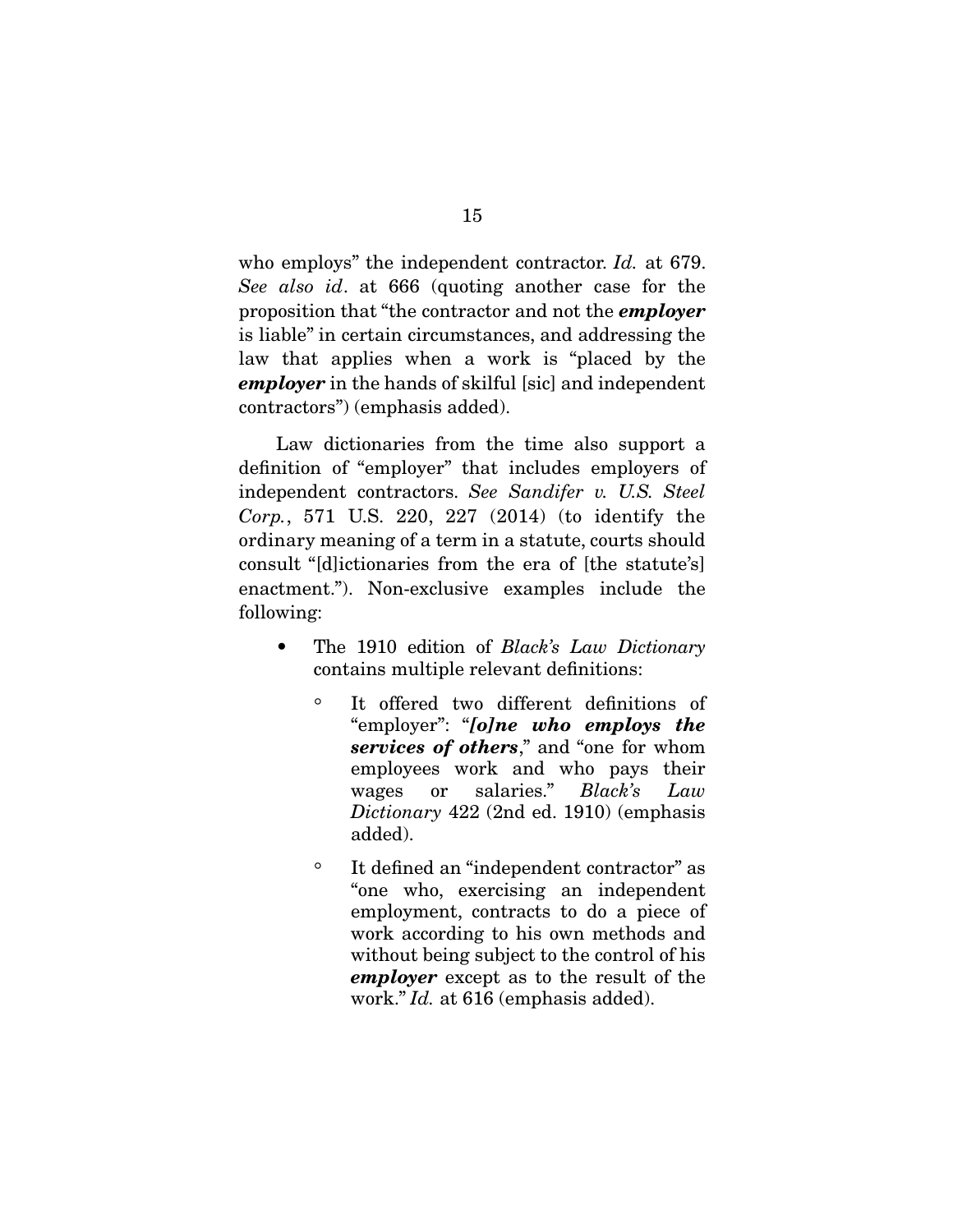- And it defined "employment" as "an engagement or rendering services for another." *Id*. at 422.
- The 1914 edition of *Bouvier's Law Dictionary* defined "employed" as "[t]he act of doing a thing, and the being under contract or orders to do it." 1 *Bouvier's Law Dictionary* 1035 (1914 ed.). *See also* 2 *Bouvier's Law Dictionary* 1035 (1914 ed.) 1533-36 (providing a lengthy definition of "independent contractor" beginning with "[o]ne who, exercising an independent employment, contracts to do a piece of work according to his own methods, and without being subject to the control of his *employer*, except as to the result of his work" (emphasis added)).
- The 1912 edition of *Cyclopedic Law Dictionary* defines "employment" as a "business or vocation" and "the service of another." *The Cyclopedic Law Dictionary* 314 (1st ed. 1912).

 Similarly, common-law authorities post-dating the 1909 Act recognize that the term "employer" includes employers of independent contractors. Non-exclusive examples include the following:

• A leading common-law treatise dedicated a full chapter to addressing the "Liability of an *Employer of an Independent Contractor*." Restatement (Second) of Torts ch. 15, §§ 409- 429 (1965) (emphasis added); *accord* Restatement (First) of Torts §§ 409-429 (1934).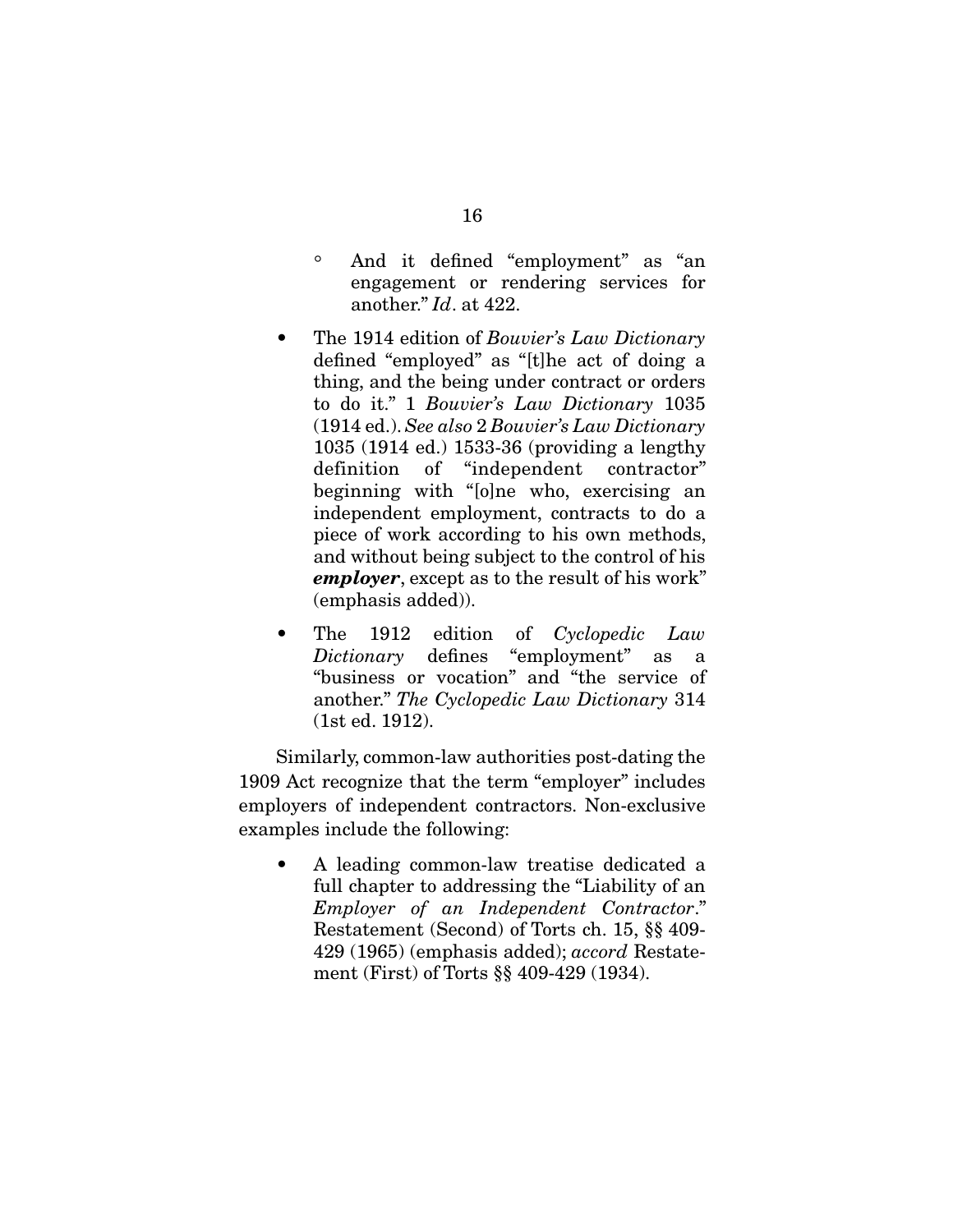- The common-law cyclopedia *American Jurisprudence* in 2021 used the word "employer" to refer to the party who hires an independent contractor. *See*, *e.g.*, "Retention of Control, by Employer of Independent Contractor, Over Contracted Work or Part Thereof," 182 Am. Jur. Proof of Facts 3d 119 (updated Dec. 2021).
- A chapter of *American Jurisprudence*  regarding "Independent Contractors" consistently refers to the hiring party as the "employer" of the independent contractor. *See*, *e.g.*, 41 Am. Jur. 2d *Independent Contractors*  §§ 8-12, 18, 19, 22 (Feb. 2022 update).
- An annotation of the *American Law Reports* "collects and analyzes those state and federal cases in which the courts have considered and determined the liability of an *employer* of an independent contractor to employees of the contractor who sustained injuries while engaged in inherently or intrinsically dangerous work." *Liability of Employer With Regard to Inherently Dangerous Work for Injuries to Employees of Independent Contractor*, 34 A.L.R.4th 914 (originally published in 1984; updated 1986) (emphasis added).
- Another authority explained in 1922 that, "[i]n cases involving independent contractors, the cases use various pairs of correlative expressions, such as 'employer' and 'person employed,' 'employer' and 'independent contractor,' [and] 'employer' and 'contractor[.]' "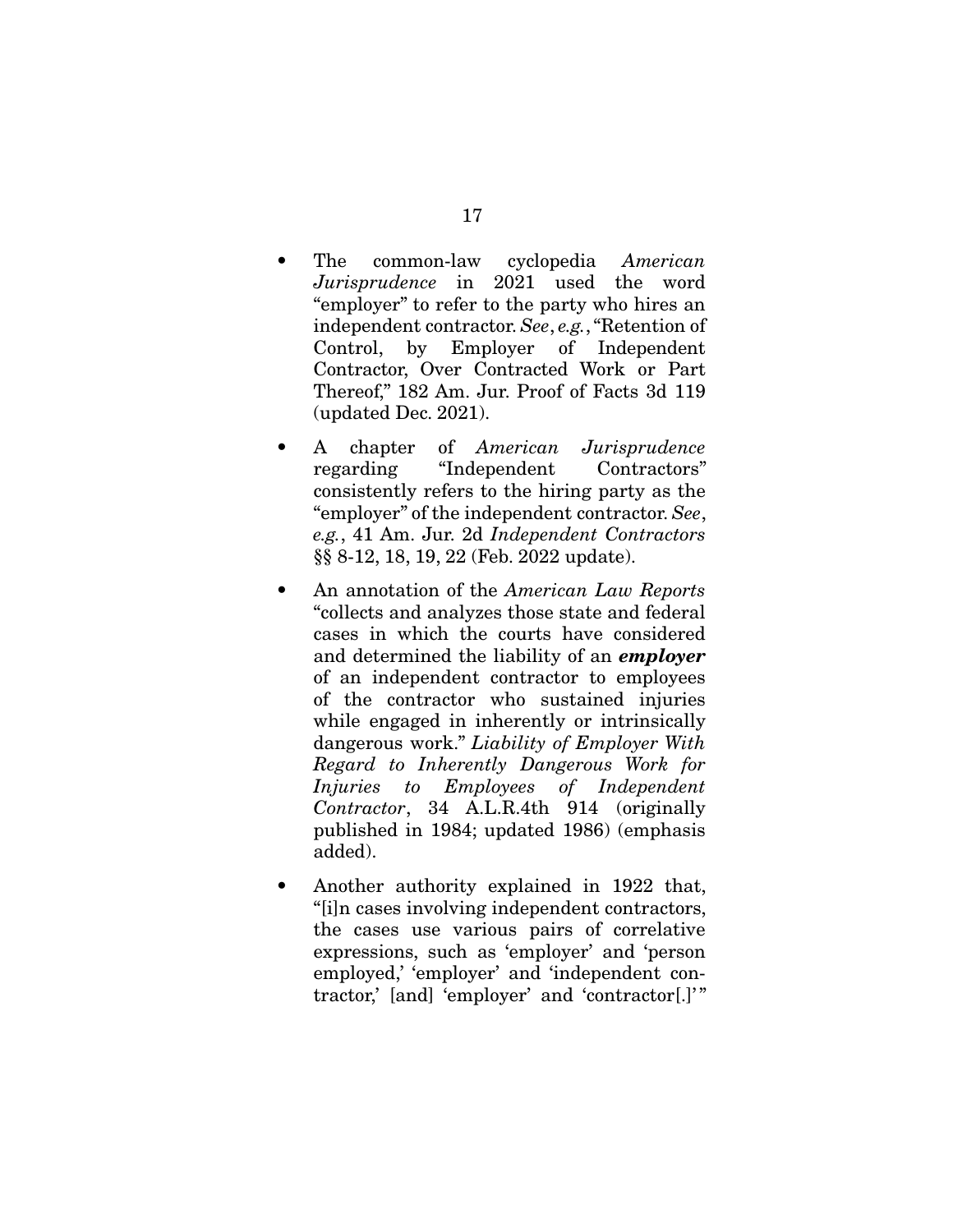*General Discussions of the Nature of the Relationship of the Employer and the Independent Contractor*, § 4, 19 A.L.R. 226 (1922).

 Indeed, as of the date of this filing, a Westlaw search for cases using the phrase "employer of an independent contractor" turns up 462 federal cases (including 116 cases from the federal courts of appeals) and 987 state cases.

 The foregoing also is consistent with this Court's more recent holding in *New Prime Inc. v. Oliveira*, 139 S.Ct. 532 (2019). In that case, this Court had to determine whether "contracts of employment," as used in the 1925 Federal Arbitration Act, encompassed contracts for independent contractors. *Id.* at 539. In rejecting the petitioners' modern definition of "employee," this Court observed that terms should be given their ordinary meaning "at the time Congress enacted the statute," and "[a]t that time, a 'contract of employment' usually meant nothing more than an agreement to perform work." *Id*. (quotations omitted). Notably, in so holding, this Court pointed to numerous common-law references "us[ing] the phrase 'contract of employment' to describe work agreements involving independent contractors." *Id.* at 540; *see also id.* at 542 ("a contract of *employment* did not necessarily imply the existence of an employer-employee or masterservant relationship.") (emphasis in original).

 In short, looking to common-law authorities to fill the gaps on an undefined statutory term—as the Court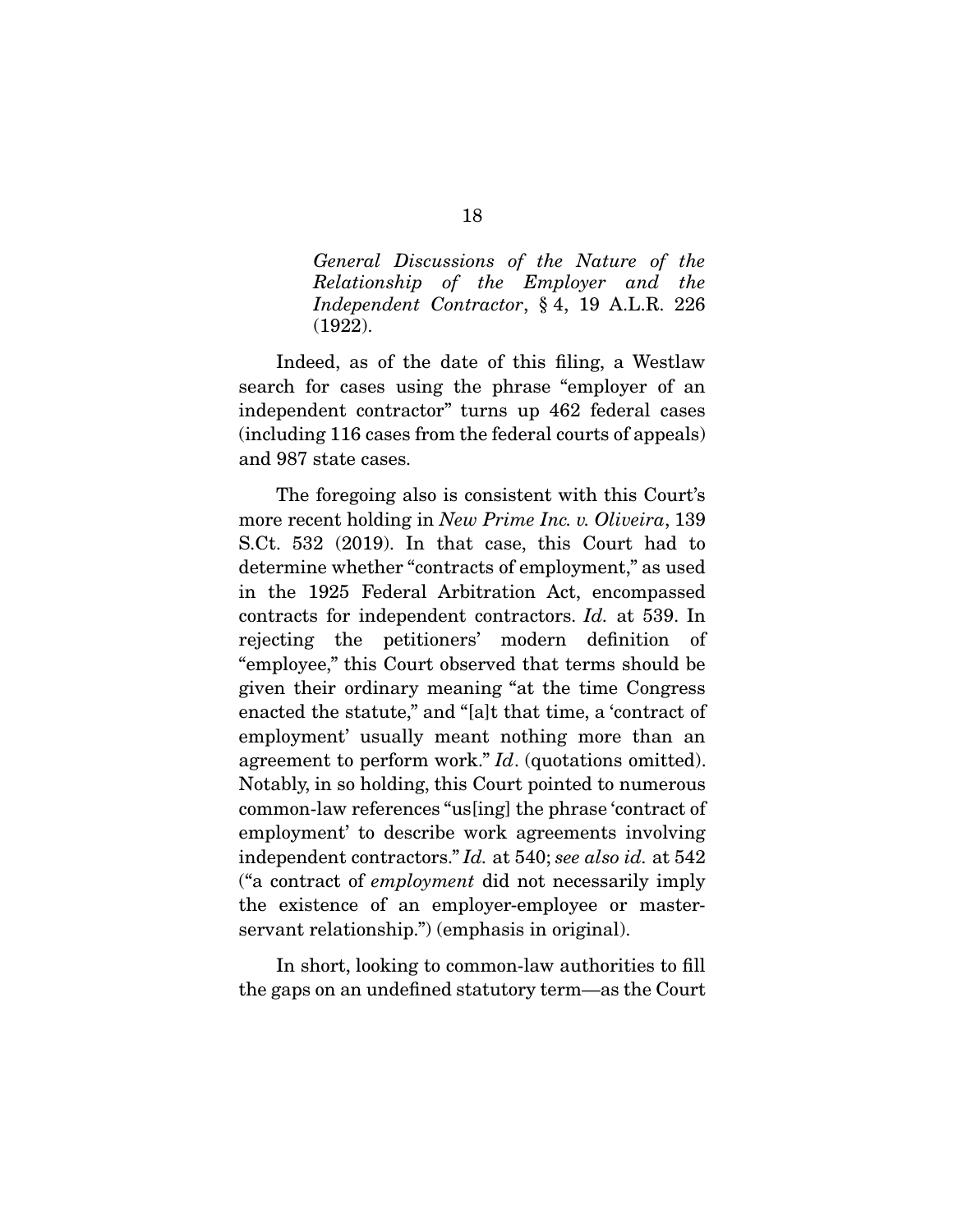did in *Reid*—reveals abundant support for the view that "employer," as used in the 1909 Act, includes an employer of an independent contractor.

## **2. The Language, Structure and Legislative History of the 1909 Act Are Markedly Different Than the 1976 Act**

 In defining "employee" under the 1976 Act, the Court in *Reid* did not just consider the common-law definition of "employee." *Reid*, 490 U.S. at 739-40. The Court also considered all of the language in Section 101(1), the structure of Section 101 as a whole, and the legislative history of that section. *Id.* 739-48. Significant to the Court, for example, was the inclusion of the term "scope of employment" in Section 101(1), which the Court explained was a common term used in agency law. *Id.* 739-40. The Court also considered the dichotomy in the statute between employee-created works and independent contractor-created works, and the protracted legislative negotiations that led to that dichotomy. *Id.* 741-48. Only after that fulsome analysis did the Court conclude that Congress intended to use the agency definition of "employee" in the statute. *Reid*, 490 U.S. at 750-51.

 The 1909 Act contains none of the compelling factors that led to this Court's conclusion in *Reid*. Starting with the language in the two statutes, at least three fundamental differences exist. First, Section 101(1) of the 1976 Act uses the term "employee,"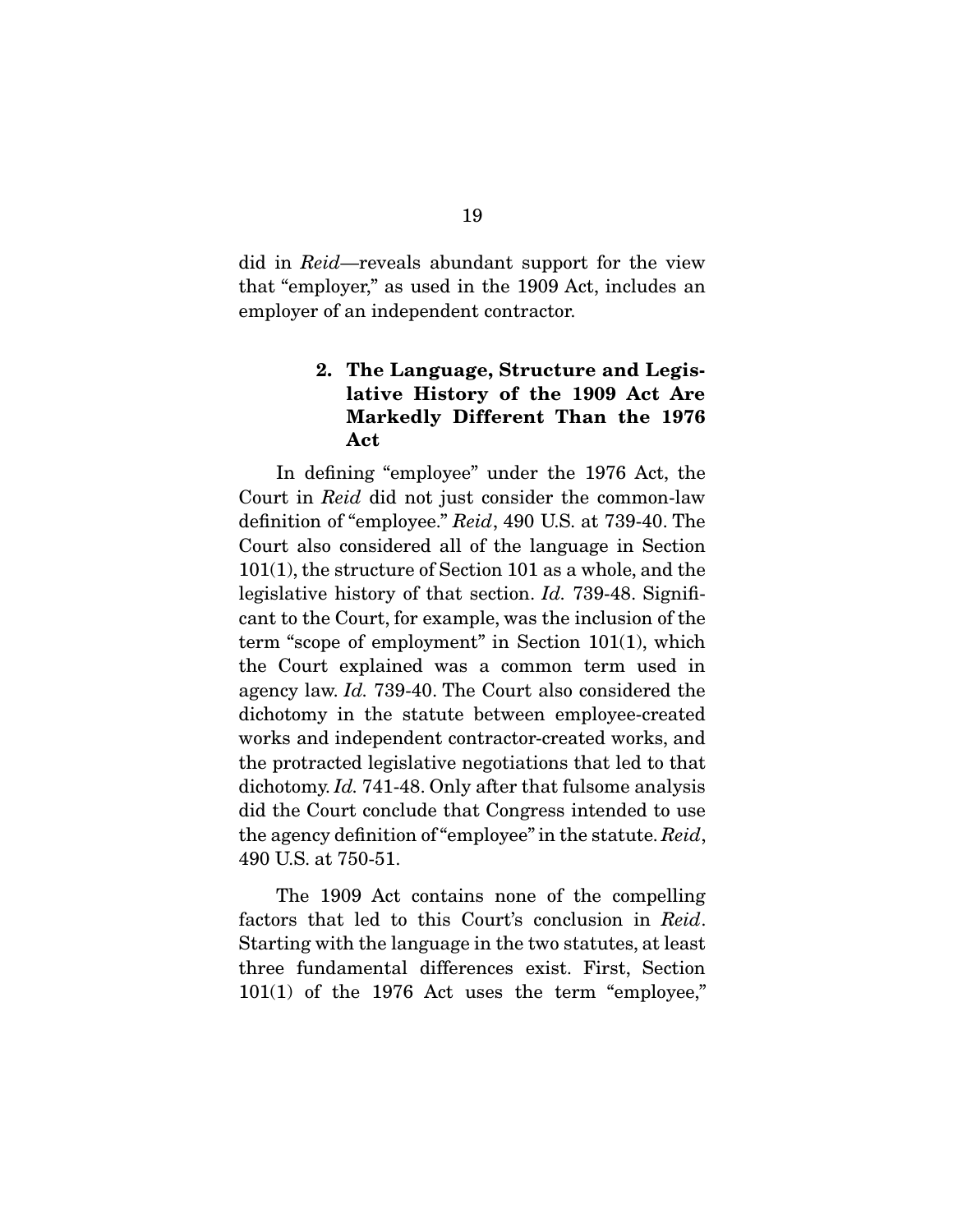whereas the 1909 Act uses the term "employer." As noted above, the common-law definition of the word "employer" includes an employer of an independent contractor, whether or not an independent contractor is considered an "employee." *See* Section B(1), *supra*.

 Second, Section 101(1) of the 1976 Act "defines as a 'work made for hire' a 'work prepared by an employee *within the scope of his or her employment*.' " 490 U.S. at 732 (emphasis added). As the *Reid* Court noted, that "widely used term of art" suggests that Congress intended to impute basic agency principles into that section. *Id.* at 740. Congress did not use that phrase in the 1909 Act, nor did it use anything comparable.

 Third, the plain text of the 1976 Act's work-forhire definition is exclusive, whereas the plain text of the 1909 Act is inclusive. The definition in the 1976 Act provides that "[a] 'work made for hire' *is*" a work that falls into either one "or" another of two carefully circumscribed categories. 17 U.S.C. § 101 (emphasis added); *see* 490 U.S. at 738. The 1909 Act, on the other hand, not only omits any precise and exclusive definition of the phrase "works made for hire"; it broadly provides that a different term—"the word 'author' "—"shall *include* an employer in the case of works made for hire." 17 U.S.C. § 26 (repealed) (emphasis added); 490 U.S. at 743-44.

 With regard to this language, Petitioners claim that the term "employer," as used in the 1909 law, "must be understood to . . . exclud[e] cases involving a commission to an independent contractor." Pet. 19. In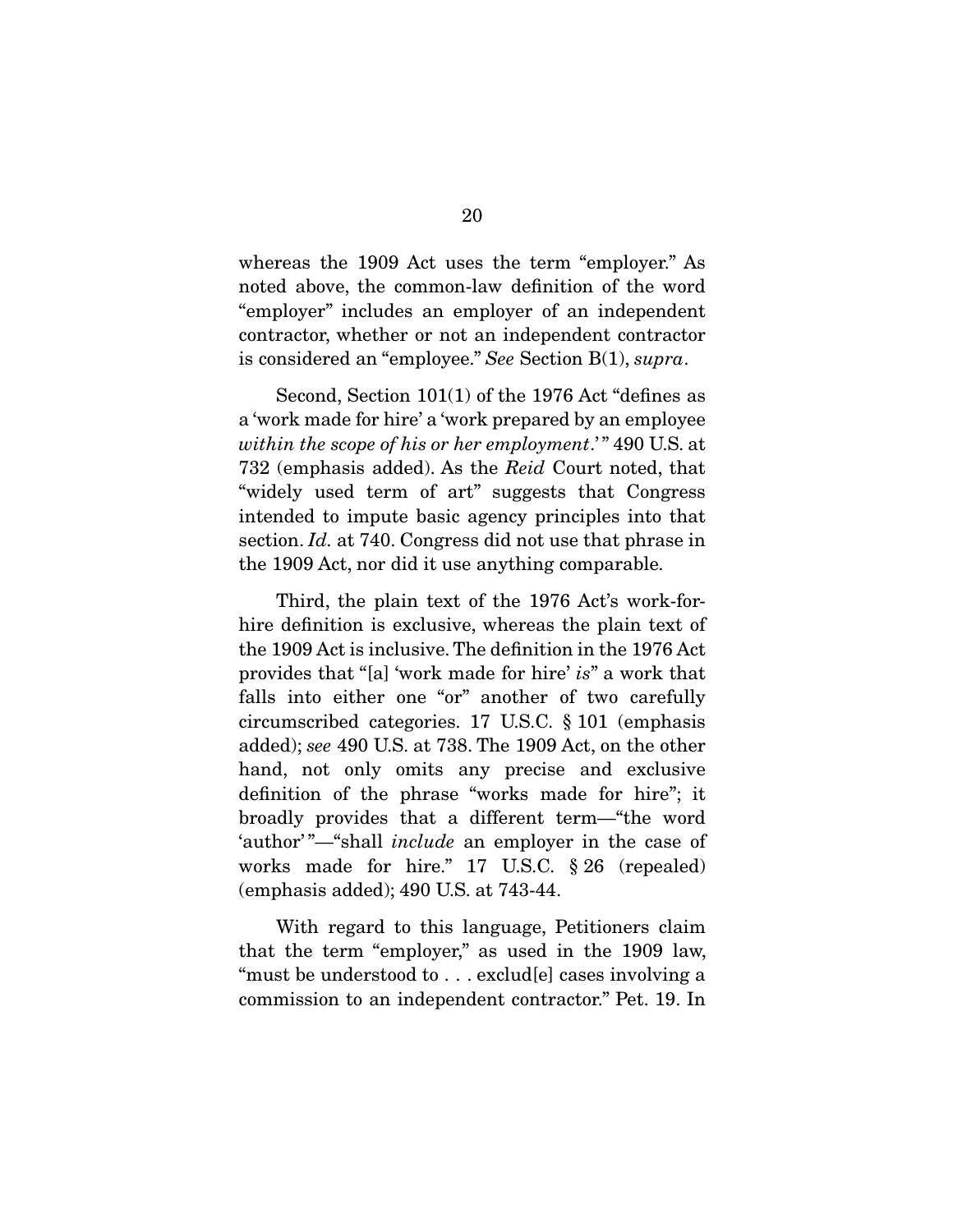other words, Petitioners would have this Court conclude that a law that expressly and unqualifiedly "*include[d]* an employer in the case of works made for hire" impliedly and categorically *excluded* an employer of an independent contractor. Such an approach is inconsistent with the language of the statute. Congress's use of words like "includes" or "including" ordinarily enlarges or illustrates, rather than restricts, the scope of the provision at issue. *See*, *e.g.*, *Chickasaw Nation v. United States*, 534 U.S. 84, 89 (2001). In any event, *Reid* made no effort to analyze the significance of this difference in language choice.

 The structures of the work-for-hire provisions in the 1909 and 1976 Acts, meanwhile, are fundamentally different. *Reid*'s interpretation of the term "employee" was based in part on how the pertinent language fit into the two-pronged definition of "works made for hire" in the 1976 Act. *Reid*, 490 U.S. at 741. Construing the word "employee," as used in Section 101(1), to include independent contractors would have made a mess of the statutory scheme by effectively eviscerating limits on commissioned works that Congress expressly incorporated into Section 101(2). *Id.* 741-42. As such, the petitioners' control test in *Reid* "was particularly hard to square with  $\S 101(2)$ 's enumeration of the nine specific categories of specially ordered or commissioned works eligible to be works for hire." *Id.* at 741.

 The 1909 Act, in contrast, did not delineate between employee-created works and independent contractor-related works. Rather, it used only the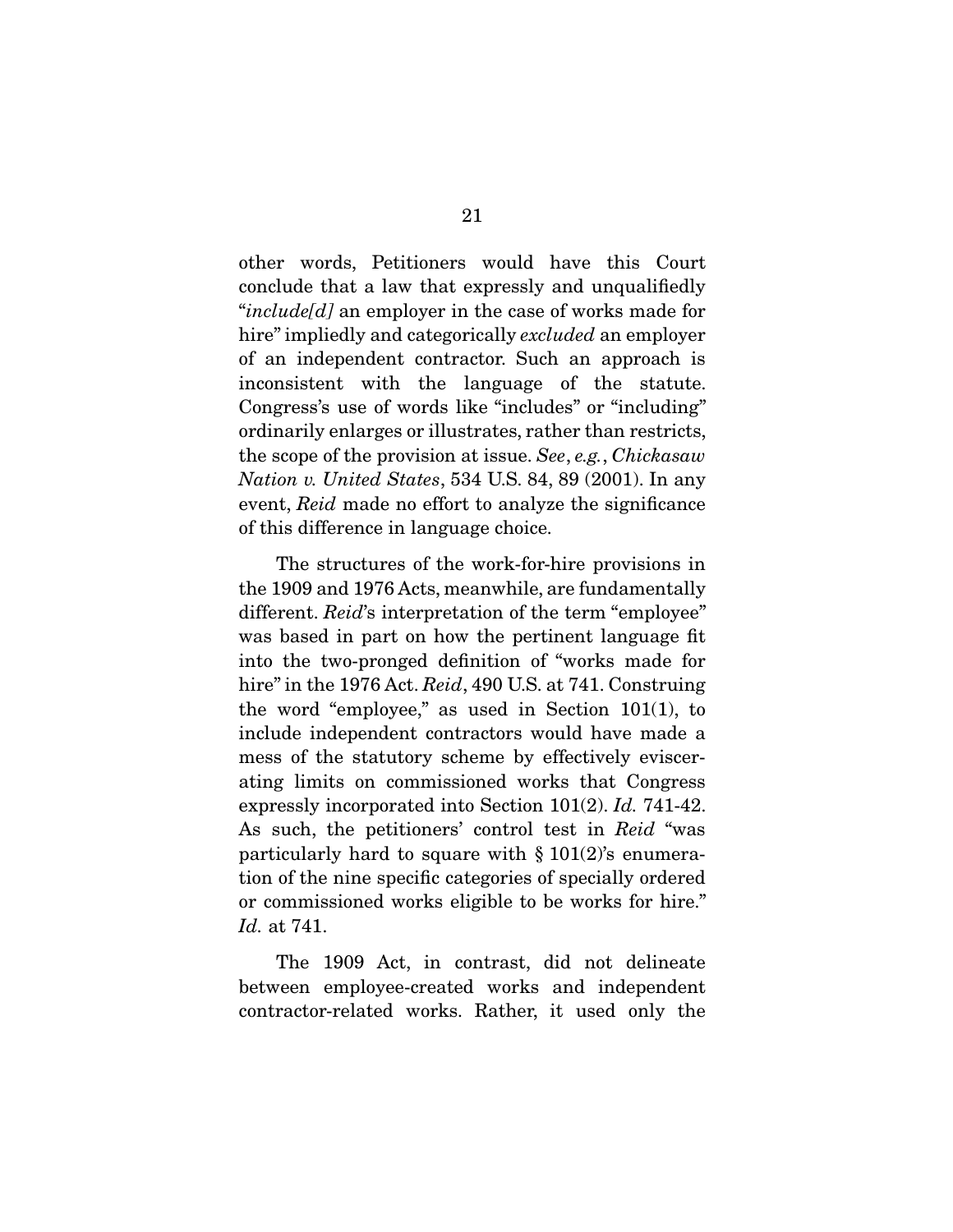words "employer" and "works made for hire," with "the task of shaping these terms [falling] to the courts." *Reid*, 490 U.S. at 744. Thus, construing the term "employer," as used in the 1909 Act, to include an employer of an independent contractor does not raise the kind of structural concerns that informed this Court's analysis in *Reid*.

 Further, the legislative history of the two acts also contains meaningful differences. The 1976 Act was the result of decades of negotiation. *Id.* 743-48. Those negotiations resulted in a carefully constructed workfor-hire provision that sought to balance competing interests, including the interests of commissioning and commissioned parties. *Id.* 746-47. As the Court observed in *Reid*, were "employee" in Section 101(1) to include independent contractors, that interpretation would effectively unwind the limitations on commissioned works that Congress had so scrupulously negotiated. *Id.* 748.

 No such history exists in connection with the 1909 Act. In fact, the legislative history of the 1909 Act tells a different story. As Petitioners acknowledge, "a previous draft of the 1909 Act" would have framed the law's work-for-hire provision " 'in terms of salaried employment.'" Pet. 21; see 3 LEGISLATIVE HISTORY OF THE 1909 COPYRIGHT ACT (B. Fulton Brylawski & Abe Goldman eds., 1976) (proposing to define the word "author" to include, *inter alia*, "[a]n employer, in the case of a work produced by an employee during the hours for which his salary is paid, subject to any agreement to the contrary"). Notably, however,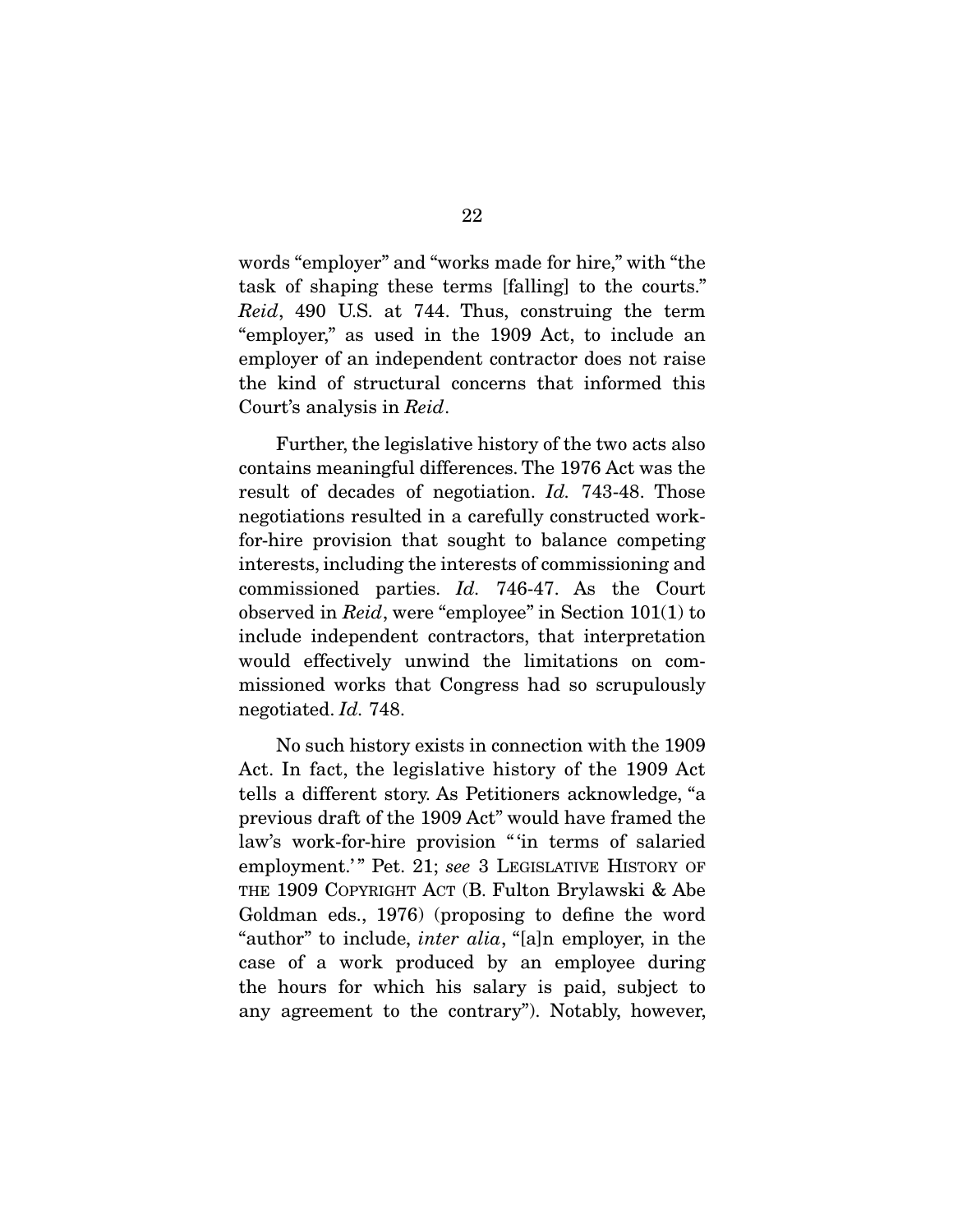Congress chose *not* to adopt that limiting language. That choice, on its face, supports the inference that the drafters of the 1909 Act considered and rejected a proposal that would have restricted the work-for-hire provision to works prepared by an employee in the scope of their employment.

 Of course, "it might be argued conversely, that employment for hire implies salaried employment and that the omitted definition was presumably thought to be superfluous." Borge Varmer, 86th Cong., Copyright Law Revision Study No. 13: Works Made for Hire and on Commission 128 (Comm. Print 1960) (1958) (acknowledging competing inferences and concluding that "[t]he legislative proceedings do not cast any light on this question"). But Congress did not omit the proposed provision. Rather, Congress essentially adopted the work-for-hire provision of the draft proposal—*minus* the specific limiting language that Petitioners now ask the Court to write back into the law. At a minimum, the legislative history assuredly does not compel the conclusion, as Petitioners claim, that Congress intended the term "employer" to categorically exclude an employer of an independent contractor.

 Finally, straining to find support in the 1909 Act's legislative history, Petitioners point to the comments of a single attendee during the Librarian's Conference on Copyright prior to the passage of the 1909 Act. Pet. 20-21 (quoting Catherine L. Fisk, Authors at Work: The Origins of the Work-for-Hire Doctrine, 15 Yale J.L. & Humans. 1, 65 (2003)). That singular comment,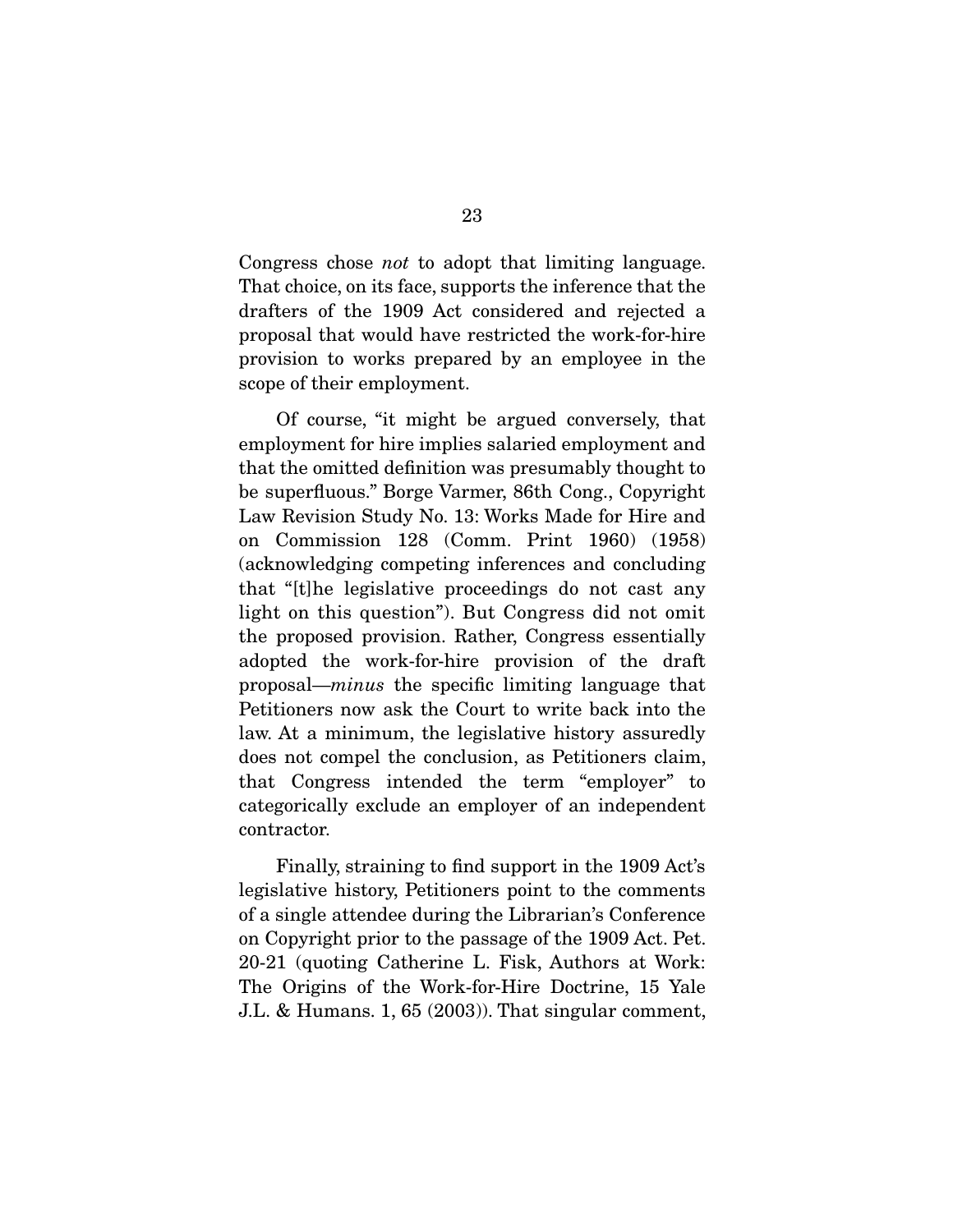however, *preceded* the draft discussed above, which proposed to define "author" to include "[a]n employer, in the case of a work produced by an employee during the hours for which his salary is paid . . . ," *see* Fisk at 65, and which was never adopted. *Id.* at 66. As such, the isolated comment by a representative of the Lithographer's Association in 1905 sheds no additional light on how this Court should interpret the 1909 Act's actual work-for-hire provision.

\* \* \*

 In sum, this Court in *Reid* was tasked with interpreting a different statutory term with a different common-law history, found in a statute with different language, different structure and a different legislative history. Those differences, at a minimum, make the "textual question under the 1909 Act" (Pet. 19) materially different from the question this Court answered in *Reid*.

### **II. Petitioners Have Not Identified a Split Between Circuits**

 Prior to *Reid*, the Second, Fifth, Seventh and Ninth Circuits all concluded that the 1909 Act's workfor-hire provision applied to employers of independent contractors.2 The First Circuit joined those circuits

<sup>2</sup> *See Real Estate Data v. Sidwell Co.*, 809 F.2d 366, 371 (7th Cir. 1987); *Murray v. Gelderman*, 566 F.2d 1307, 1311 n.7 (5th Cir. 1978); *Brattleboro Pub. Co. v. Winmill Pub. Co.*, 369 F.2d 565, 568 (2d Cir. 1966); *Lin-Brook Builders Hardware v. Gertler*, 352 F.2d 298, 300 (9th Cir. 1965).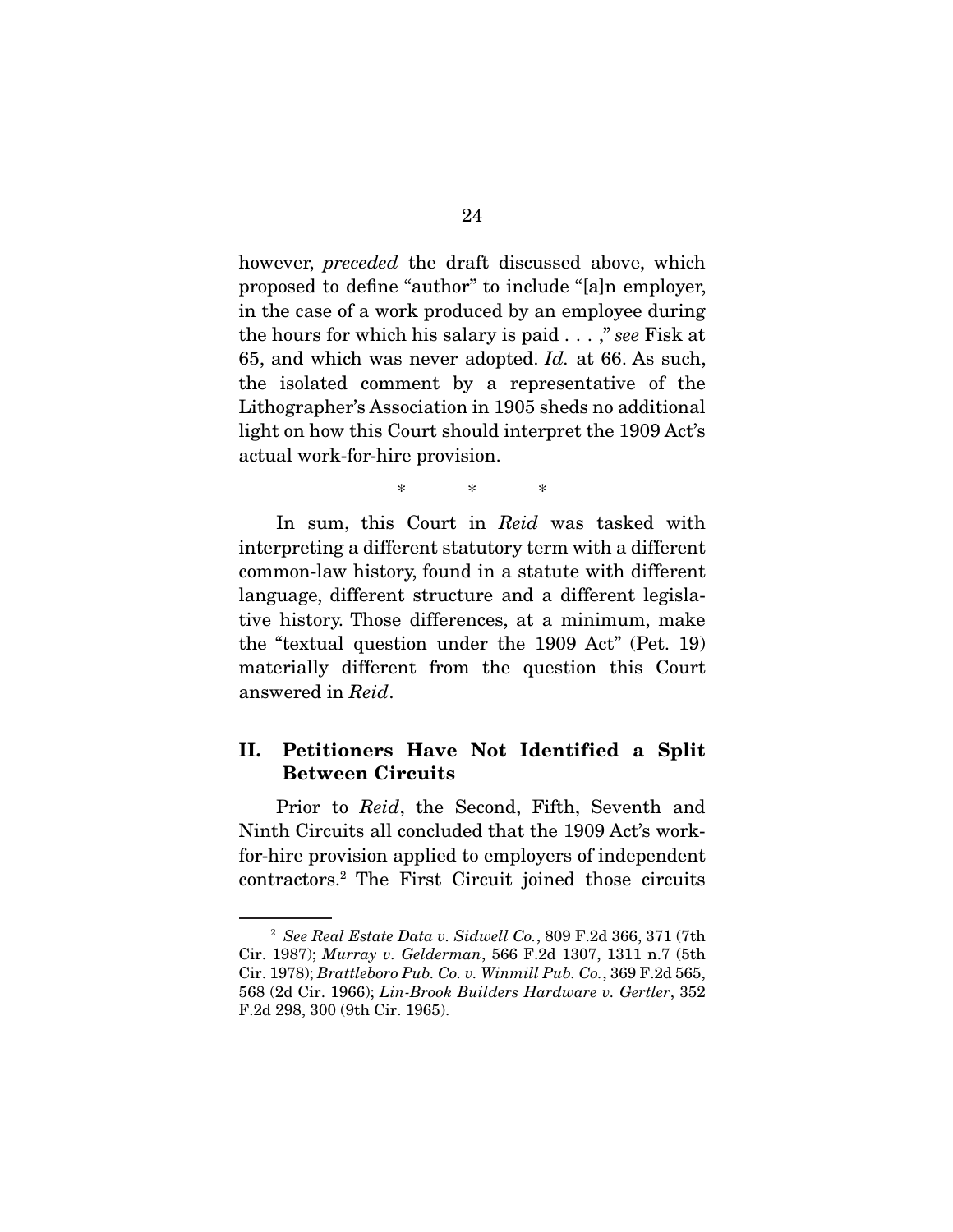shortly after *Reid* was decided.<sup>3</sup> Thereafter, litigants pressed the same argument made here—that *Reid*  upended that line of cases—to both the Second and Ninth Circuits. Those circuits, like the First Circuit's decision below, unambiguously rejected that argument, reaffirming their pre-*Reid* precedents.4

*Reid* was decided in 1989, and it has been cited in well over one thousand cases since that time. Out of all of those cases, Petitioners point to only one—*M.G.B. Homes, Inc. v. Ameron Homes, Inc.*, 903 F.2d 1486 (11th Cir. 1990)—that, in their view, "recognized that *Reid* abrogated prior decisions extending the work-for-hire doctrine to independent contractors under the 1909 Act." Pet. 23. Specifically, Petitioners argue that the panel in *M.G.B. Homes* "held that its 1909 Act instance-and-expense authority 'is no longer valid precedent because . . . its rationale was rejected by [*Reid*].'" Pet. 24 (citing 903 F.2d at 1490-91).

 That assertion overstates the holding in that case. As a starting point, and as Petitioners acknowledge, in *M.G.B. Homes*, the Eleventh Circuit addressed a complaint "alleg[ing] copyright infringement in violation

<sup>3</sup> *See Forward*, 985 F.2d at 606.

<sup>4</sup> *See*, *e.g.*, *Twentieth Century Fox Films Corp. v. Entertainment Distributing*, 429 F.3d 869, 878 (9th Cir. 2005); *Martha Graham School and Dance Foundation v. Martha Graham Center of Contemporary Dance*, 380 F.3d 624, 635-36 (2d Cir. 2004); *Estate of Burne Hogarth v. Edgar Rice Burroughs, Inc.*, 342 F.3d 149, 161-63 (2d Cir. 2003); *Self-Realization Fellowship Church v. Ananda Church of Self-Realization*, 206 F.3d 1322 (9th Cir. 2000); *Playboy Enterprises v. Dumas*, 53 F.3d 549, 554 (2d Cir. 1995).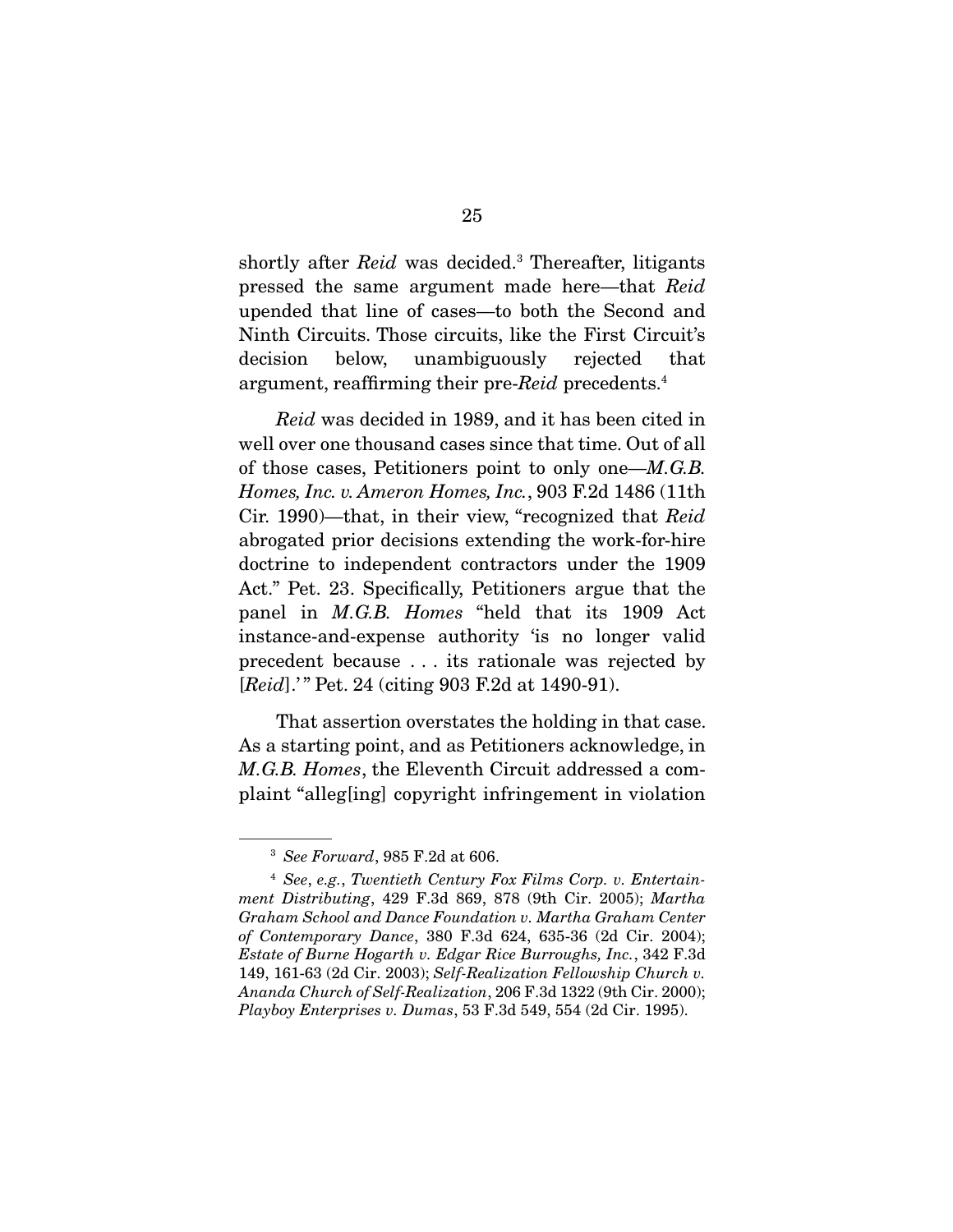of *the Copyright Act of 1976*." 903 F.2d at 1487, 1490 n. 10 (emphasis added); Pet. 24. Accordingly, the Eleventh Circuit did not opine on the 1909 Act at all. It did not say, for example, that an employer of an independent contractor could never be an "employer" for purposes of the work-for-hire provision of the 1909 Act. *See* 903 F.3d at 1489-92. In fact, throughout its opinion, the Eleventh Circuit did not use the word "employer" at all.

 Similarly, the Eleventh Circuit did not opine that only a traditional "employee" may create a work-forhire under the 1909 Act, and did not try to explain how or why the teaching of *Reid* might apply to the very different text and context of the 1909 Act. *See id.* Indeed, the *M.G.B. Homes* court did not quote, paraphrase, or analyze the text of the 1909 Act at all. Rather, that panel did just what it should have done: it looked to the text of the 1976 Act and the case law construing that Act—including this Court's decision in *Reid*—in assessing the work-for-hire claim *under the 1976 Act*. *Id.*

 And in interpreting the 1976 Act, the Eleventh Circuit performed the unremarkable act of following this Court's ruling in *Reid*. As the panel explained, despite the fact that the trial court was analyzing the work-for-hire provision in the 1976 Act, it appeared to do so by applying case law governing the 1909 Act. *Id.*  at 1490. In particular, "[t]he trial court apparently relied" on *Murray v. Gelderman*, 566 F.2d 1307, 1309 (5th Cir. 1978), which held that the 1909 Act's " 'workfor-hire' doctrine created a rebuttable presumption of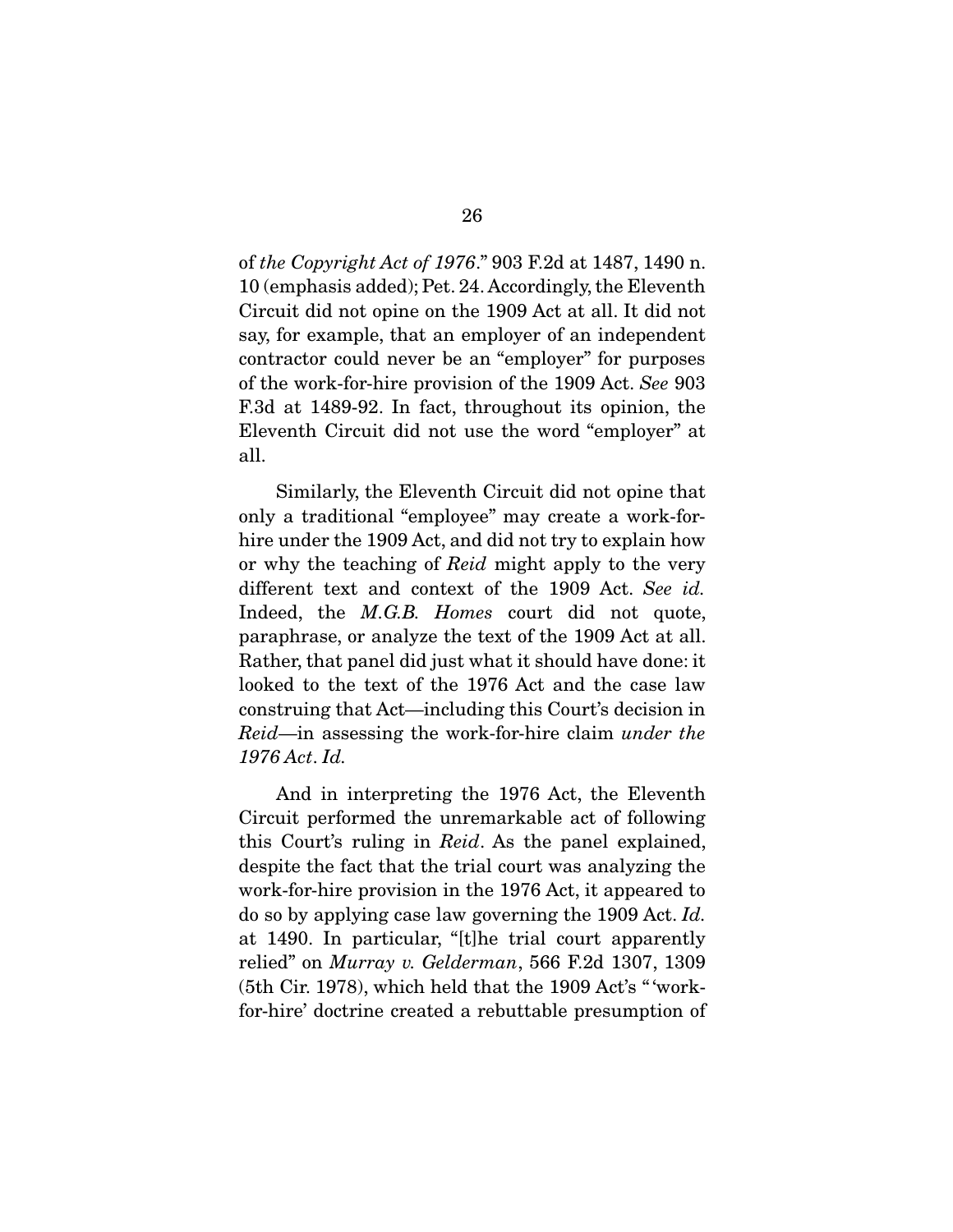authorship in the employer," and applied the instanceand-expense test as "[t]he crucial factor in applying this presumption." 903 F.2d at 1490.

 In addressing the trial court's approach, the panel stated that "*Murray* is no longer valid precedent because (i) it was overruled by the amendments to the *Copyright Act in 1976* and (ii) its rationale was rejected by [*Reid*], which defined the 'work for hire' doctrine *under the 1976 Act*." *Id.* at 1490-91 (footnotes omitted) (emphasis added). In so stating, the *M.G.B. Homes* court merely was observing—correctly—that *Murray* could no longer be deemed "valid precedent" *in construing the 1976 Act*. *See id.* at 1490- 91; *Easter Seal Soc. for Crippled Children and Adults of Louisiana, Inc. v. Playboy Enteprises*, 815 F.2d 323, 327 (5th Cir. 1987) (citing *Murray*, 566 F.2d at 1310, in discussion of the "conservative interpretation" of the 1976 Act). At no time, however, did the panel conclude that *Murray* incorrectly construed *the 1909 Act*—just as it did not conclude that the 1976 Act "overruled" *Murray*'s interpretation of the 1909 Act. *See M.G.B. Homes*, 903 F.2d at 1490. To the extent that *M.G.B. Homes* "overruled" *Murray*, it was solely to the extent that *M.G.B. Homes* concluded, correctly, that the instance-and-expense test in *Murray* should not be applied to the 1976 Act.

 Indeed, it would make no sense to say that *Murray*'s interpretation of the 1909 Act was "overruled by the amendments to the Copyright Act of 1976," since—as the panel recognized—the 1976 Act "became effective January 1, 1978" and was not made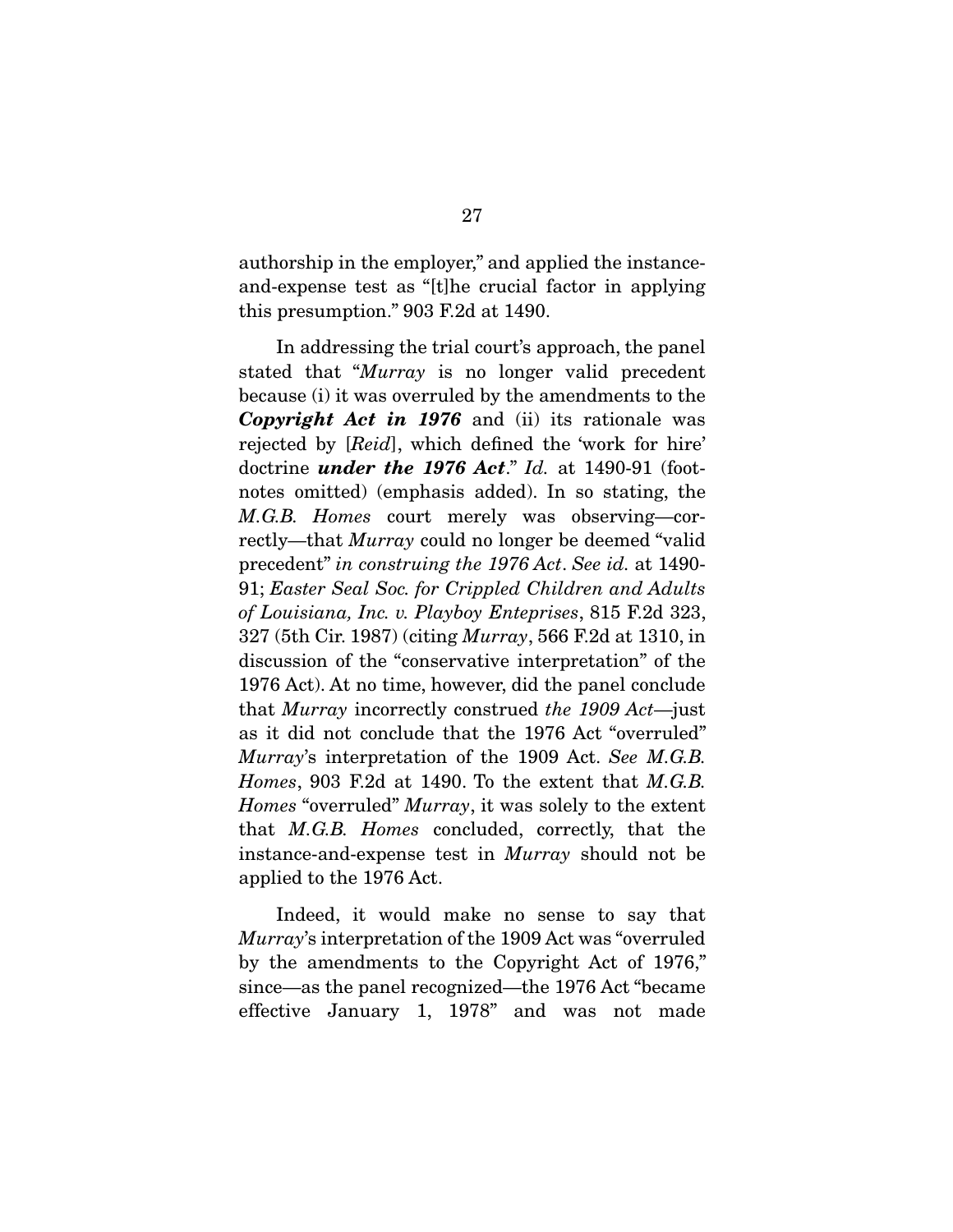retroactive to cases arising under the 1909 Act. *See id.*  at 1490 n.10. In addition, construing the panel's formulation to apply only to the 1976 Act is the only way to make sense of the rest of the Court's analysis which focuses exclusively on how *Reid* applied the 1976 Act. *See*, *e.g.*, *id.* at 1491. As such, it is demonstrably wrong to claim that, in *M.G.B. Homes*, the Eleventh Circuit intended to abandon the instance-and-expense test under the 1909 Act, or that it held that employers of independent contractors were not "employers" under that act.

 In any event, because *M.G.B. Homes* was "governed by the 1976 Act," 903 F.3d at 1490 n.10; Pet. 24, any view the panel expressed on the 1909 Act was, at most, dictum. Further, more than 30 years have passed since *M.G.B. Homes* was decided. Assuming *arguendo* that certain language in the court's opinion could be construed to speak to the 1909 Act, Petitioners have not identified any subsequent case—in the Eleventh Circuit or elsewhere—that has applied the holding in *M.G.B. Homes* to the 1909 Act at all, let alone a case that reached a result that conflicts with the First, Second or Ninth Circuits. Hence, there is no conflict for this Court to resolve.

## **III. The Question Presented Is Not Important Enough to Warrant This Court's Review**

 Petitioners request that this Court grant certiorari to decide whether certain 1960s-era lower court decisions correctly construed a 1909 law that was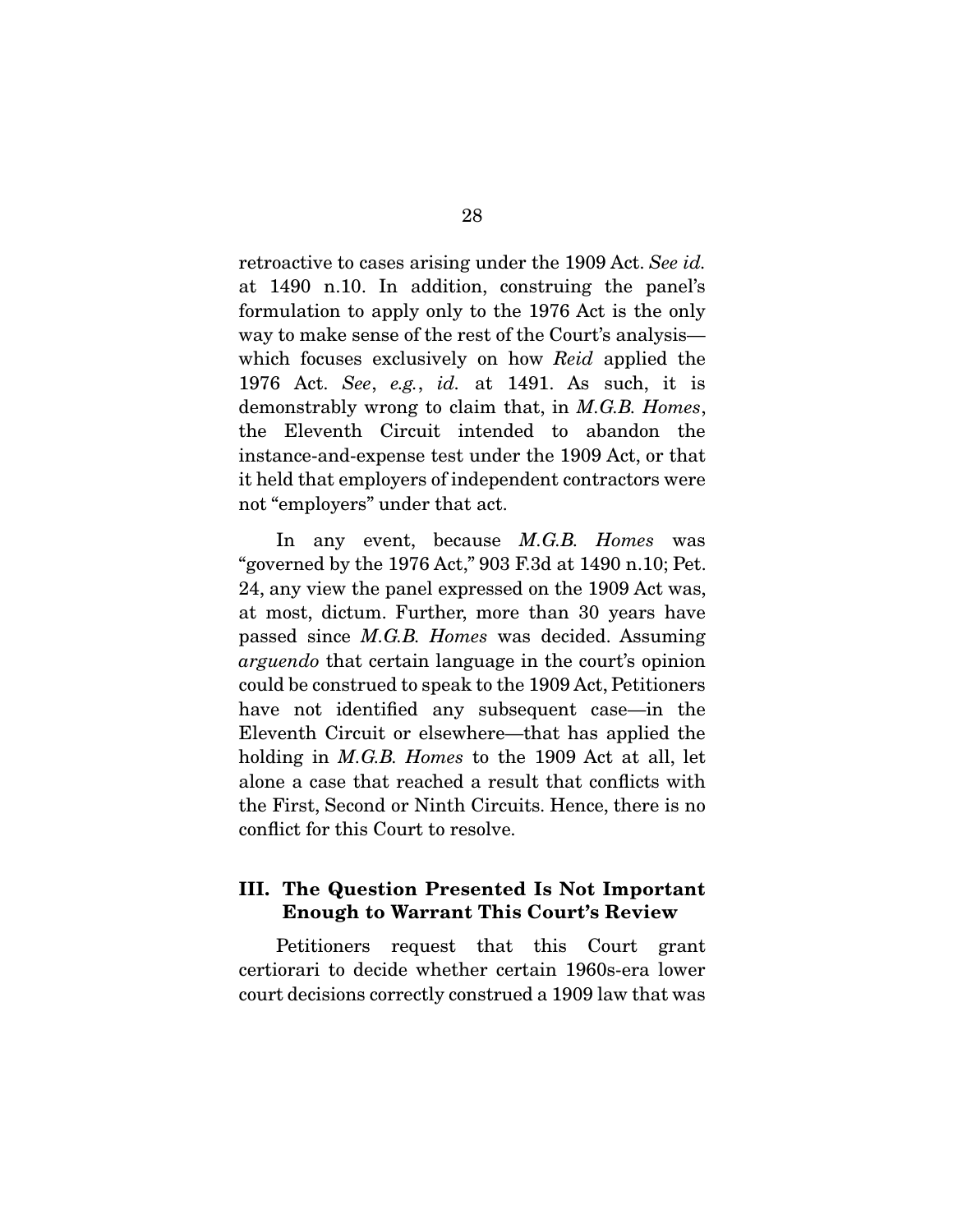completely overhauled in 1976. For three reasons, that request does not merit this Court's review.

*First*, as quintessentially retrospective, the question presented does not implicate any important public interest. As Petitioners and their *amici* recognize, copyright law is important to the public because it impacts real-world incentives for creating works of art. *See*, *e.g.*, Pet. 27 (arguing that copyright law is of "immense importance to both the development of the arts and culture in our country, and to the role of intellectual property law in incentivizing artistic expression"); Amicus Br. of Larry Lieber *et al*. at 3 ("[t]he economic philosophy behind the [Copyright] clause . . . is the conviction that the encouragement of individual effort by personal gain is the best way to advance the public welfare through the talents of authors [] in '[] useful Arts.'") (quoting *Mazer v. Stein*, 347 U.S. 201, 219 (1954)).

 The answer to the question presented, however, would not affect "the development of the arts and culture" or "the role of intellectual property law in incentivizing" creative endeavors. Pet. 27. Nor would it encourage or discourage "individual effort by personal gain." Amicus Br. of Larry Lieber *et al*. at 3 (quotation omitted). That is because the question presented applies only to already completed works, specifically works that were created more than forty years ago. As such, the absence of a prospective impact makes Petitioners' question of limited import.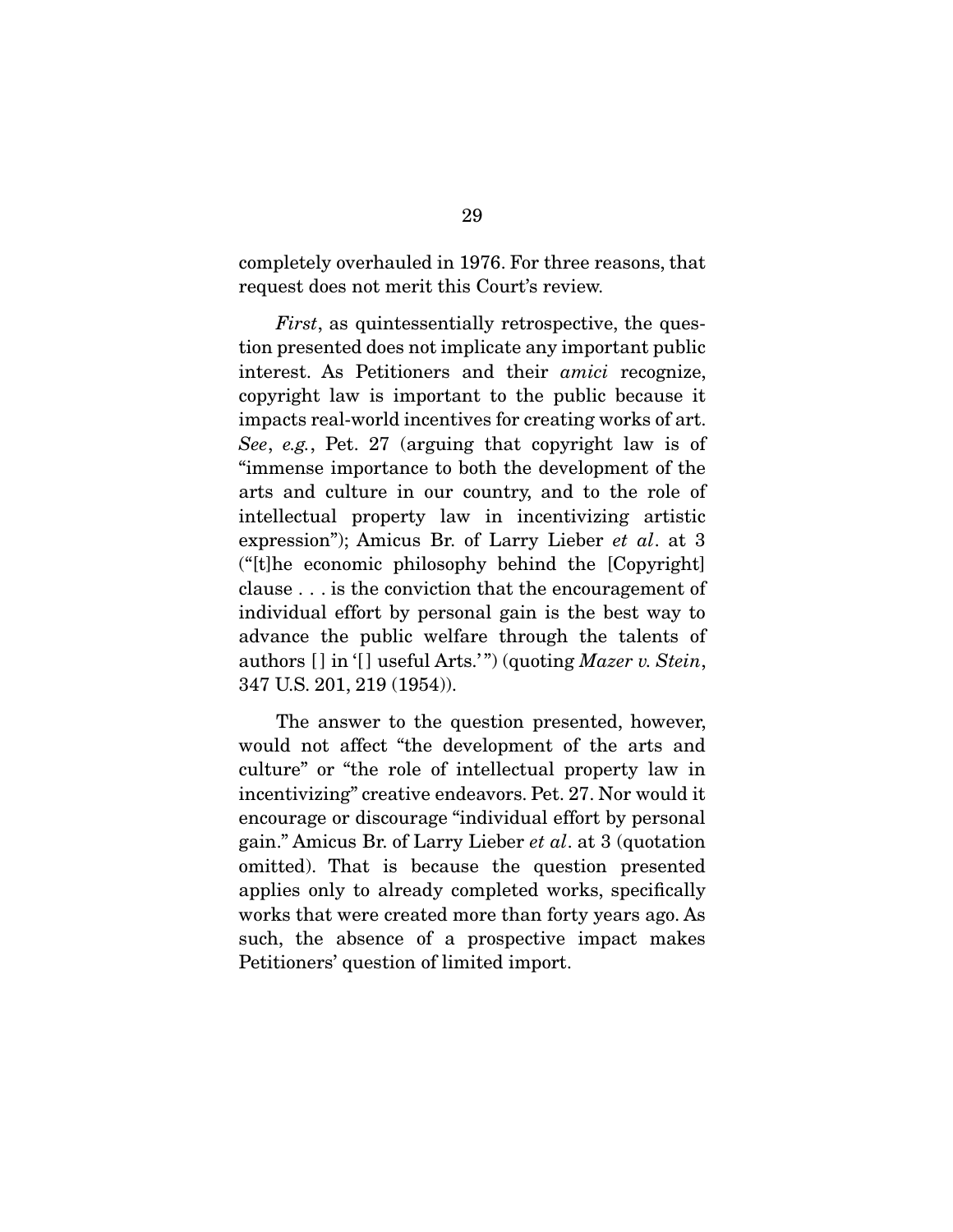*Second*, to the extent that the question presented has retrospective effect, a ruling would apply to only a discrete and progressively dwindling subset of private interests. That is because the time limits and various restrictions contained in Section 304(c) result in termination rights that are extremely limited in duration and scope.

 As a starting point, the question presented only impacts (un-exercised) Section 304(c) rights in copyrights that were originally secured between 1963 and 1977. This is because any termination must be effected within a five-year window that begins "at the end of fifty-six years from the date copyright was originally secured . . . ," and must be preceded by two to ten years' "advance notice in writing upon the grantee or the grantee's successor in title." 17 U.S.C.  $\S$ § 304(c)(3), (4). Thus, as of the date of this filing, the chance to notice a Section 304(c) termination for any copyright secured before 1963 has expired, unless notice already has been served. Meanwhile, 1977 will always be the last year of relevance because the 1976 Act took effect in 1978.

 Further, the question presented would, at best, impact only a small subset of those 1963 to 1977 copyrights. For example, all works created by employees would not be affected by the requested change in the law; those works remain works-for-hire no matter the result. At the other end of the spectrum, works that were not created by either an independent contractor or an employee similarly would not be affected, because those works could never be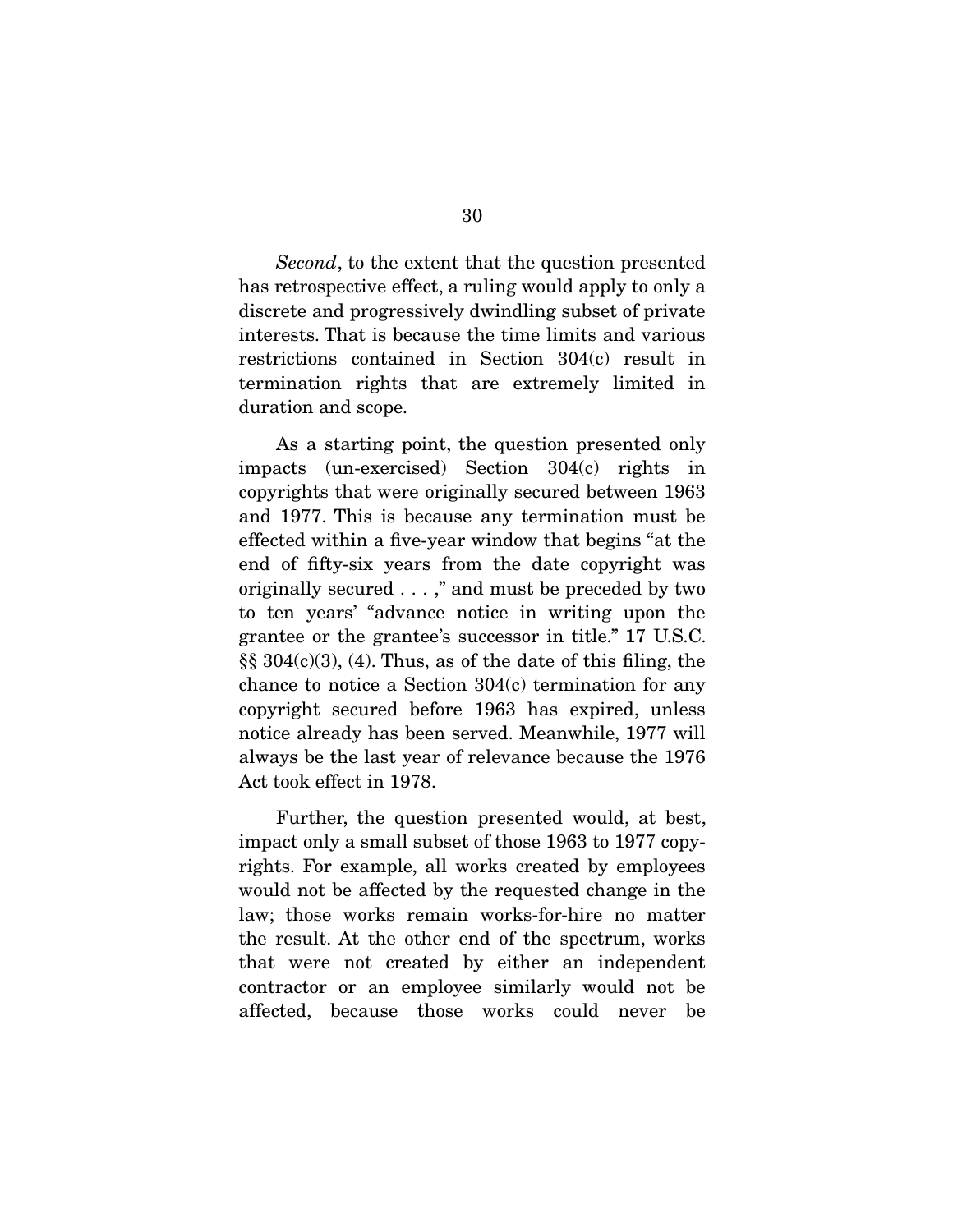considered works-for-hire. Further, works created by independent contractors, but that do not satisfy the instance-and-expense test, also would not be affected by a change in the rule.

 In addition, grants made by will are not eligible for termination, 17 U.S.C.  $\S 304(c)$ , and grants made by other means are terminable only if originally executed by a living author or certain, enumerated heirs of a deceased author. *Id.* § 304(a)(1)(c). In addition, where a right of termination exists, the statute specifies exactly who may exercise it (and, often, who must act in concert to do so), depending upon who executed the grant and how the author's interest has been distributed in the intervening five or six decades. *See*  17 U.S.C.  $\S$   $304(c)(1)$ , (4). Based on these restrictions, among others, the class of stakeholders who potentially are impacted by a change in the work-for-hire rule under the 1909 Act is necessarily and manifestly small.

 Further, even where Section 304(c) rights exist, they are not necessarily meaningful. As a practical matter, terminations are subject to various limitations set forth in the statute. *See*, *e.g.*, 17 U.S.C.  $§ 304(c)(6)(A)$  (termination does not cut off rights to derivative works already prepared under the authority of the original grant). Moreover, termination rights matter only if there is a legitimate, unresolved dispute between grantor and grantee, and only as to copyrights that, against all odds, prove valuable enough to warrant rescinding a grant more than 56 years later.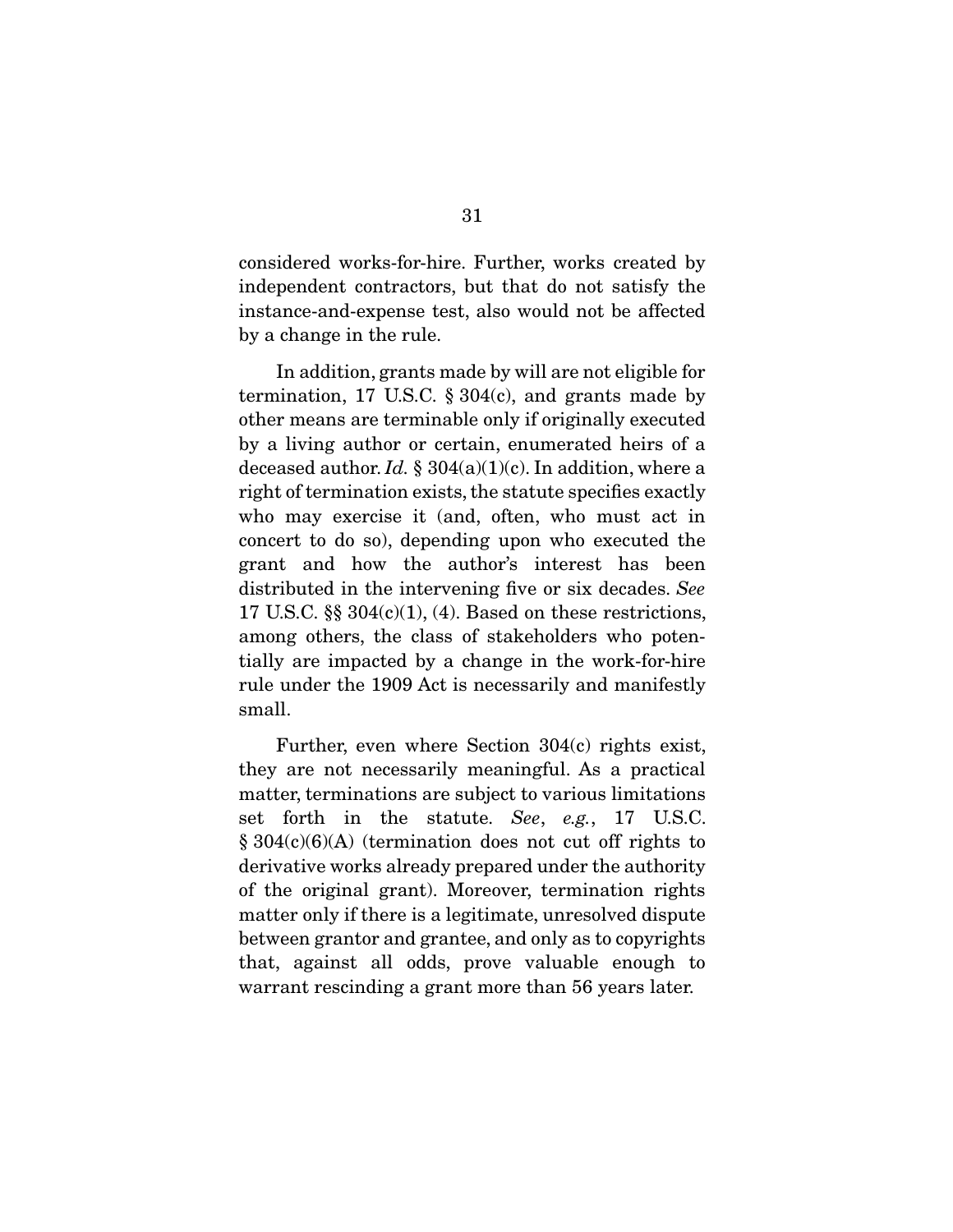In sum, with regard to rights of termination under Section 304(c), the question presented affects only those rare copyrighted works that were created on a commissioned basis and would satisfy the instanceand-expense test; were first secured between 1963 and 1977; were transferred or licensed by certain enumerated individuals before 1978; are the subject of a dispute between grantor and grantee; and are inherently valuable enough to motivate (potentially disparate) rights-holders to muster their resources and exercise a right of termination more than *half a century* after the fact. Moreover, any such rights will be irrelevant in less than fifteen years—mathematically, the last possible day to serve a termination notice under Section 304(c) is December 31, 2036. As such, any retroactive effect of the requested ruling is extremely limited.

*Third*, the change in the law requested by Petitioners could have unintended inequitable consequences. As Petitioners recognize, copyrights still covered by the 1909 Act are apt to involve works made late in the lifetime of that law—*i.e.*, "in the 1960s and 1970s." Pet. 30. By that time, the courts of appeals already had made clear that the 1909 Act meant what it said—that a provision expressly and unqualifiedly "includ[ing] an employer in the case of works made for hire" included employers of independent contractors. *See*, *e.g.*, *Brattleboro Pub. Co.*, 369 F.2d at 568; *Lin-Brook Builders Hardware*, 352 F.2d at 300. Commissioning and commissioned parties who entered into agreements during that time presumably knew of the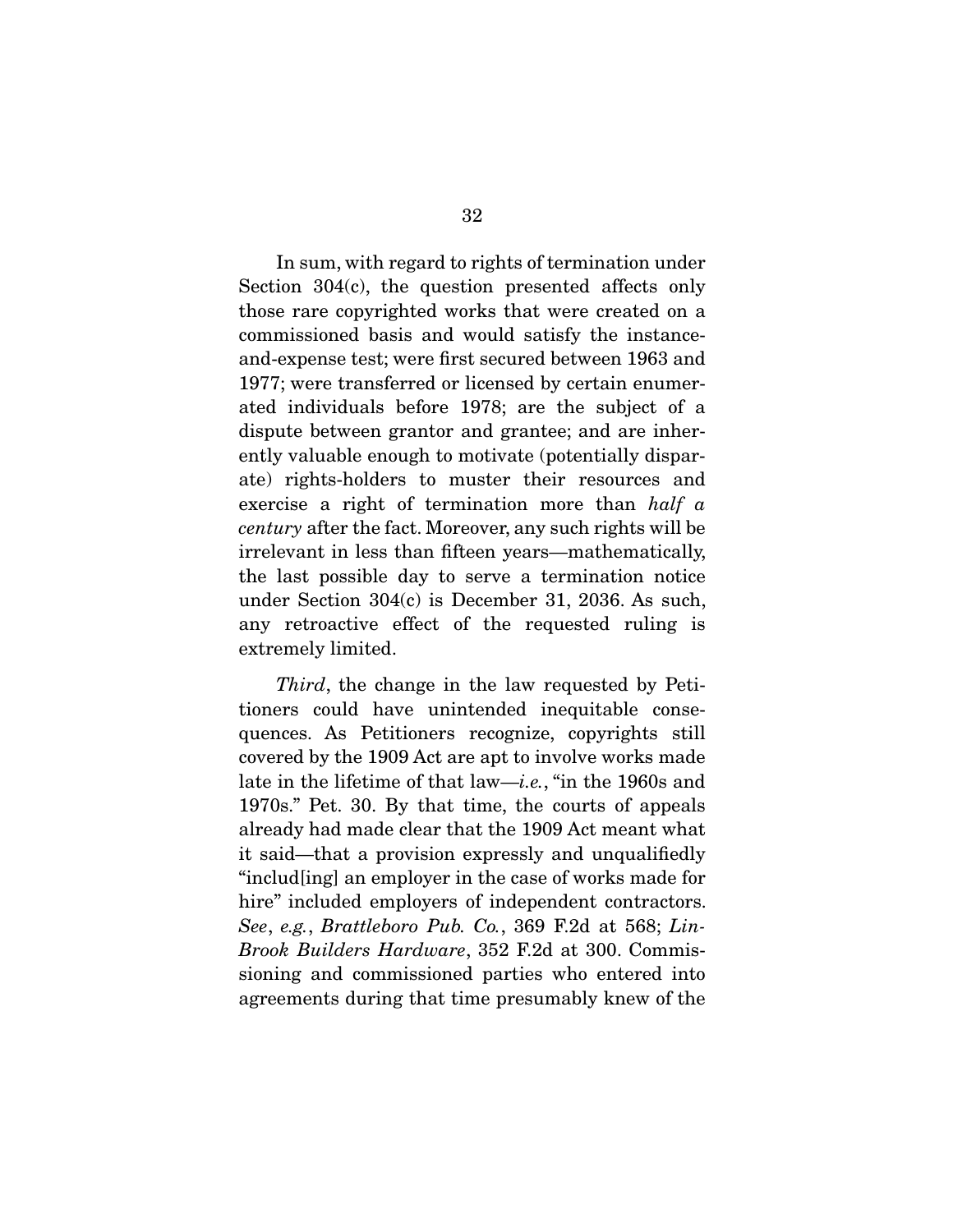unanimous 1960s-era precedents when entering into those agreements. *See*, *e.g.*, *May v. Morganelli-Heumann & Assocs.*, 618 F.2d 1363, 1368 (9th Cir. 1980) ("Under the 'works for hire' doctrine, when an employer hires an employee or an independent contractor to produce work of an artistic nature, the courts will presume in the absence of contrary proof that the parties expected the employer to own the copyright *and that the artist set his price accordingly*.") (emphasis added). Presumably, those parties also would have set economic terms based on the settled law of that time. *Id.* To fundamentally change the law now would, in effect, change the economic terms to which the parties knowingly agreed. That is not something that this Court should entertain. *See New Prime Inc.*, 139 S.Ct. at 539 ("[I]f judges could freely invest old statutory terms with new meanings," the Court would run the risk of "upsetting reliance interests in the settled meaning of the statute.").

 Based on the foregoing, this Court understandably has determined in the past that the question is not important enough to warrant review. Petition for a Writ of Certiorari, *Dastar Corp. v. Random House, Inc.*, 2006 WL 849912, at \*i (U.S. Mar. 28, 2006); *Twentieth Century Fox Films Corp.*, 429 F.3d 869, *cert. denied*, *sub nom. Dastar Corp. v. Random House, Inc.*, 548 U.S. 919 (2006); *Estate of Hogarth v. Edgar Rice Burroughs, Inc.*, 541 U.S. 937 (2004); *see also Picture Music, Inc. v. Bourne, Inc.*, 409 U.S. 997 (1972) (denying petition from Professor Nimmer). Given the passage of time since those decisions, the practical import of the question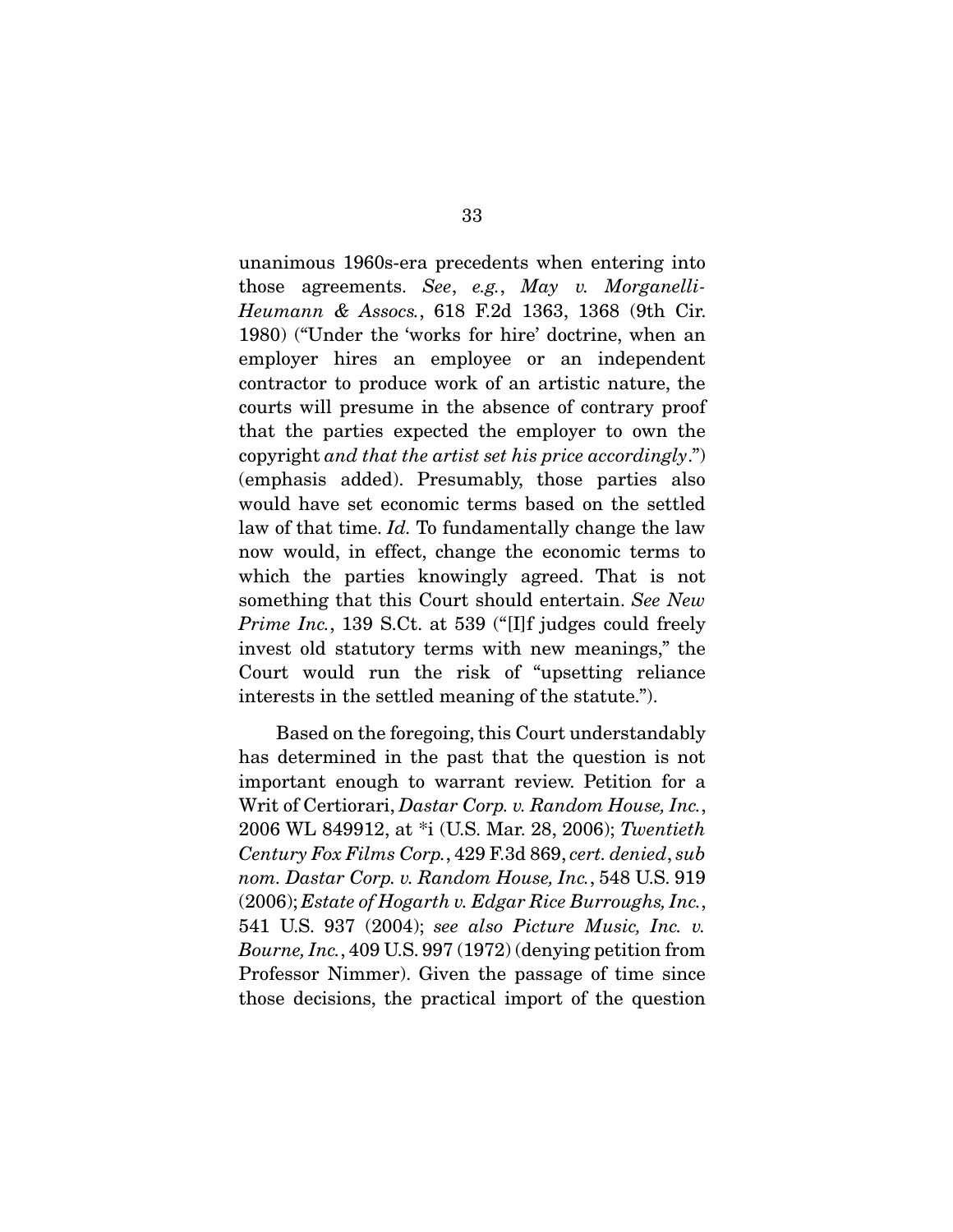presented has only diminished, making it exceedingly less worthy of certification today than when previously presented to this Court.

## **IV. The Decision Below Is Correct and Does Not Reflect Judicial Drift**

 As noted throughout, Section 62 of the 1909 Act states that "the word 'author' shall include an employer in the case of works made for hire." 17 U.S.C. § 26 (repealed). "Because the 1909 Act did not define 'employer' or 'works for hire,' the task of shaping these terms fell to the courts." *Reid*, 490 U.S. at 744.

 Consistent with that responsibility, five circuit courts have interpreted that language over the course of sixty years, and each has come out the same way. Each, including the First Circuit in the decision below, has concluded that the above statutory language does not exclude from "employer" those employers that hire independent contractors. *See supra* Part II at 24-25 (citing cases).

 Those decisions were demonstrably correct. At the time Congress passed the 1909 Act, common-law sources routinely referred to parties that contracted with independent contractors as "employers." *See supra* Part I.B.1 at 12-16. The language in the 1909 Act, meanwhile, is inclusive, rather than exclusive. *See*  17 U.S.C. § 26 (repealed). And the legislative history suggests that, in choosing that language, Congress considered but rejected more specific language limiting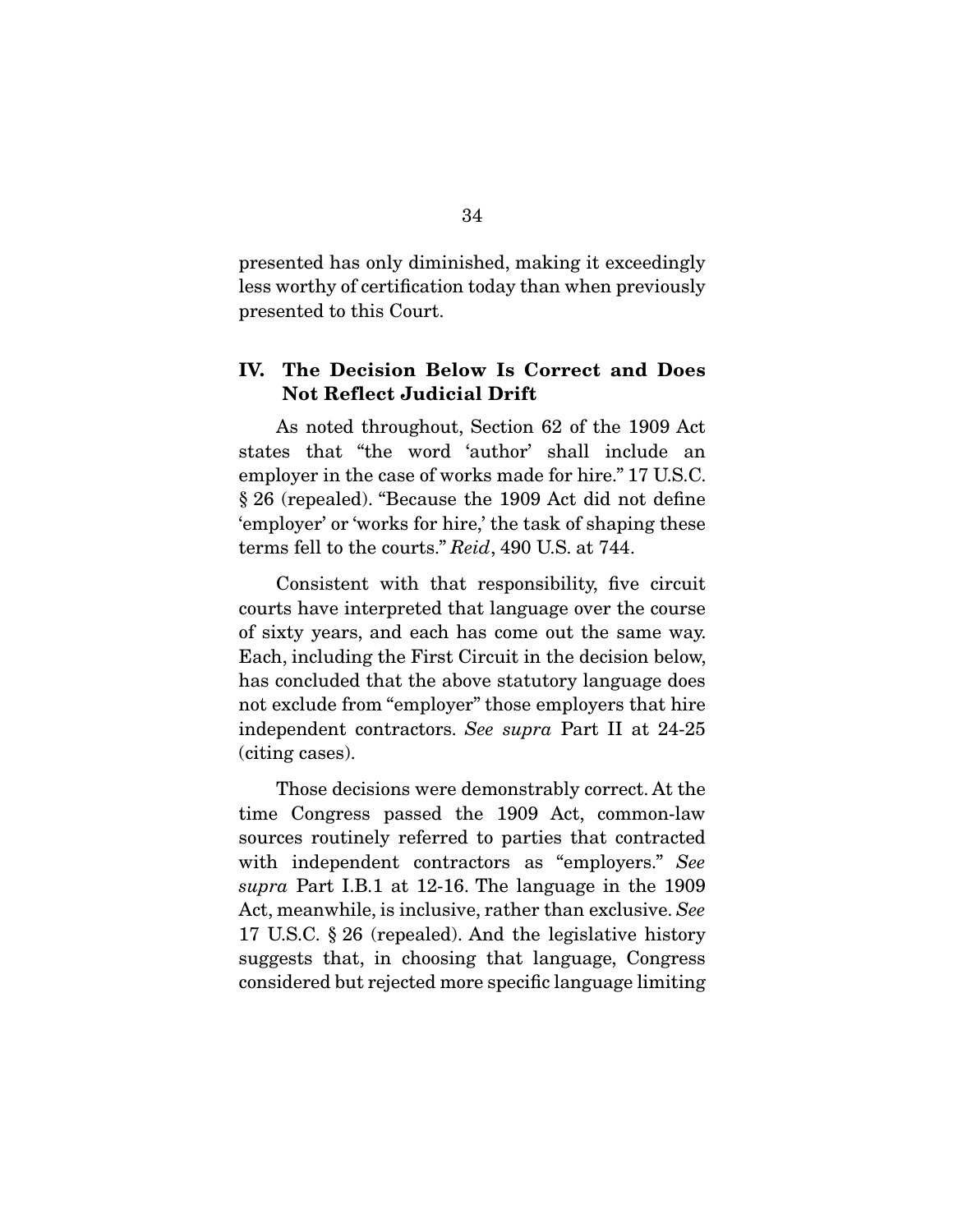the work-for-hire provision to salaried employees. *See*  supra Part I.B.2 at 21-23.

 Nor is it true, as Petitions claim, that those decisions reflect "judicial drift." Pet. 25. The decisions were in fact entirely consistent with the statutory text. Contrary to Petitioners' assertions, the five circuit courts that have addressed the issue did not just ignore the text of the 1909 Act and blindly allow their precedents to "drift" down a path that Congress did not chart. Pet. 25. Rather, those courts properly concluded—in line with the broad and inclusive text of the 1909 Act's work-for-hire provision and innumerable common-law authorities—that an employer of an independent contractor is an "employer" under the act. *See*, *e.g.*, *Brattleboro Pub. Co.*, 369 F.2d at 568 ("We see no sound reason why these same principles are not applicable *when the parties bear the relationship of employer and independent contractor*") (emphasis added); *accord Twentieth Century Fox Film Corp.*, 429 F.3d at 877 ("Nor are we alone in applying the work-for-hire doctrine to a case in which an employer commissioned a work by an independent contractor."); *Murray*, 566 F.2d at 1311 n.7 ("the works for hire doctrine is applicable when the parties are employer and independent contractor"); *Lin-Brook Builders Hardware*, 352 F.2d at 299 ("Many of the illustrations were drawn by a commercial artist, H. L. Baxter, whom appellant employed as an independent contractor.").

 Finally, Petitioners are wrong in arguing that "nothing in the 1976 Act itself justifies applying the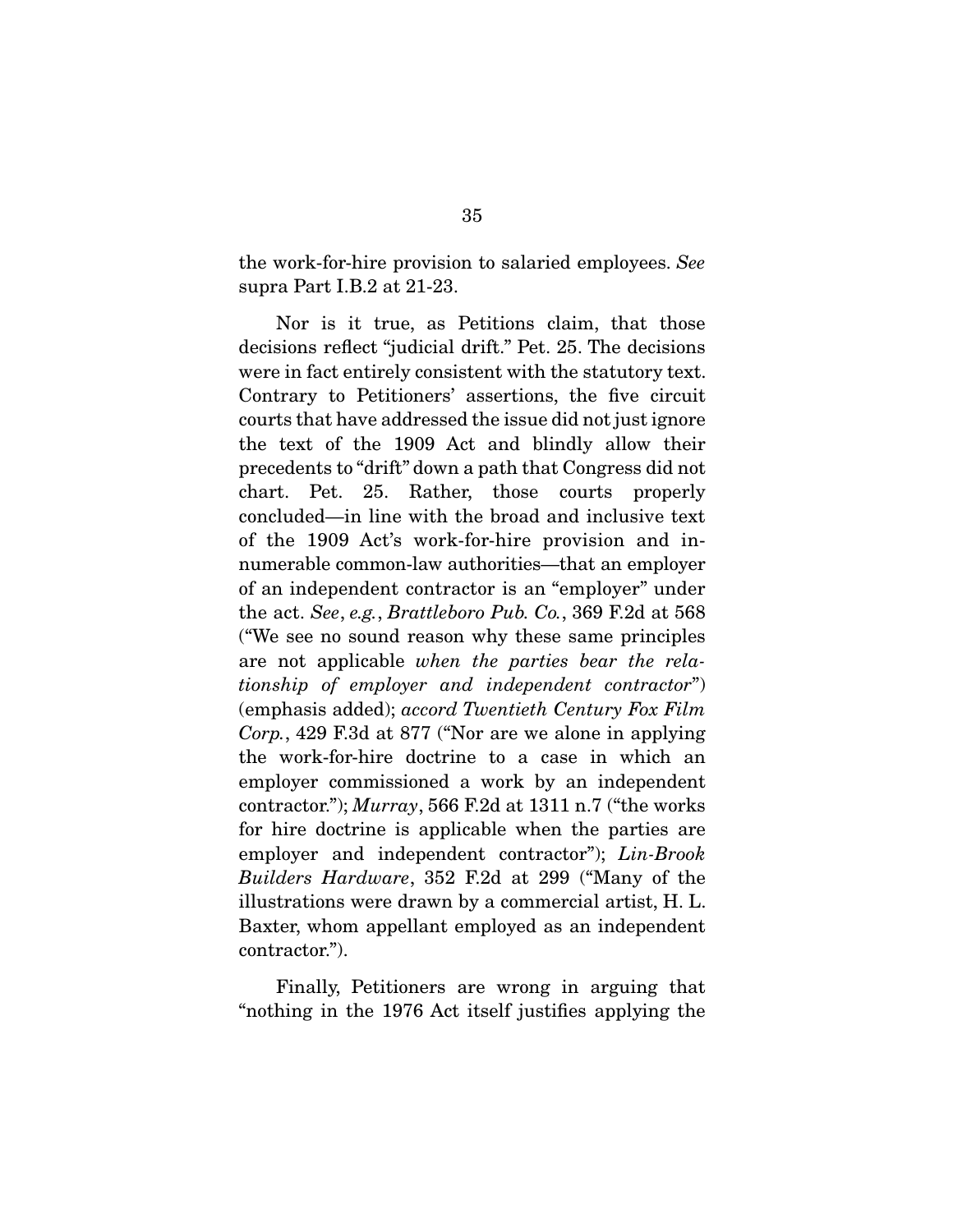instance-and-expense test to works copyrighted under the 1909 Act." Pet. 21. First, Congress's intent in passing a law in 1976 is not meaningful in determining its intent in 1909. Second, even if it were, by including Section 101(2), Congress evidenced an intent to include works made by independent contractors as works-for-hire, albeit on a more limited basis due to intense negotiations between various stakeholders. *Reid*, 490 U.S. at 744-47. Indeed, as the *Reid* Court observed, the categories of commissioned works that are included in Section 101(2), "although not prepared by employees and thus not covered by the first subsection, nevertheless should be treated as works for hire because they were ordinarily prepared *at the instance, direction, and risk of a publisher or producer*." *Id.* at 746 (citation omitted) (emphasis added). As such, if anything is to be gleaned from Congress's intent in 1976, it is that Congress *endorsed* the principles behind the instance-and-expense test, as applied to employers of independent contractors.

## **V. Petitioners' Request to Disrupt Well-Settled Precedent Should Be Directed to Congress, Not This Court**

 As a prior petition properly conceded, and as the lower courts have uniformly recognized, the law that Petitioners seek to upend has been firmly settled in the courts of appeals for almost sixty years. *See* Pet. for Writ of Certiorari, *Dastar Corp. v. Random House*, No. 05-1259, 2006 WL 849912, at 3 (Mar. 28, 2006) (acknowledging the "received wisdom" among federal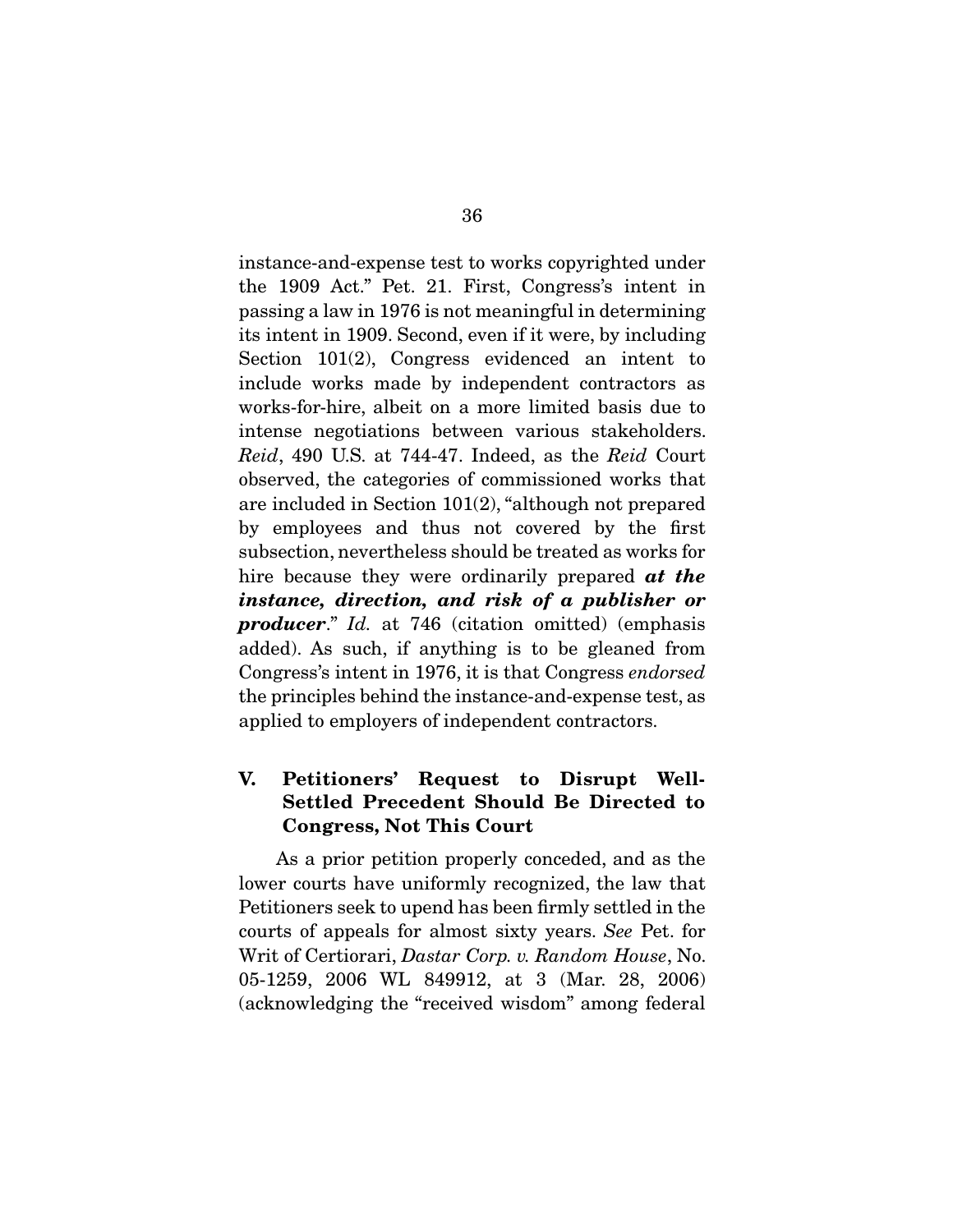courts of appeals); *see also Twentieth Century Fox Film Corp.*, 429 F.3d at 877 (observing, 17 years ago, that the "argument that independent contractors cannot create works-for-hire as a matter of law essentially seeks to overturn forty years of established case law within this circuit"). During that almost six-decade period, Congress could have, at any time, amended the 1909 Act if it disagreed with the courts' interpretation of the statute. It could have done so, for example, when it passed the 1976 Act. *See*, *e.g.*, *Estate of Burne Hogarth*, 342 F.3d at 163 (explaining that "any distinction in the case law under the 1909 Act between employees and independent contractors 'was erased long before the 1976 Act's arrival' ") (quoting *Easter Seal Society*, 815 F.2d at 330 n.13); *see also* Pet. 9 ("Throughout the 1960s, Congress engaged in an extensive study of the Nation's copyright laws."). And it could have done so during the four decades that followed. It never did; as such, this Court should not overturn the unanimous and firmly established position of the lower courts in light of Congress's protracted acquiescence in that case law. *See*, *e.g.*, *Monessen Sw. Ry. Co. v. Morgan*, 486 U.S. 330, 338 (1988) ("we have recognized that Congress's failure to disturb a consistent judicial interpretation of a statute may provide some indication that Congress at least acquiesces in, and apparently affirms, that interpretation") (alterations and quotation marks omitted).

 In reality, Congress arguably has gone beyond mere acquiescence. Specifically, Congress has repeatedly amended federal copyright law in general and the work-for-hire doctrine in particular, but has opted